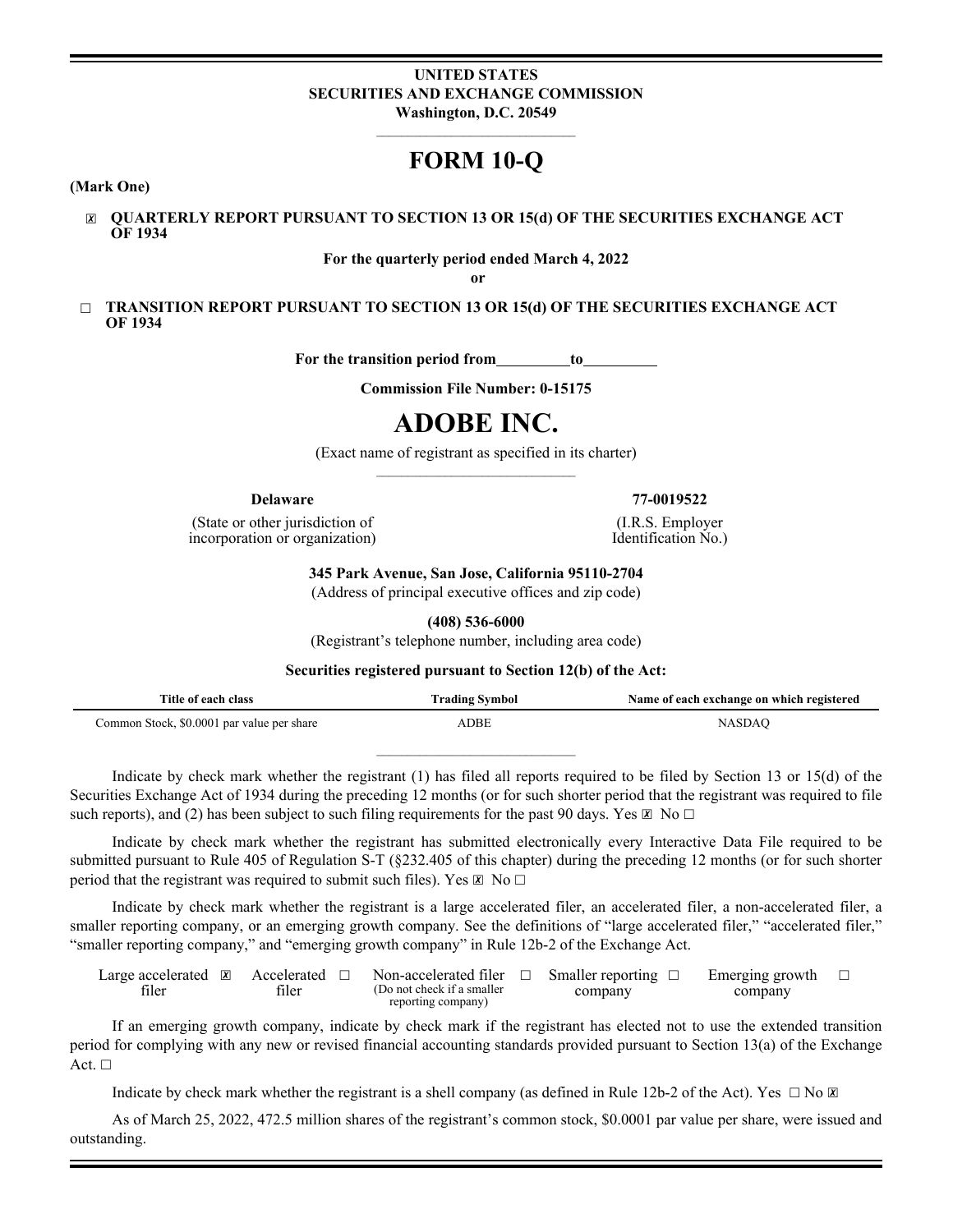# **ADOBE INC. FORM 10-Q**

# **TABLE OF CONTENTS**

<span id="page-1-0"></span>

|            | <b>PART I-FINANCIAL INFORMATION</b>                                                                                    |                |
|------------|------------------------------------------------------------------------------------------------------------------------|----------------|
| Item 1.    | <b>Condensed Consolidated Financial Statements:</b>                                                                    | $\overline{3}$ |
|            | <b>Condensed Consolidated Balance Sheets</b><br>March 4, 2022 and December 3, 2021                                     | $\overline{3}$ |
|            | <b>Condensed Consolidated Statements of Income</b><br>Three Months Ended March 4, 2022 and March 5, 2021               | $\overline{4}$ |
|            | <b>Condensed Consolidated Statements of Comprehensive Income</b><br>Three Months Ended March 4, 2022 and March 5, 2021 | $\overline{5}$ |
|            | <b>Condensed Consolidated Statements of Stockholders' Equity</b><br>Three Months Ended March 4, 2022 and March 5, 2021 | 6              |
|            | <b>Condensed Consolidated Statements of Cash Flows</b><br>Three Months Ended March 4, 2022 and March 5, 2021           | $\overline{1}$ |
|            | Notes to Condensed Consolidated Financial Statements                                                                   | <u>8</u>       |
| Item 2.    | <u>Management's Discussion and Analysis of Financial Condition and Results of Operations</u>                           | 25             |
| Item $3$ . | <b>Quantitative and Qualitative Disclosures about Market Risk</b>                                                      | 37             |
| Item 4.    | <b>Controls and Procedures</b>                                                                                         | 37             |
|            |                                                                                                                        |                |

# **PART II—OTHER INFORMATION**

| Item 1.          | <b>Legal Proceedings</b>                                    | <u>38</u> |
|------------------|-------------------------------------------------------------|-----------|
|                  |                                                             |           |
| Item 1A.         | <b>Risk Factors</b>                                         | <u>38</u> |
|                  |                                                             |           |
| Item 2.          | Unregistered Sales of Equity Securities and Use of Proceeds | 53        |
|                  |                                                             |           |
| Item 4.          | <b>Mine Safety Disclosures</b>                              | 53        |
|                  |                                                             |           |
| Item 5.          | Other Information                                           | 53        |
|                  |                                                             |           |
| Item 6.          | <b>Exhibits</b>                                             | 53        |
|                  |                                                             |           |
| <b>Signature</b> |                                                             | 55        |
|                  |                                                             |           |
|                  | <b>Summary of Trademarks</b>                                | 56        |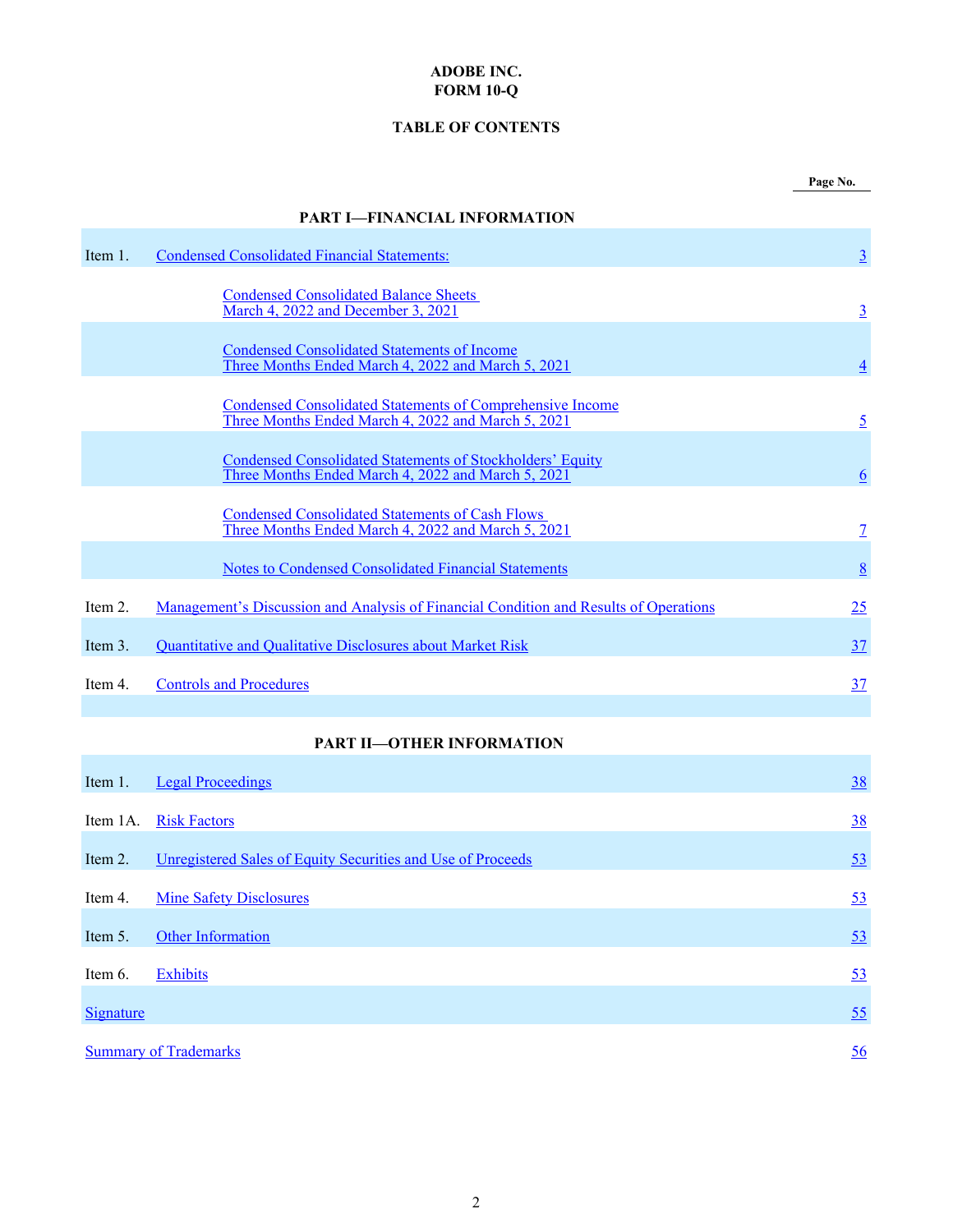# <span id="page-2-0"></span>**PART I—FINANCIAL INFORMATION**

 $\mathcal{L}_\text{max}$ 

# **ITEM 1. CONDENSED CONSOLIDATED FINANCIAL STATEMENTS**

# **ADOBE INC.**

# **CONDENSED CONSOLIDATED BALANCE SHEETS**

# **(In millions, except par value)**

|                                                                                                                             |              | March 4,<br>2022 |                          | December 3,<br>2021 |
|-----------------------------------------------------------------------------------------------------------------------------|--------------|------------------|--------------------------|---------------------|
|                                                                                                                             |              | (Unaudited)      |                          | $(*)$               |
| <b>ASSETS</b>                                                                                                               |              |                  |                          |                     |
| Current assets:                                                                                                             |              |                  |                          |                     |
| Cash and cash equivalents                                                                                                   | \$           | 2,739            | \$                       | 3,844               |
| Short-term investments                                                                                                      |              | 1,962            |                          | 1,954               |
| Trade receivables, net of allowances for doubtful accounts of \$18 and \$16, respectively                                   |              | 1,685            |                          | 1,878               |
| Prepaid expenses and other current assets                                                                                   |              | 1,090            |                          | 993                 |
| Total current assets                                                                                                        |              | 7,476            |                          | 8,669               |
| Property and equipment, net                                                                                                 |              | 1,703            |                          | 1,673               |
| Operating lease right-of-use assets, net                                                                                    |              | 435              |                          | 443                 |
| Goodwill                                                                                                                    |              | 12,795           |                          | 12,668              |
| Other intangibles, net                                                                                                      |              | 1,743            |                          | 1,820               |
| Deferred income taxes                                                                                                       |              | 950              |                          | 1,085               |
| Other assets                                                                                                                |              | 874              |                          | 883                 |
| Total assets                                                                                                                | \$           | 25,976           | $\overline{\mathcal{S}}$ | 27,241              |
|                                                                                                                             |              |                  |                          |                     |
| <b>LIABILITIES AND STOCKHOLDERS' EQUITY</b>                                                                                 |              |                  |                          |                     |
| Current liabilities:                                                                                                        |              |                  |                          |                     |
| Trade payables                                                                                                              | \$           | 295              | \$                       | 312                 |
| Accrued expenses                                                                                                            |              | 1,333            |                          | 1,736               |
| Debt                                                                                                                        |              | 499              |                          |                     |
| Deferred revenue                                                                                                            |              | 4,894            |                          | 4,733               |
| Income taxes payable                                                                                                        |              | 83               |                          | 54                  |
| Operating lease liabilities                                                                                                 |              | 93               |                          | 97                  |
| Total current liabilities                                                                                                   |              | 7,197            |                          | 6,932               |
| Long-term liabilities:                                                                                                      |              |                  |                          |                     |
| Debt                                                                                                                        |              | 3,626            |                          | 4,123               |
| Deferred revenue                                                                                                            |              | 125              |                          | 145                 |
| Income taxes payable                                                                                                        |              | 540              |                          | 534                 |
| Deferred income taxes                                                                                                       |              | $\overline{4}$   |                          | 5                   |
| Operating lease liabilities                                                                                                 |              | 447              |                          | 453                 |
| Other liabilities                                                                                                           |              | 262              |                          | 252                 |
| <b>Total liabilities</b>                                                                                                    |              | 12,201           |                          | 12,444              |
| Stockholders' equity:                                                                                                       |              |                  |                          |                     |
| Preferred stock, \$0.0001 par value; 2 shares authorized; none issued                                                       |              |                  |                          |                     |
| Common stock, \$0.0001 par value; 900 shares authorized; 601 shares issued;<br>472 and 475 shares outstanding, respectively |              |                  |                          |                     |
| Additional paid-in-capital                                                                                                  |              | 8,750            |                          | 8,428               |
| Retained earnings                                                                                                           |              | 24,961           |                          | 23,905              |
| Accumulated other comprehensive income (loss)                                                                               |              | (177)            |                          | (137)               |
| Treasury stock, at cost (129 and 126 shares, respectively)                                                                  |              | (19, 759)        |                          | (17, 399)           |
| Total stockholders' equity                                                                                                  |              | 13,775           |                          | 14,797              |
| Total liabilities and stockholders' equity                                                                                  | $\mathbb{S}$ | 25,976           | $\mathcal{S}$            | 27,241              |

(\*) The condensed consolidated balance sheet as of December 3, 2021 has been derived from the audited consolidated financial statements at that date but does not include all of the information and footnotes required by generally accepted accounting principles for complete financial statements.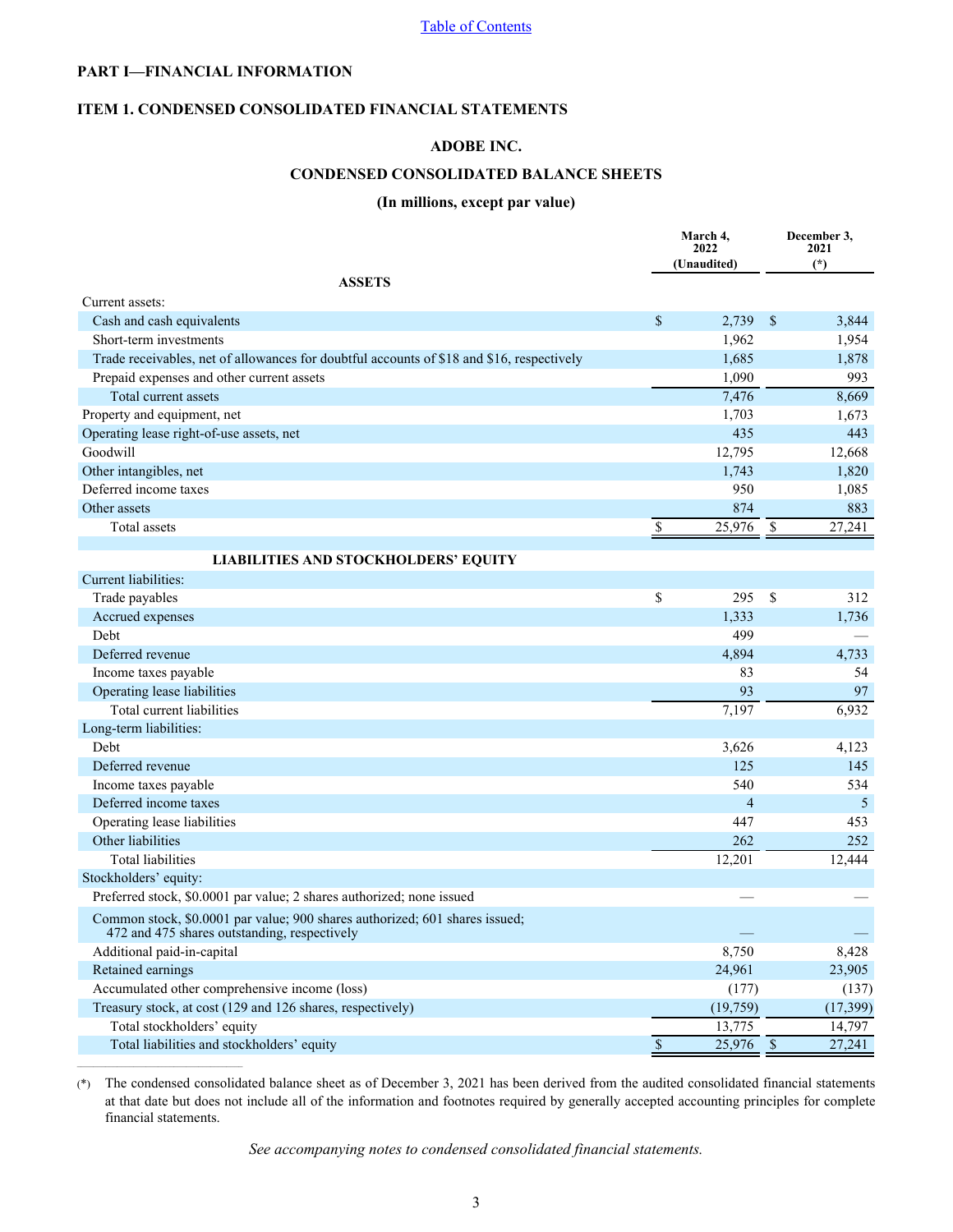# **ADOBE INC.**

# **CONDENSED CONSOLIDATED STATEMENTS OF INCOME**

# **(In millions, except per share data)**

# **(Unaudited)**

<span id="page-3-0"></span>

|                                                     |                           | <b>Three Months Ended</b> |                  |  |  |  |
|-----------------------------------------------------|---------------------------|---------------------------|------------------|--|--|--|
|                                                     | March 4,<br>2022          |                           | March 5,<br>2021 |  |  |  |
| Revenue:                                            |                           |                           |                  |  |  |  |
| Subscription                                        | \$                        | 3,958<br>$\mathcal{S}$    | 3,584            |  |  |  |
| Product                                             |                           | 145                       | 155              |  |  |  |
| Services and other                                  |                           | 159                       | 166              |  |  |  |
| Total revenue                                       |                           | 4,262                     | 3,905            |  |  |  |
| Cost of revenue:                                    |                           |                           |                  |  |  |  |
| Subscription                                        |                           | 393                       | 324              |  |  |  |
| Product                                             |                           | 10                        | 10               |  |  |  |
| Services and other                                  |                           | 109                       | 113              |  |  |  |
| Total cost of revenue                               |                           | 512                       | 447              |  |  |  |
| Gross profit                                        |                           | 3,750                     | 3,458            |  |  |  |
| Operating expenses:                                 |                           |                           |                  |  |  |  |
| Research and development                            |                           | 701                       | 620              |  |  |  |
| Sales and marketing                                 |                           | 1,158                     | 1,049            |  |  |  |
| General and administrative                          |                           | 269                       | 290              |  |  |  |
| Amortization of intangibles                         |                           | 42                        | 45               |  |  |  |
| Total operating expenses                            |                           | 2,170                     | 2,004            |  |  |  |
| Operating income                                    |                           | 1,580                     | 1,454            |  |  |  |
| Non-operating income (expense):                     |                           |                           |                  |  |  |  |
| Interest expense                                    |                           | (28)                      | (30)             |  |  |  |
| Investment gains (losses), net                      |                           | (9)                       | 5                |  |  |  |
| Other income (expense), net                         |                           |                           | $\overline{4}$   |  |  |  |
| Total non-operating income (expense), net           |                           | (37)                      | (21)             |  |  |  |
| Income before income taxes                          |                           | 1,543                     | 1,433            |  |  |  |
| Provision for income taxes                          |                           | 277                       | 172              |  |  |  |
| Net income                                          | $\mathcal{S}$             | 1,266<br>$\mathcal{S}$    | 1,261            |  |  |  |
| Basic net income per share                          | $\boldsymbol{\mathsf{S}}$ | 2.68<br>$\mathcal{S}$     | 2.63             |  |  |  |
| Shares used to compute basic net income per share   |                           | 473                       | 479              |  |  |  |
| Diluted net income per share                        | \$                        | 2.66<br>\$                | 2.61             |  |  |  |
| Shares used to compute diluted net income per share |                           | 475                       | 483              |  |  |  |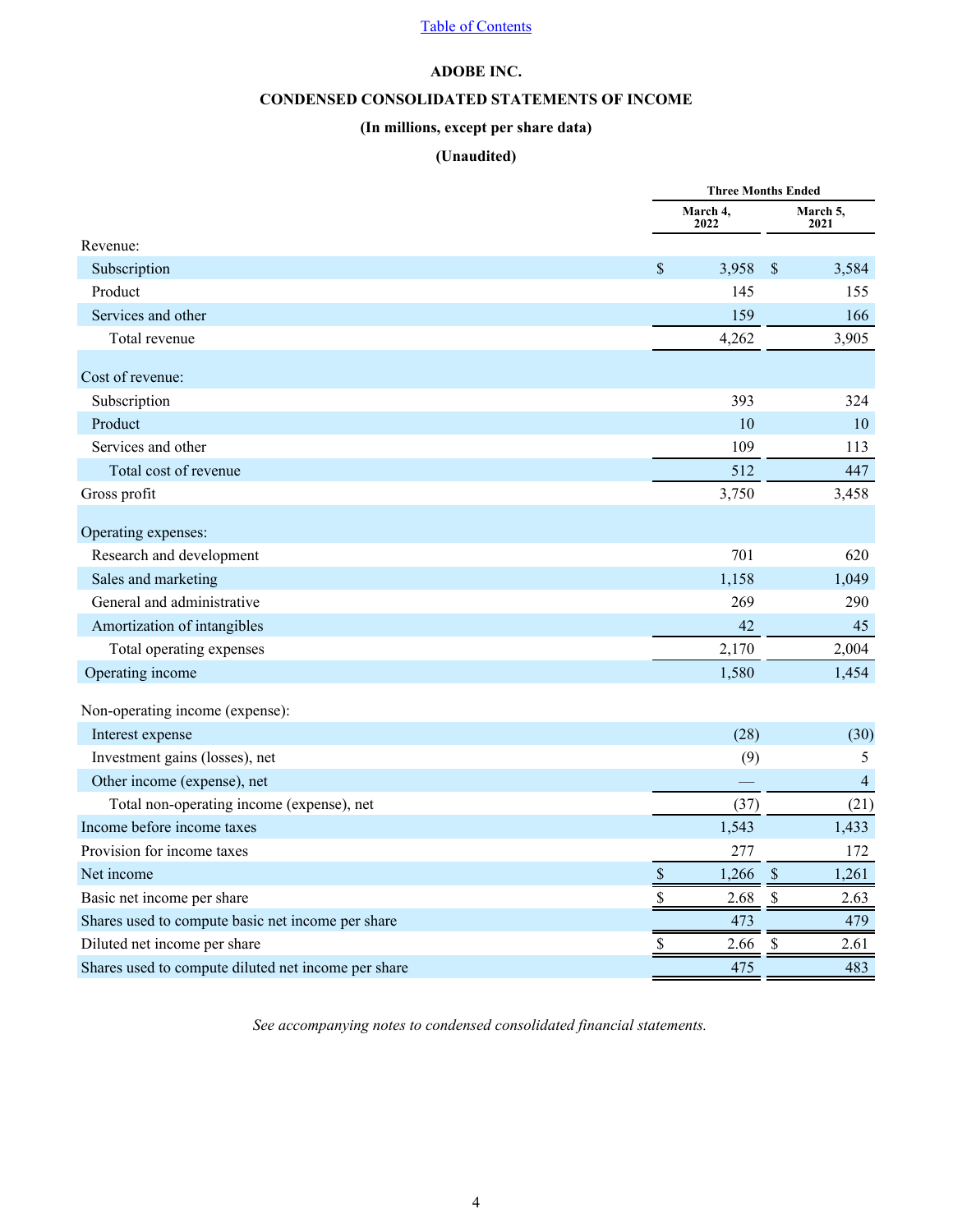# **ADOBE INC.**

# **CONDENSED CONSOLIDATED STATEMENTS OF COMPREHENSIVE INCOME**

# **(In millions)**

# **(Unaudited)**

<span id="page-4-0"></span>

|                                                                                   |   | <b>Three Months Ended</b> |              |                  |
|-----------------------------------------------------------------------------------|---|---------------------------|--------------|------------------|
|                                                                                   |   | March 4,<br>2022          |              | March 5,<br>2021 |
|                                                                                   |   | Increase/(Decrease)       |              |                  |
| Net income                                                                        | S | 1,266                     | <sup>S</sup> | 1,261            |
| Other comprehensive income (loss), net of taxes:                                  |   |                           |              |                  |
| Available-for-sale securities:                                                    |   |                           |              |                  |
| Unrealized gains / losses on available-for-sale securities                        |   | (14)                      |              | (3)              |
| Derivatives designated as hedging instruments:                                    |   |                           |              |                  |
| Unrealized gains / losses on derivative instruments                               |   | 23                        |              |                  |
| Reclassification adjustment for realized gains / losses on derivative instruments |   | (15)                      |              | 12               |
| Net increase (decrease) from derivatives designated as hedging instruments        |   | 8                         |              | 17               |
| Foreign currency translation adjustments                                          |   | (34)                      |              | 3                |
| Other comprehensive income (loss), net of taxes                                   |   | (40)                      |              | 17               |
| Total comprehensive income, net of taxes                                          |   | 1,226                     |              | 1,278            |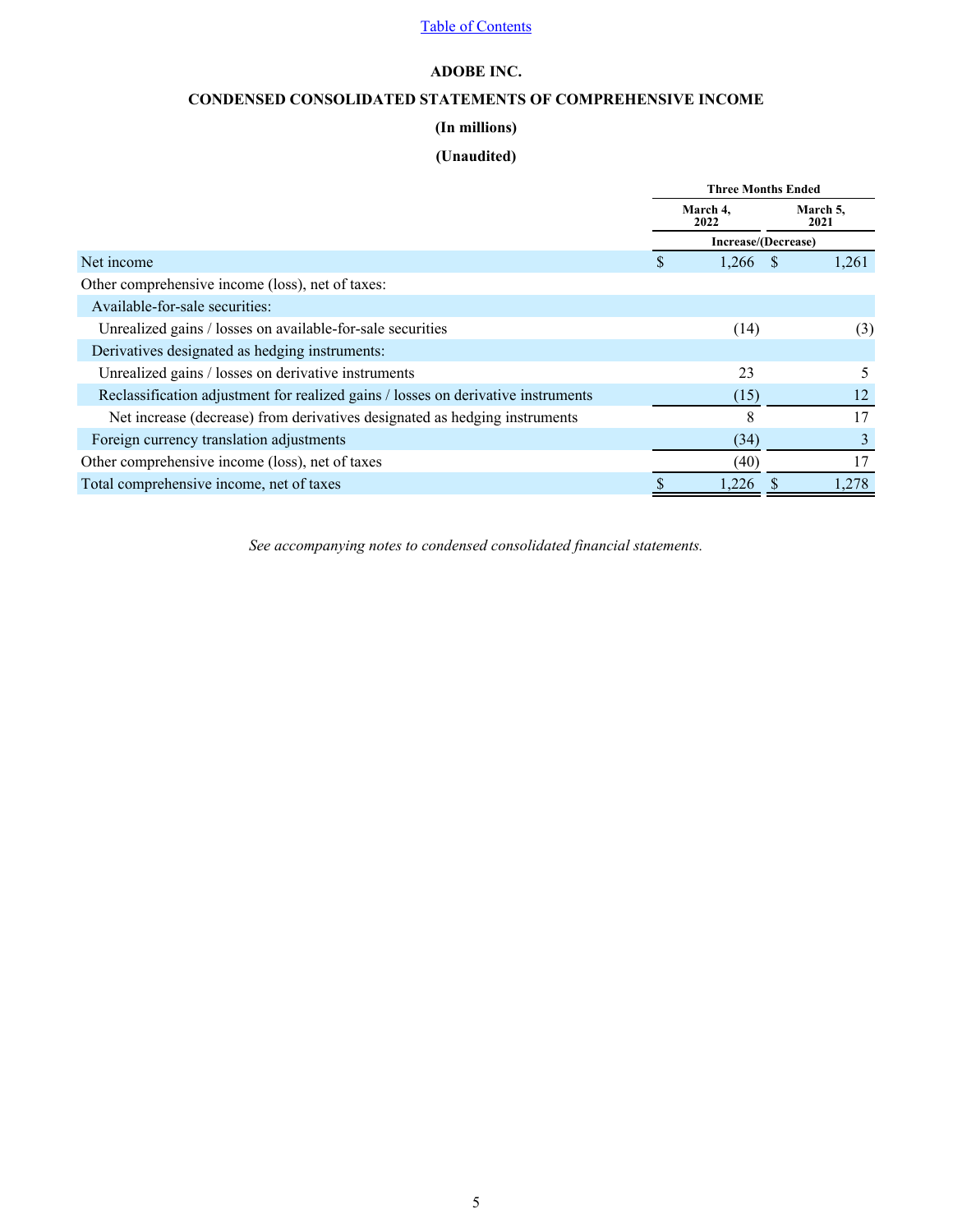# **ADOBE INC.**

# <span id="page-5-0"></span>**CONDENSED CONSOLIDATED STATEMENTS OF STOCKHOLDERS' EQUITY**

# **(In millions)**

# **(Unaudited)**

|                                                                 |               |                                                                                    | Three Months Ended March 4, 2022 |         |       |  |        |    |       |       |            |                                        |         |  |  |  |  |                                |  |               |        |  |       |
|-----------------------------------------------------------------|---------------|------------------------------------------------------------------------------------|----------------------------------|---------|-------|--|--------|----|-------|-------|------------|----------------------------------------|---------|--|--|--|--|--------------------------------|--|---------------|--------|--|-------|
|                                                                 |               | Accumulated<br>Other<br><b>Common Stock</b><br>Additional<br><b>Treasury Stock</b> |                                  |         |       |  |        |    |       |       |            |                                        |         |  |  |  |  |                                |  |               |        |  |       |
|                                                                 | <b>Shares</b> |                                                                                    | Amount                           | Capital |       |  |        |    |       |       |            | Paid-In<br><b>Retained</b><br>Earnings |         |  |  |  |  | Comprehensive<br>Income (Loss) |  | <b>Shares</b> | Amount |  | Total |
| Balances at December 3, 2021                                    | 601           | \$.                                                                                |                                  |         | 8,428 |  | 23,905 | \$ | (137) | (126) | (17,399)   | S                                      | 14,797  |  |  |  |  |                                |  |               |        |  |       |
| Net income                                                      |               |                                                                                    |                                  |         |       |  | 1,266  |    |       |       |            |                                        | 1,266   |  |  |  |  |                                |  |               |        |  |       |
| Other comprehensive income (loss),<br>net of taxes              |               |                                                                                    |                                  |         |       |  |        |    | (40)  |       |            |                                        | (40)    |  |  |  |  |                                |  |               |        |  |       |
| Re-issuance of treasury stock under stock<br>compensation plans |               |                                                                                    |                                  |         |       |  | (210)  |    |       |       | 35         |                                        | (175)   |  |  |  |  |                                |  |               |        |  |       |
| Repurchases of common stock                                     |               |                                                                                    |                                  |         |       |  |        |    |       | (4)   | (2,400)    |                                        | (2,400) |  |  |  |  |                                |  |               |        |  |       |
| Stock-based compensation                                        |               |                                                                                    |                                  |         | 322   |  |        |    |       |       |            |                                        | 322     |  |  |  |  |                                |  |               |        |  |       |
| Value of shares in deferred<br>compensation plan                |               |                                                                                    |                                  |         |       |  |        |    |       |       | 5          |                                        | 5       |  |  |  |  |                                |  |               |        |  |       |
| Balances at March 4, 2022                                       | 601           |                                                                                    |                                  |         | 8,750 |  | 24,961 | S  | (177) | (129) | \$(19,759) | S                                      | 13,775  |  |  |  |  |                                |  |               |        |  |       |

|                                                                 |               |                                                                                    |        |         |       |   |        |   | Three Months Ended March 5, 2021 |       |             |          |        |                     |  |                                |  |  |  |  |  |               |        |  |              |
|-----------------------------------------------------------------|---------------|------------------------------------------------------------------------------------|--------|---------|-------|---|--------|---|----------------------------------|-------|-------------|----------|--------|---------------------|--|--------------------------------|--|--|--|--|--|---------------|--------|--|--------------|
|                                                                 |               | Accumulated<br>Additional<br>Other<br><b>Common Stock</b><br><b>Treasury Stock</b> |        |         |       |   |        |   |                                  |       |             |          |        |                     |  |                                |  |  |  |  |  |               |        |  |              |
|                                                                 | <b>Shares</b> |                                                                                    | Amount | Capital |       |   |        |   |                                  |       |             | Earnings |        | Paid-In<br>Retained |  | Comprehensive<br>Income (Loss) |  |  |  |  |  | <b>Shares</b> | Amount |  | <b>Total</b> |
| Balances at November 27, 2020                                   | 601           | S                                                                                  |        |         | 7,357 | S | 19,611 | S | (158)                            | (122) | (13,546)    | S        | 13,264 |                     |  |                                |  |  |  |  |  |               |        |  |              |
| Net income                                                      |               |                                                                                    |        |         |       |   | 1,261  |   |                                  |       |             |          | 1,261  |                     |  |                                |  |  |  |  |  |               |        |  |              |
| Other comprehensive income (loss),<br>net of taxes              |               |                                                                                    |        |         |       |   |        |   | 17                               |       |             |          | 17     |                     |  |                                |  |  |  |  |  |               |        |  |              |
| Re-issuance of treasury stock under stock<br>compensation plans |               |                                                                                    |        |         |       |   | (351)  |   |                                  | 2     | 47          |          | (304)  |                     |  |                                |  |  |  |  |  |               |        |  |              |
| Repurchases of common stock                                     |               |                                                                                    |        |         |       |   |        |   |                                  | (2)   | (950)       |          | (950)  |                     |  |                                |  |  |  |  |  |               |        |  |              |
| Stock-based compensation                                        |               |                                                                                    |        |         | 260   |   |        |   |                                  |       |             |          | 260    |                     |  |                                |  |  |  |  |  |               |        |  |              |
| Value of shares in deferred<br>compensation plan                |               |                                                                                    |        |         |       |   |        |   |                                  |       | (2)         |          | (2)    |                     |  |                                |  |  |  |  |  |               |        |  |              |
| Balances at March 5, 2021                                       | 601           |                                                                                    |        |         | 7,617 |   | 20,521 |   | (141)                            | (122) | \$(14, 451) |          | 13,546 |                     |  |                                |  |  |  |  |  |               |        |  |              |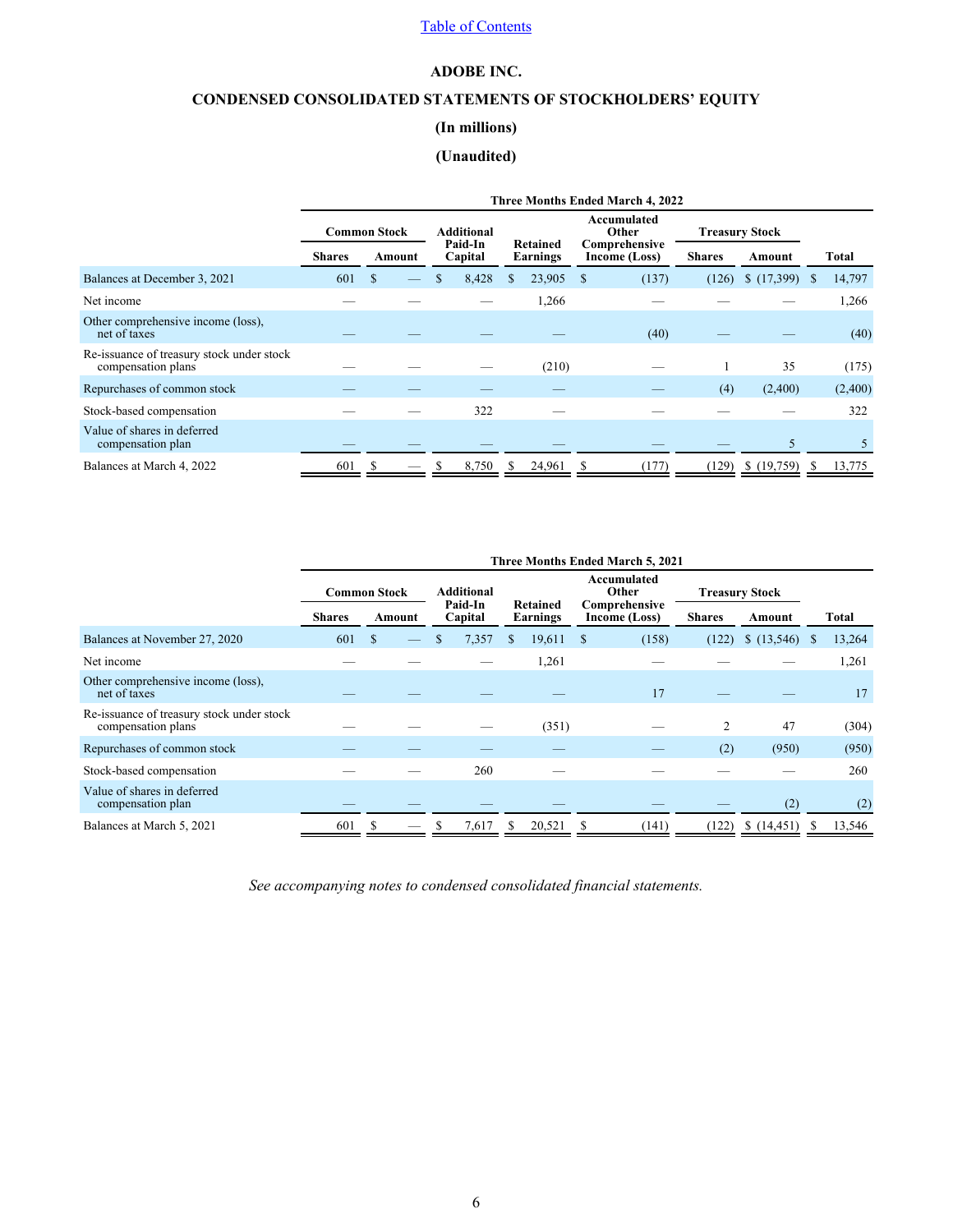# **ADOBE INC.**

# **CONDENSED CONSOLIDATED STATEMENTS OF CASH FLOWS**

# **(In millions)**

# **(Unaudited)**

<span id="page-6-0"></span>

|                                                                                                 | <b>Three Months Ended</b> |                      |                          |                  |
|-------------------------------------------------------------------------------------------------|---------------------------|----------------------|--------------------------|------------------|
|                                                                                                 |                           | March 4,<br>2022     |                          | March 5,<br>2021 |
| Cash flows from operating activities:                                                           |                           |                      |                          |                  |
| Net income                                                                                      | \$                        | 1,266                | $\mathcal{S}$            | 1,261            |
| Adjustments to reconcile net income to net cash provided by operating activities:               |                           |                      |                          |                  |
| Depreciation, amortization and accretion                                                        |                           | 213                  |                          | 196              |
| Stock-based compensation                                                                        |                           | 322                  |                          | 260              |
| Reduction of operating lease right-of-use assets                                                |                           | 22                   |                          | 19               |
| Deferred income taxes                                                                           |                           | 129                  |                          | 117              |
| Unrealized losses (gains) on investments, net                                                   |                           | 17                   |                          |                  |
| Other non-cash items                                                                            |                           | 2                    |                          | $\overline{2}$   |
| Changes in operating assets and liabilities, net of acquired assets and assumed<br>liabilities: |                           |                      |                          |                  |
| Trade receivables, net                                                                          |                           | 191                  |                          | (82)             |
| Prepaid expenses and other assets                                                               |                           | (187)                |                          | (242)            |
| Trade payables                                                                                  |                           | 6                    |                          | (59)             |
| Accrued expenses and other liabilities                                                          |                           | (389)                |                          | (200)            |
| Income taxes payable                                                                            |                           | 36                   |                          | 29               |
| Deferred revenue                                                                                |                           | 141                  |                          | 471              |
| Net cash provided by operating activities                                                       |                           | 1,769                |                          | 1,772            |
| Cash flows from investing activities:                                                           |                           |                      |                          |                  |
| Purchases of short-term investments                                                             |                           | (288)                |                          | (289)            |
| Maturities of short-term investments                                                            |                           | 208                  |                          | 246              |
| Proceeds from sales of short-term investments                                                   |                           | 54                   |                          | 39               |
| Acquisitions, net of cash acquired                                                              |                           | (106)                |                          | (1, 470)         |
| Purchases of property and equipment                                                             |                           | (100)                |                          | (59)             |
| Purchases of long-term investments, intangibles and other assets                                |                           | (28)                 |                          | (25)             |
| Net cash used for investing activities                                                          |                           | (260)                |                          | (1, 558)         |
| Cash flows from financing activities:                                                           |                           |                      |                          |                  |
| Repurchases of common stock                                                                     |                           | (2,400)              |                          | (950)            |
| Proceeds from re-issuance of treasury stock                                                     |                           | 91                   |                          | 87               |
| Taxes paid related to net share settlement of equity awards                                     |                           | (266)                |                          | (391)            |
| Other financing activities, net                                                                 |                           | (29)                 |                          | 10               |
| Net cash used for financing activities                                                          |                           | (2,604)              |                          | (1,244)          |
| Effect of foreign currency exchange rates on cash and cash equivalents                          |                           | (10)                 |                          | $\overline{4}$   |
| Net change in cash and cash equivalents                                                         |                           | $(\overline{1,105})$ |                          | (1,026)          |
| Cash and cash equivalents at beginning of period                                                |                           | 3,844                |                          | 4,478            |
| Cash and cash equivalents at end of period                                                      | \$                        | 2,739                | $\overline{\mathcal{S}}$ | 3,452            |
| Supplemental disclosures:                                                                       |                           |                      |                          |                  |
| Cash paid for income taxes, net of refunds                                                      |                           |                      |                          | 91               |
| Cash paid for interest                                                                          | $rac{S}{S}$               | $\overline{50}$      |                          | $\overline{50}$  |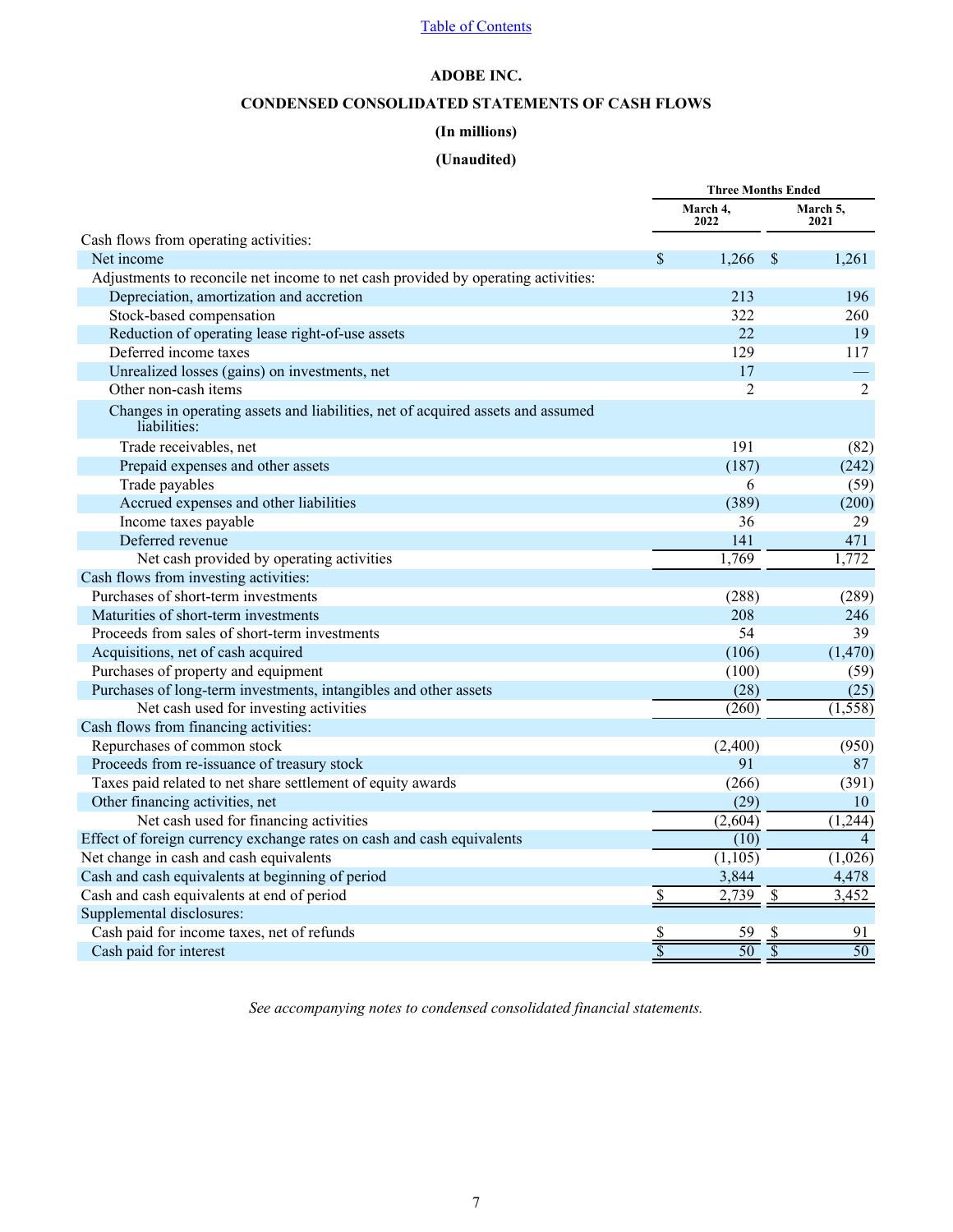# **ADOBE INC.**

# **NOTES TO CONDENSED CONSOLIDATED FINANCIAL STATEMENTS**

# **(Unaudited)**

#### <span id="page-7-0"></span>**NOTE 1. BASIS OF PRESENTATION AND SUMMARY OF SIGNIFICANT ACCOUNTING POLICIES**

We have prepared the accompanying unaudited condensed consolidated financial statements pursuant to the rules and regulations of the U.S. Securities and Exchange Commission (the "SEC"). Pursuant to these rules and regulations, we have condensed or omitted certain information and footnote disclosures we normally include in our annual consolidated financial statements prepared in accordance with accounting principles generally accepted in the United States of America ("GAAP"). In management's opinion, we have made all adjustments (consisting only of normal, recurring adjustments, except as otherwise indicated) necessary to fairly present our financial position, results of operations and cash flows. Our interim period operating results do not necessarily indicate the results that may be expected for any other interim period or for the full fiscal year. These financial statements and accompanying notes should be read in conjunction with the consolidated financial statements and notes thereto in our Annual Report on Form 10-K for the fiscal year ended December 3, 2021 on file with the SEC (our "Annual Report").

#### *Use of Estimates*

In preparing the condensed consolidated financial statements and related disclosures in conformity with GAAP and pursuant to the rules and regulations of the SEC, we must make estimates and judgments that affect the amounts reported in the condensed consolidated financial statements and accompanying notes. Actual results may differ materially from these estimates.

# *Fiscal Year*

Our fiscal year is a 52- or 53-week year that ends on the Friday closest to November 30. Our financial results for the three months ended March 5, 2021 benefited from an extra week in the first quarter of fiscal 2021 due to our 52/53 week financial calendar whereby fiscal 2022 is a 52-week year compared with fiscal 2021 which was a 53-week year.

#### *Significant Accounting Policies*

There have been no material changes to our significant accounting policies as compared to the significant accounting policies described in our Annual Report.

#### *Adopted Accounting Guidance and Accounting Pronouncements Not Yet Effective*

There have been no recent accounting pronouncements, changes in accounting pronouncements or recently adopted accounting guidance during the three months ended March 4, 2022 that are of significance or potential significance to us.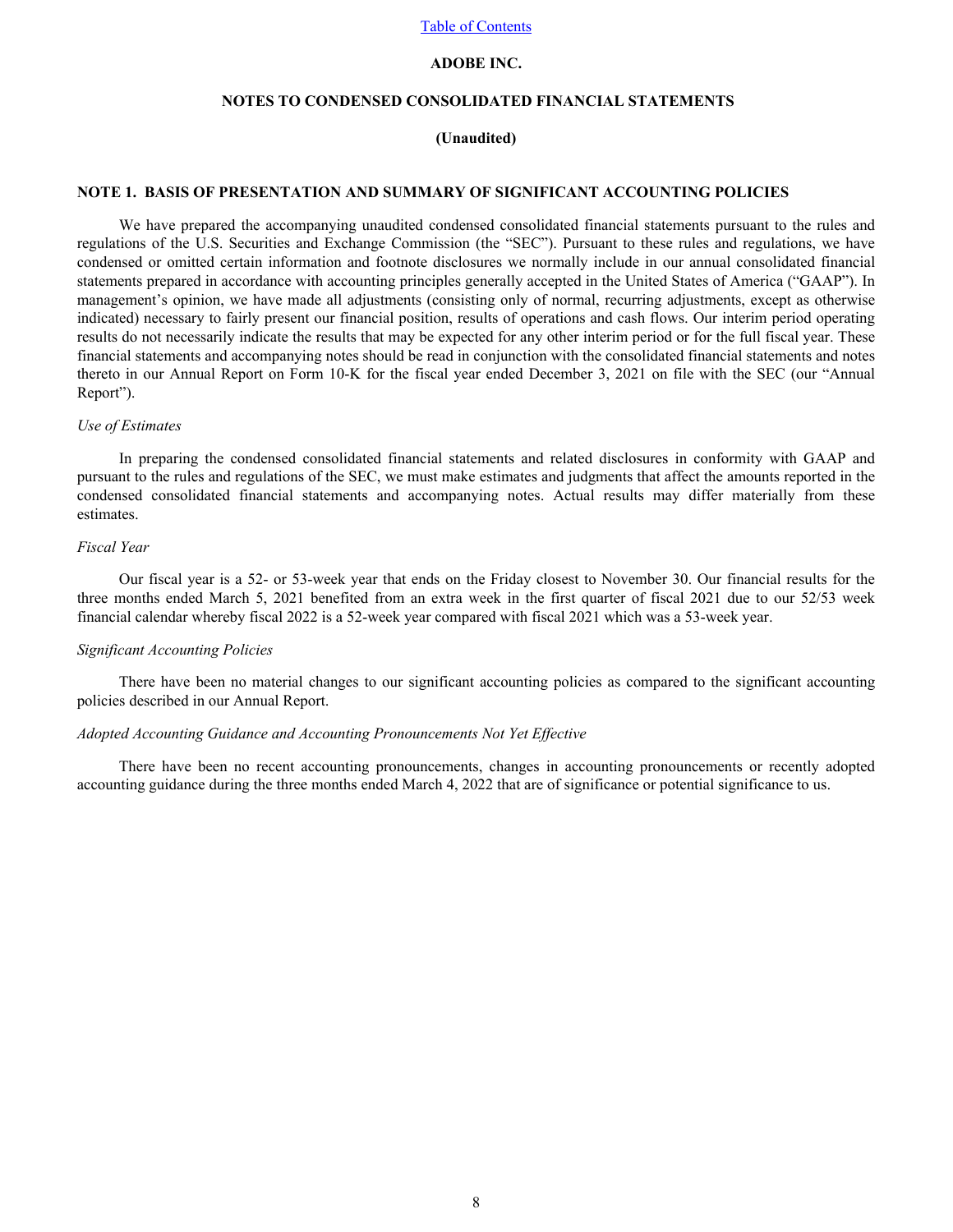# **ADOBE INC.**

# **NOTES TO CONDENSED CONSOLIDATED FINANCIAL STATEMENTS (Continued)**

### **(Unaudited)**

## **NOTE 2. REVENUE**

### *Segment Information*

Our segment results for the three months ended March 4, 2022 and March 5, 2021 were as follows:

| (dollars in millions)                   | <b>Digital</b><br>Media |              | <b>Digital</b><br><b>Experience</b> |    | <b>Publishing and</b><br><b>Advertising</b> | Total       |
|-----------------------------------------|-------------------------|--------------|-------------------------------------|----|---------------------------------------------|-------------|
| Three months ended March 4, 2022        |                         |              |                                     |    |                                             |             |
| Revenue                                 | \$<br>3,110             | $\mathbb{S}$ | 1,057                               | S  | 95                                          | \$<br>4,262 |
| Cost of revenue                         | 134                     |              | 352                                 |    | 26                                          | 512         |
| Gross profit                            | 2.976                   | n.           | 705                                 |    | 69                                          | 3,750       |
| Gross profit as a percentage of revenue | 96 %                    |              | 67%                                 |    | 73 %                                        | 88 %        |
| Three months ended March 5, 2021        |                         |              |                                     |    |                                             |             |
| Revenue                                 | \$<br>2,859             | \$           | 934                                 | \$ | 112                                         | \$<br>3,905 |
| Cost of revenue                         | 98                      |              | 319                                 |    | 30                                          | 447         |
| Gross profit                            | 2,761                   | ዕ            | 615                                 |    | 82                                          | 3,458       |
| Gross profit as a percentage of revenue | $97\%$                  |              | $66\%$                              |    | 73 %                                        | 89 %        |

Revenue by geographic area for the three months ended March 4, 2022 and March 5, 2021 were as follows:

| (in millions) | 2022        | 2021        |
|---------------|-------------|-------------|
| Americas      | 2,446<br>\$ | 2,224<br>\$ |
| <b>EMEA</b>   | 1,136       | 1,052       |
| <b>APAC</b>   | 680         | 629         |
| Total         | 4,262       | 3,905       |

Revenue by major offerings in our Digital Media reportable segment for the three months ended March 4, 2022 and March 5, 2021 were as follows:

| (in millions)  | 2022  |    | 2021  |
|----------------|-------|----|-------|
| Creative Cloud | 2,548 |    | 2,379 |
| Document Cloud | 562   |    | 480   |
| Total          |       | ۰D | 2,859 |
|                |       |    |       |

Subscription revenue by segment for the three months ended March 4, 2022 and March 5, 2021 were as follows:

| (in millions)              |   | 2022  | 2021  |
|----------------------------|---|-------|-------|
| Digital Media              | Φ | 2,995 | 2,731 |
| Digital Experience         |   | 932   | 812   |
| Publishing and Advertising |   | 31    | 41    |
| Total                      |   | 3.958 | 3.584 |

# *Contract Balances*

A receivable is recorded when an unconditional right to invoice and receive payment exists, such that only the passage of time is required before payment of consideration is due. Included in trade receivables on the condensed consolidated balance sheets are unbilled receivable balances which have not yet been invoiced, and are typically related to license revenue or services which are delivered prior to invoicing. As of March 4, 2022, the balance of trade receivables, net of allowances for doubtful accounts, was \$1.69 billion, inclusive of unbilled receivables of \$92 million. As of December 3, 2021, the balance of trade receivables, net of allowances for doubtful accounts, was \$1.88 billion, inclusive of unbilled receivables of \$82 million.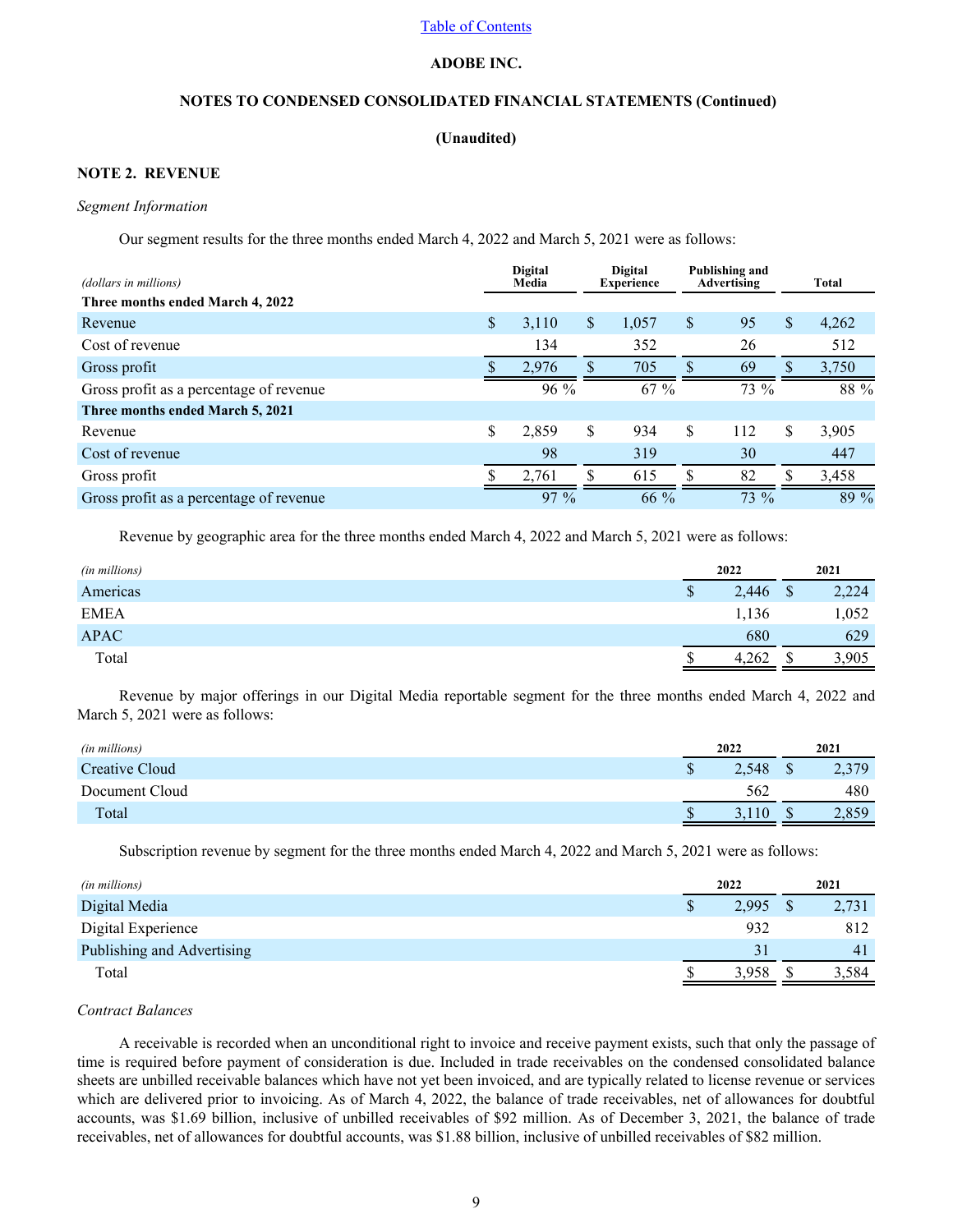# **ADOBE INC.**

# **NOTES TO CONDENSED CONSOLIDATED FINANCIAL STATEMENTS (Continued)**

#### **(Unaudited)**

We maintain an allowance for doubtful accounts which reflects our best estimate of potentially uncollectible trade receivables and is based on both specific and general reserves. We maintain general reserves on a collective basis by considering factors such as historical experience, credit-worthiness, the age of the trade receivable balances, current economic conditions and a reasonable and supportable forecast of future economic conditions. The allowance for doubtful accounts was \$18 million and \$16 million as of March 4, 2022 and December 3, 2021, respectively.

A contract asset is recognized when a conditional right to consideration exists and transfer of control has occurred. Contract assets are included in prepaid expenses and other current assets for the current portion and other assets for the long-term portion on the condensed consolidated balance sheets. We regularly review contract asset balances for impairment, considering factors such as historical experience, credit-worthiness, age of the balance, current economic conditions and a reasonable and supportable forecast of future economic conditions. Contract asset impairments were not material for the three months ended March 4, 2022. Contract assets were \$80 million and \$85 million as of March 4, 2022 and December 3, 2021, respectively.

Deferred revenue primarily consists of billings or payments received in advance of revenue recognition from subscription services, including non-cancellable and non-refundable committed funds and refundable customer deposits. Deferred revenue is recognized as revenue when transfer of control to customers has occurred. As of March 4, 2022, the balance of deferred revenue was \$5.02 billion, which includes \$68 million of refundable customer deposits. Arrangements with some of our enterprise customers with non-cancellable and non-refundable committed funds provide options to either renew monthly on-premise term-based licenses or use some or all funds to purchase other Adobe products or services. Noncancellable and non-refundable committed funds related to these agreements comprised approximately 5% of the total deferred revenue.

As of December 3, 2021, the balance of deferred revenue was \$4.88 billion. During the three months ended March 4, 2022, approximately \$2.15 billion of revenue was recognized that was included in the balance of deferred revenue as of December 3, 2021.

Transaction price allocated to remaining performance obligations represents contracted revenue that has not yet been recognized, which includes deferred revenue and unbilled amounts that will be recognized as revenue in future periods. As of March 4, 2022, remaining performance obligations were approximately \$13.83 billion. Non-cancellable and non-refundable funds related to some of our enterprise customer agreements referred to in the paragraph above comprised approximately 5% of the total remaining performance obligations. Approximately 73% of the remaining performance obligations, excluding the aforementioned enterprise customer agreements, are expected to be recognized over the next 12 months with the remainder recognized thereafter.

Incremental costs of obtaining a contract with a customer are capitalized if we expect the benefit of those costs to be longer than one year and primarily relate to sales commissions paid to our sales force personnel. Capitalized contract acquisition costs are included in prepaid expenses and other current assets for the current portion and other assets for the longterm portion on the condensed consolidated balance sheets. Capitalized contract acquisition costs were \$624 million and \$611 million as of March 4, 2022 and December 3, 2021, respectively.

We record refund liabilities for amounts that may be subject to future refunds, which include sales returns reserves and customer rebates and credits. Refund liabilities are included in accrued expenses on the condensed consolidated balance sheets. Refund liabilities were \$105 million and \$128 million as of March 4, 2022 and December 3, 2021, respectively.

# **NOTE 3. ACQUISITIONS**

### *Frame.io*

On October 7, 2021, we completed the acquisition of Frame.io, a privately held company that provides a cloud-based video collaboration platform, for approximately \$1.24 billion, primarily in cash consideration. The financial results of Frame.io have been included in our condensed consolidated financial statements since the date of the acquisition. Frame io is reported as part of our Digital Media reportable segment.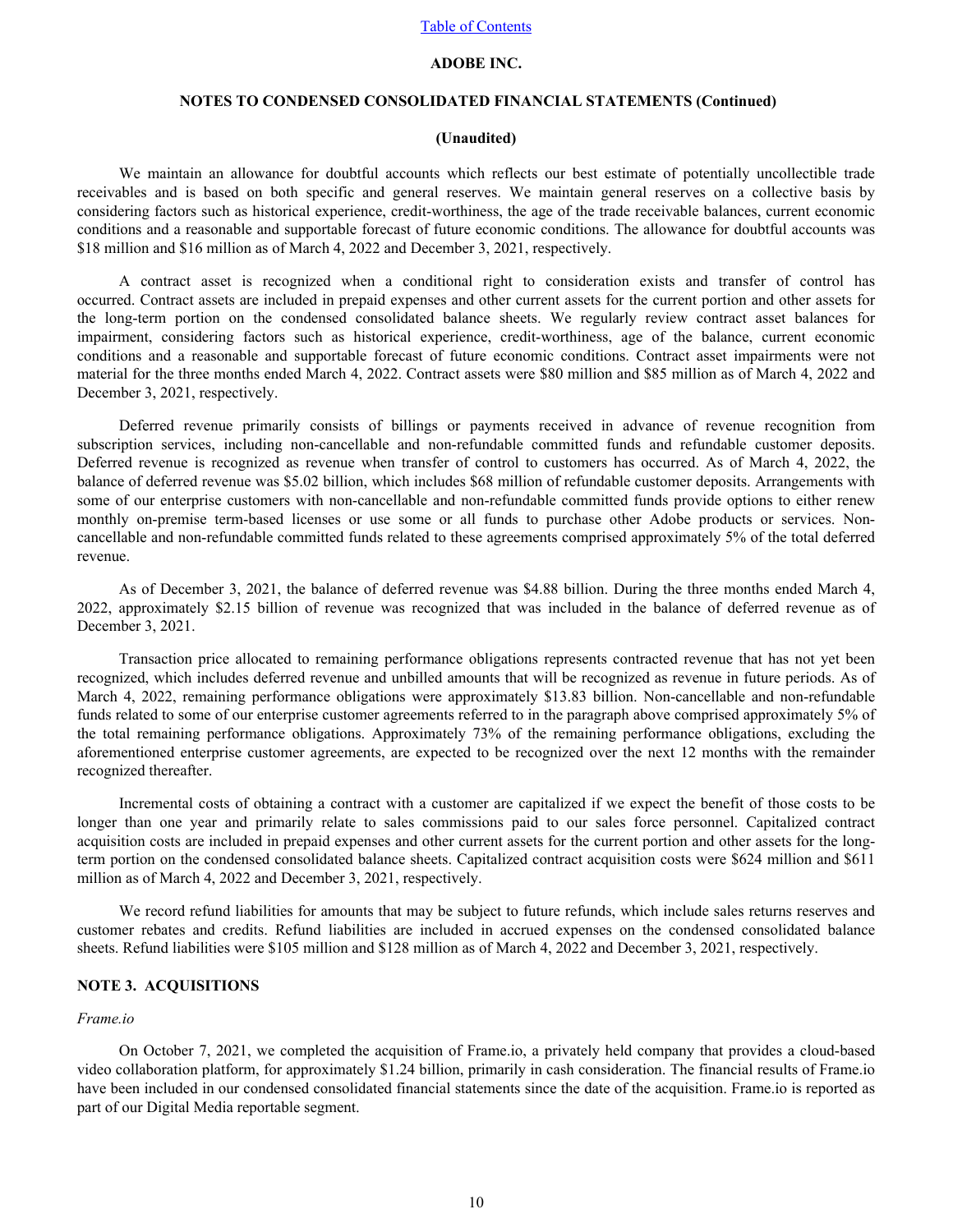# **ADOBE INC.**

# **NOTES TO CONDENSED CONSOLIDATED FINANCIAL STATEMENTS (Continued)**

#### **(Unaudited)**

The table below represents the preliminary purchase price allocation to total identifiable intangible assets acquired and net liabilities assumed based on their respective estimated fair values as of October 7, 2021. During the three months ended March 4, 2022, we recorded purchase accounting adjustments that were not material based on changes to management's estimates and assumptions in regards to the total purchase price and its related impact to goodwill. The fair values assigned to assets acquired and liabilities assumed are based on management's best estimates and assumptions as of the reporting date. Fair values associated with the net tax liabilities assumed and their related impact to goodwill were pending finalization as of the reporting date.

| (dollars in millions)                     | Amount | <b>Weighted Average</b><br>Useful Life (years) |
|-------------------------------------------|--------|------------------------------------------------|
| Purchased technology                      | 331    |                                                |
| In-process research and development $(1)$ | 19     | N/A                                            |
| Trademarks                                | 4      | $\mathcal{E}$                                  |
| Customer contracts and relationships      |        | 10                                             |
| Total identifiable intangible assets      | 357    |                                                |
| Net liabilities assumed                   | (39)   | N/A                                            |
| Goodwill $^{(2)}$                         | 918    | N/A                                            |
| Total purchase price                      | 1,236  |                                                |

(1) Capitalized as purchased technology and considered indefinite lived until completion or abandonment of the associated research and development efforts.

(2) Non-deductible for tax-purposes.

 $\mathcal{L}_\text{max} = \mathcal{L}_\text{max} = \mathcal{L}_\text{max} = \mathcal{L}_\text{max} = \mathcal{L}_\text{max}$ 

#### *Workfront*

On December 7, 2020, we completed the acquisition of Workfront, a privately held company that provides a workflow platform, for approximately \$1.52 billion of cash consideration. The financial results of Workfront have been included in our condensed consolidated financial statements since the date of the acquisition. Workfront is reported as part of our Digital Experience reportable segment.

The table below represents the final purchase price allocation to total identifiable intangible assets acquired and net liabilities assumed based on their estimated fair values as of December 7, 2020 and the associated estimated useful lives at that date.

| (dollars in millions)                | Amount | <b>Weighted Average</b><br>Useful Life (years) |
|--------------------------------------|--------|------------------------------------------------|
| Customer contracts and relationships | 290    | 10                                             |
| Purchased technology                 | 100    | 3                                              |
| Backlog                              | 40     | $\overline{2}$                                 |
| Trademarks                           | 30     | 5.                                             |
| Total identifiable intangible assets | 460    |                                                |
| Net liabilities assumed              | (31)   | N/A                                            |
| Goodwill $^{(1)}$                    | 1,095  | N/A                                            |
| Total purchase price                 | .524   |                                                |
|                                      |        |                                                |

(1) Non-deductible for tax-purposes.

 $\mathcal{L}_\text{max}$ 

Pro forma financial information has not been presented for these acquisitions as the impacts to our condensed consolidated financial statements were not material.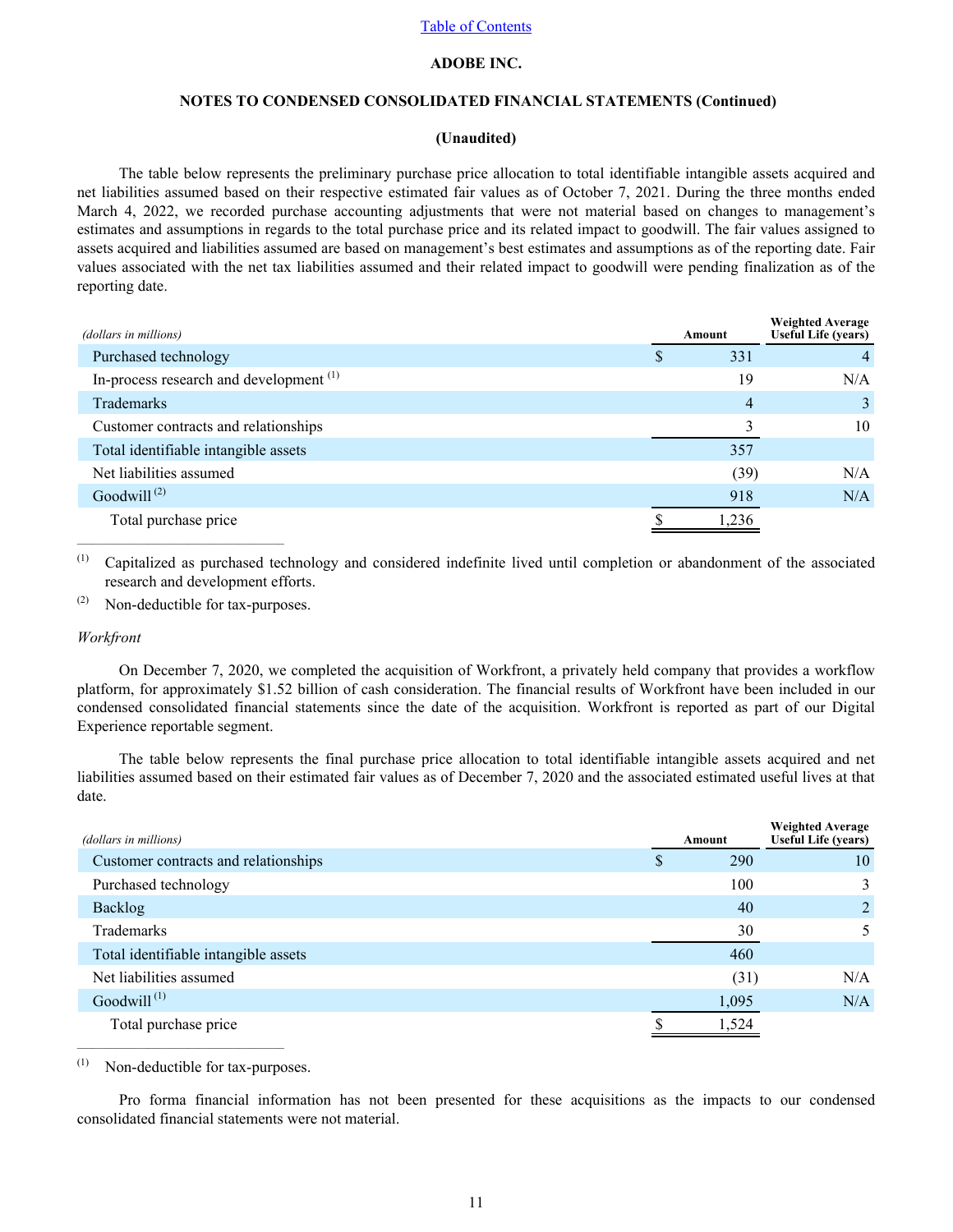## **ADOBE INC.**

# **NOTES TO CONDENSED CONSOLIDATED FINANCIAL STATEMENTS (Continued)**

#### **(Unaudited)**

### <span id="page-11-0"></span>**NOTE 4. CASH, CASH EQUIVALENTS AND SHORT-TERM INVESTMENTS**

Cash equivalents consist of highly liquid marketable securities with remaining maturities of three months or less at the date of purchase. We classify our investments in marketable debt securities as "available-for-sale." We carry these investments at fair value, based on quoted market prices or other readily available market information. Unrealized gains and unrealized noncredit-related losses of marketable debt securities are included in accumulated other comprehensive income, net of taxes, in our condensed consolidated balance sheets. Unrealized credit-related losses are recorded to other income (expense), net in our condensed consolidated statements of income with a corresponding allowance for credit-related losses in our condensed consolidated balance sheets. Gains and losses are determined using the specific identification method and recognized when realized in our condensed consolidated statements of income.

Cash, cash equivalents and short-term investments consisted of the following as of March 4, 2022:

| (in millions)                                              | Amortized<br>Cost                | <b>Unrealized</b><br>Gains | <b>Unrealized</b><br><b>Losses</b> | <b>Estimated</b><br><b>Fair Value</b> |
|------------------------------------------------------------|----------------------------------|----------------------------|------------------------------------|---------------------------------------|
| Current assets:                                            |                                  |                            |                                    |                                       |
| Cash                                                       | $\boldsymbol{\mathsf{S}}$<br>644 | -\$                        | \$                                 | \$<br>644                             |
| Cash equivalents:                                          |                                  |                            |                                    |                                       |
| Corporate debt securities                                  | 6                                |                            |                                    | 6                                     |
| Money market funds                                         | 1,979                            |                            |                                    | 1,979                                 |
| Time deposits                                              | 110                              |                            |                                    | 110                                   |
| Total cash equivalents                                     | 2,095                            |                            |                                    | 2,095                                 |
| Total cash and cash equivalents                            | 2,739                            |                            |                                    | 2,739                                 |
| Short-term fixed income securities:                        |                                  |                            |                                    |                                       |
| Asset-backed securities                                    | 130                              |                            | (1)                                | 129                                   |
| Corporate debt securities                                  | 1,408                            |                            | (11)                               | 1,398                                 |
| Foreign government securities                              | 5                                |                            |                                    | 5                                     |
| Municipal securities                                       | 33                               |                            |                                    | 33                                    |
| U.S. Treasury securities                                   | 402                              |                            | (5)                                | 397                                   |
| Total short-term investments                               | 1,978                            |                            | (17)                               | 1,962                                 |
| Total cash, cash equivalents and short-term<br>investments | 4,717                            |                            | \$<br>(17)                         | 4,701<br><sup>2</sup>                 |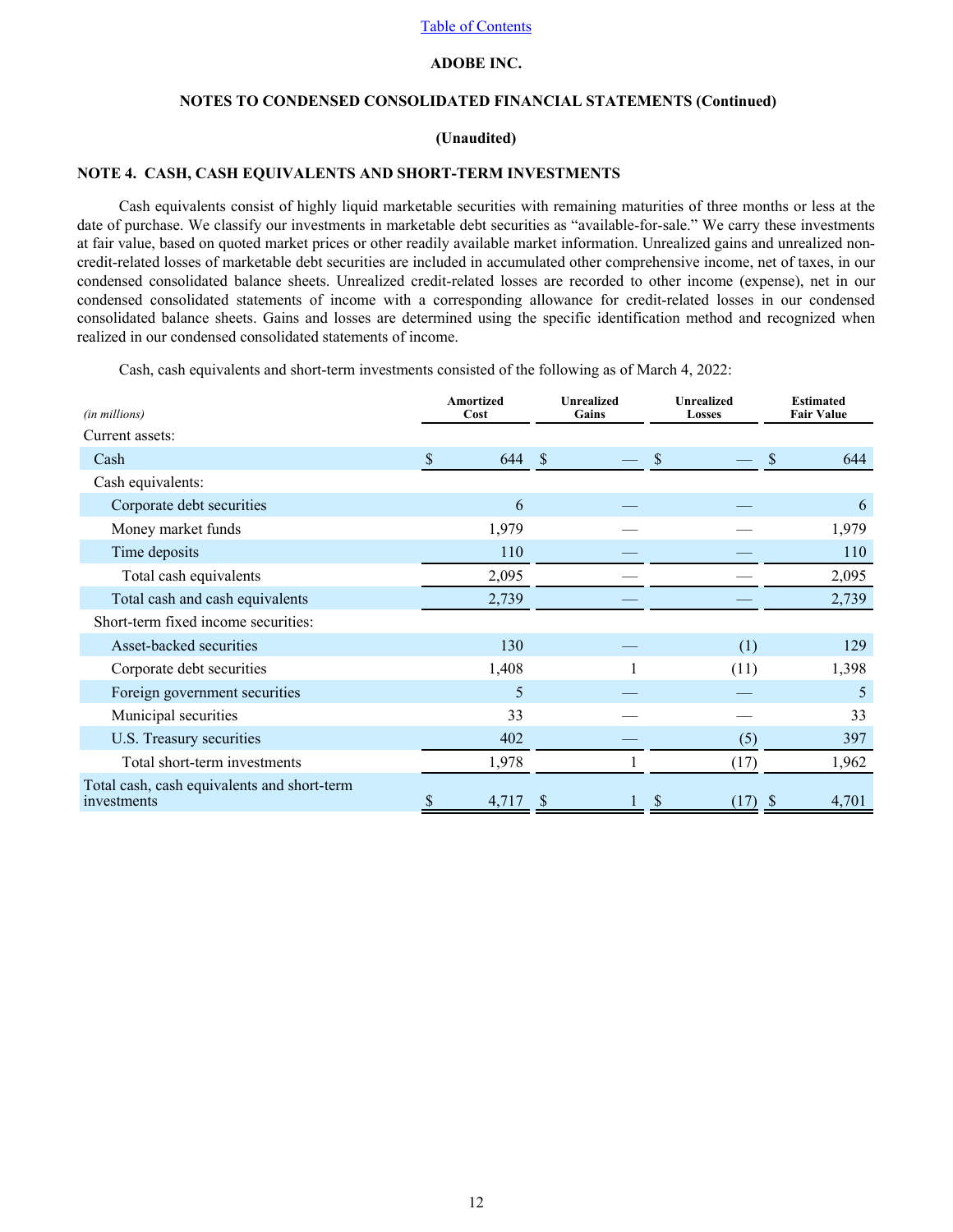## **ADOBE INC.**

# **NOTES TO CONDENSED CONSOLIDATED FINANCIAL STATEMENTS (Continued)**

### **(Unaudited)**

Cash, cash equivalents and short-term investments consisted of the following as of December 3, 2021:

| (in millions)                                              | Amortized<br>Cost | <b>Unrealized</b><br>Gains |                |    | <b>Unrealized</b><br><b>Losses</b> |    | <b>Estimated</b><br><b>Fair Value</b> |
|------------------------------------------------------------|-------------------|----------------------------|----------------|----|------------------------------------|----|---------------------------------------|
| Current assets:                                            |                   |                            |                |    |                                    |    |                                       |
| Cash                                                       | \$<br>750         | - \$                       |                | \$ |                                    | \$ | 750                                   |
| Cash equivalents:                                          |                   |                            |                |    |                                    |    |                                       |
| Corporate debt securities                                  | 5                 |                            |                |    |                                    |    | 5                                     |
| Money market funds                                         | 2,914             |                            |                |    |                                    |    | 2,914                                 |
| Time deposits                                              | 175               |                            |                |    |                                    |    | 175                                   |
| Total cash equivalents                                     | 3,094             |                            |                |    |                                    |    | 3,094                                 |
| Total cash and cash equivalents                            | 3,844             |                            |                |    |                                    |    | 3,844                                 |
| Short-term fixed income securities:                        |                   |                            |                |    |                                    |    |                                       |
| Asset-backed securities                                    | 124               |                            |                |    |                                    |    | 124                                   |
| Corporate debt securities                                  | 1,426             |                            | $\overline{2}$ |    | (3)                                |    | 1,425                                 |
| Municipal securities                                       | 28                |                            |                |    |                                    |    | 28                                    |
| U.S. Treasury securities                                   | 378               |                            |                |    | (1)                                |    | 377                                   |
| Total short-term investments                               | 1,956             |                            | $\overline{2}$ |    | (4)                                |    | 1,954                                 |
| Total cash, cash equivalents and short-term<br>investments | 5,800             |                            | 2              |    | (4)                                | J. | 5,798                                 |

*[See Note 5 for further information regarding the fair value of our financial instruments.](#page-13-0)*

The following table summarizes the estimated fair value of short-term fixed income debt securities classified as shortterm investments based on stated effective maturities as of March 4, 2022:

| (in millions)                   | <b>Estimated</b><br><b>Fair Value</b> |
|---------------------------------|---------------------------------------|
| Due within one year             | 840                                   |
| Due between one and two years   | 678                                   |
| Due between two and three years | 417                                   |
| Due after three years           | 27                                    |
| Total                           | .962                                  |

We review our debt securities classified as short-term investments on a regular basis for impairment. For debt securities in unrealized loss positions, we determine whether any portion of the decline in fair value below the amortized cost basis is due to credit-related factors if we neither intend to sell nor anticipate that it is more likely than not that we will be required to sell prior to recovery of the amortized cost basis. We consider factors such as the extent to which the market value has been less than the cost, any noted failure of the issuer to make scheduled payments, changes to the rating of the security and other relevant credit-related factors in determining whether or not a credit loss exists. During the three months ended March 4, 2022 and March 5, 2021, we did not recognize an allowance for credit-related losses on any of our investments.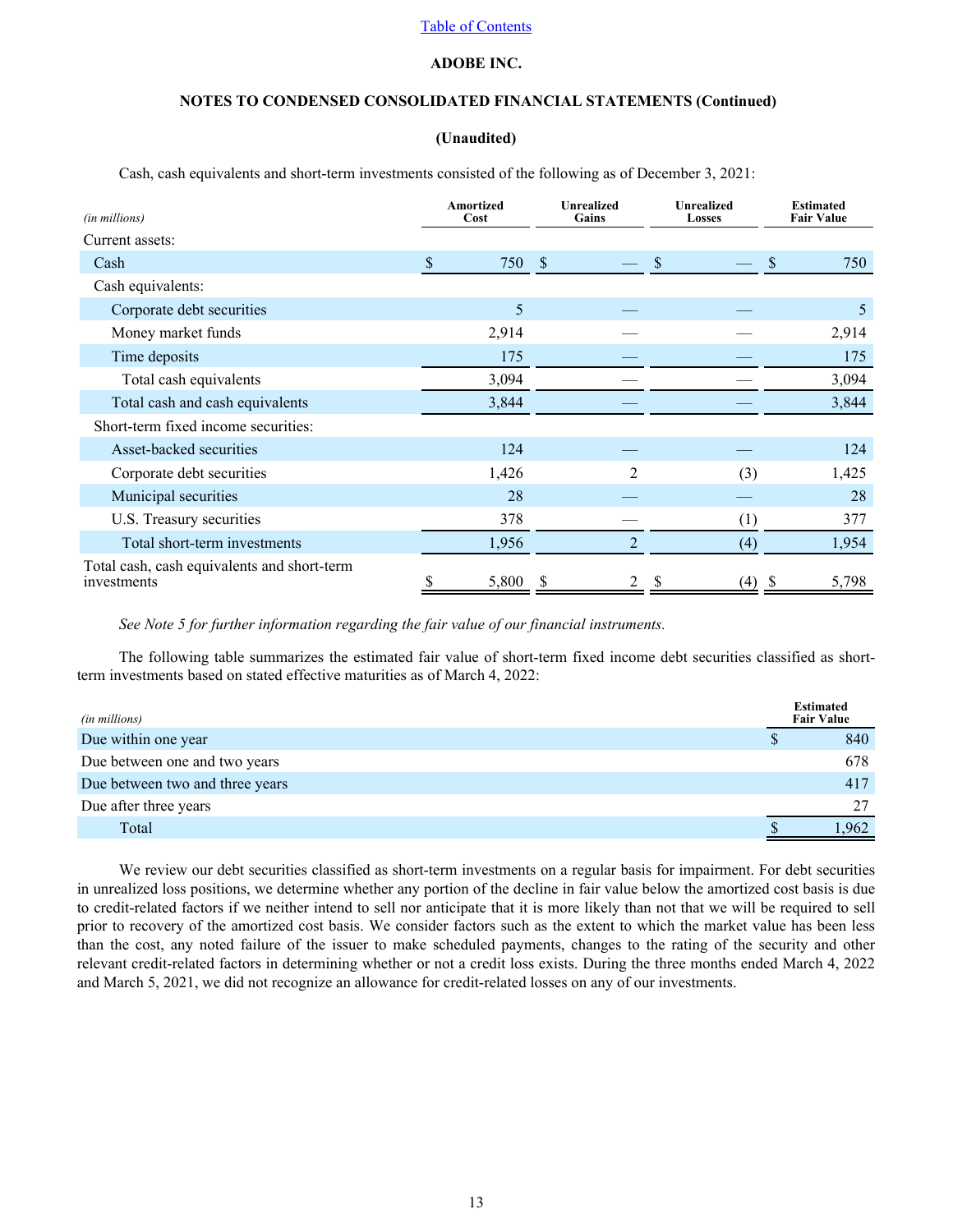# **ADOBE INC.**

# **NOTES TO CONDENSED CONSOLIDATED FINANCIAL STATEMENTS (Continued)**

# **(Unaudited)**

# <span id="page-13-0"></span>**NOTE 5. FAIR VALUE MEASUREMENTS**

# *Assets and Liabilities Measured and Recorded at Fair Value on a Recurring Basis*

The fair value of our financial assets and liabilities at March 4, 2022 was determined using the following inputs:

| <b>Fair Value Measurements at Reporting Date Using</b> |              |                           |                                 |                                                 |                                                     |               |                                       |
|--------------------------------------------------------|--------------|---------------------------|---------------------------------|-------------------------------------------------|-----------------------------------------------------|---------------|---------------------------------------|
|                                                        |              |                           | in Active<br><b>Markets</b> for |                                                 | Significant<br>Other<br><b>Observable</b><br>Inputs |               | Significant<br>Unobservable<br>Inputs |
|                                                        | <b>Total</b> |                           | (Level 1)                       |                                                 | (Level 2)                                           |               | (Level 3)                             |
|                                                        |              |                           |                                 |                                                 |                                                     |               |                                       |
|                                                        |              |                           |                                 |                                                 |                                                     |               |                                       |
| $\mathsf{\$}$                                          | 6            | $\mathcal{S}$             |                                 | $\mathcal{S}$                                   | 6                                                   | $\mathcal{S}$ |                                       |
|                                                        | 1,979        |                           | 1,979                           |                                                 |                                                     |               |                                       |
|                                                        | 110          |                           | 110                             |                                                 |                                                     |               |                                       |
|                                                        |              |                           |                                 |                                                 |                                                     |               |                                       |
|                                                        | 129          |                           |                                 |                                                 | 129                                                 |               |                                       |
|                                                        | 1,398        |                           |                                 |                                                 | 1,398                                               |               |                                       |
|                                                        | 5            |                           |                                 |                                                 | 5                                                   |               |                                       |
|                                                        | 33           |                           |                                 |                                                 | 33                                                  |               |                                       |
|                                                        | 397          |                           |                                 |                                                 | 397                                                 |               |                                       |
|                                                        |              |                           |                                 |                                                 |                                                     |               |                                       |
|                                                        | 94           |                           |                                 |                                                 | 94                                                  |               |                                       |
|                                                        |              |                           |                                 |                                                 |                                                     |               |                                       |
|                                                        | 160          |                           | 160                             |                                                 |                                                     |               |                                       |
|                                                        | 4,311        | $\boldsymbol{\mathsf{S}}$ | 2,249                           | -S                                              | 2,062                                               | $\mathbb{S}$  |                                       |
|                                                        |              |                           |                                 |                                                 |                                                     |               |                                       |
|                                                        |              |                           |                                 |                                                 |                                                     |               |                                       |
| \$                                                     | 15           |                           |                                 |                                                 | 15                                                  | S             |                                       |
|                                                        |              |                           |                                 | <b>Ouoted Prices</b><br><b>Identical Assets</b> |                                                     |               |                                       |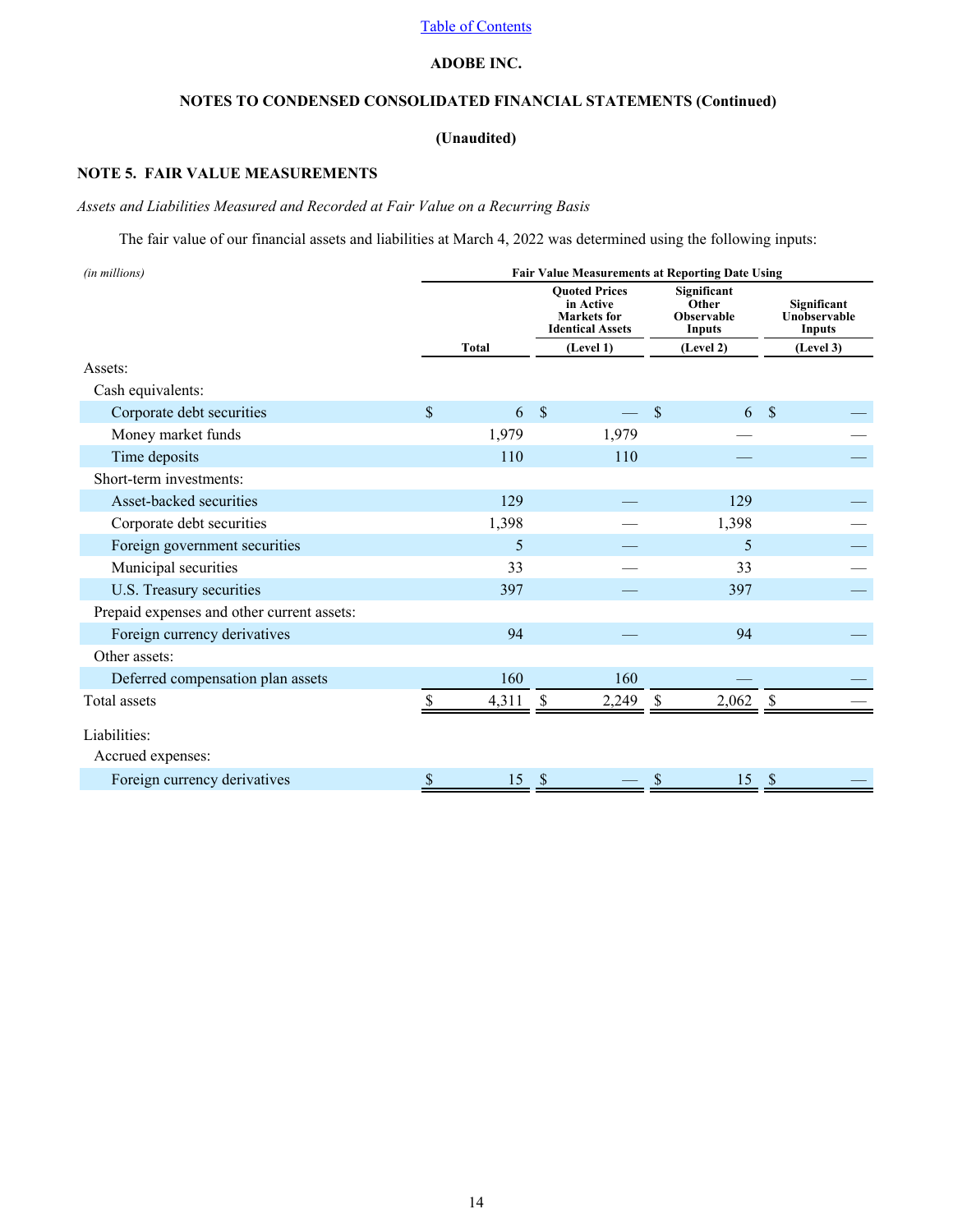## **ADOBE INC.**

# **NOTES TO CONDENSED CONSOLIDATED FINANCIAL STATEMENTS (Continued)**

### **(Unaudited)**

The fair value of our financial assets and liabilities at December 3, 2021 was determined using the following inputs:

| (in millions)                              | <b>Fair Value Measurements at Reporting Date Using</b> |                |               |                                                                                    |               |                                                            |                           |                                       |  |  |
|--------------------------------------------|--------------------------------------------------------|----------------|---------------|------------------------------------------------------------------------------------|---------------|------------------------------------------------------------|---------------------------|---------------------------------------|--|--|
|                                            |                                                        |                |               | <b>Ouoted Prices</b><br>in Active<br><b>Markets</b> for<br><b>Identical Assets</b> |               | <b>Significant</b><br>Other<br><b>Observable</b><br>Inputs |                           | Significant<br>Unobservable<br>Inputs |  |  |
|                                            |                                                        | <b>Total</b>   |               | (Level 1)                                                                          |               | (Level 2)                                                  |                           | (Level 3)                             |  |  |
| Assets:                                    |                                                        |                |               |                                                                                    |               |                                                            |                           |                                       |  |  |
| Cash equivalents:                          |                                                        |                |               |                                                                                    |               |                                                            |                           |                                       |  |  |
| Corporate debt securities                  | $\mathsf{\$}$                                          | $\overline{5}$ | $\sqrt{S}$    |                                                                                    | $\mathcal{S}$ | 5 <sup>1</sup>                                             | $\mathbf{\hat{s}}$        |                                       |  |  |
| Money market funds                         |                                                        | 2,914          |               | 2,914                                                                              |               |                                                            |                           |                                       |  |  |
| Time deposits                              |                                                        | 175            |               | 175                                                                                |               |                                                            |                           |                                       |  |  |
| Short-term investments:                    |                                                        |                |               |                                                                                    |               |                                                            |                           |                                       |  |  |
| Asset-backed securities                    |                                                        | 124            |               |                                                                                    |               | 124                                                        |                           |                                       |  |  |
| Corporate debt securities                  |                                                        | 1,425          |               |                                                                                    |               | 1,425                                                      |                           |                                       |  |  |
| Municipal securities                       |                                                        | 28             |               |                                                                                    |               | 28                                                         |                           |                                       |  |  |
| U.S. Treasury securities                   |                                                        | 377            |               |                                                                                    |               | 377                                                        |                           |                                       |  |  |
| Prepaid expenses and other current assets: |                                                        |                |               |                                                                                    |               |                                                            |                           |                                       |  |  |
| Foreign currency derivatives               |                                                        | 98             |               |                                                                                    |               | 98                                                         |                           |                                       |  |  |
| Other assets:                              |                                                        |                |               |                                                                                    |               |                                                            |                           |                                       |  |  |
| Deferred compensation plan assets          |                                                        | 151            |               | 151                                                                                |               |                                                            |                           |                                       |  |  |
| Total assets                               |                                                        | 5,297          | $\mathcal{S}$ | 3,240                                                                              | -S            | 2,057                                                      | $\boldsymbol{\mathsf{S}}$ |                                       |  |  |
| Liabilities:                               |                                                        |                |               |                                                                                    |               |                                                            |                           |                                       |  |  |
| Accrued expenses:                          |                                                        |                |               |                                                                                    |               |                                                            |                           |                                       |  |  |
| Foreign currency derivatives               |                                                        | $\,8\,$        |               |                                                                                    |               | $8\,$                                                      | $\boldsymbol{\mathsf{S}}$ |                                       |  |  |

*[See Note 4 for further information regarding the fair value of our financial instruments.](#page-11-0)*

Our fixed income available-for-sale debt securities consist of high quality, investment grade securities from diverse issuers with a weighted average credit rating of AA-. We value these securities based on pricing from independent pricing vendors who use matrix pricing valuation techniques including market approach methodologies that model information generated by market transactions involving identical or comparable assets, as well as discounted cash flow methodologies. Inputs include quoted prices in active markets for identical assets or inputs other than quoted prices that are observable either directly or indirectly in determining fair value, including benchmark yields, issuer spreads off benchmark yields, interest rates and U.S. Treasury or swap curves. We therefore classify all of our fixed income available-for-sale securities as Level 2. We perform routine procedures such as comparing prices obtained from multiple independent sources to ensure that appropriate fair values are recorded.

The fair values of our money market funds, time deposits and deferred compensation plan assets, which consist of money market and other mutual funds, are based on quoted prices in active markets at the measurement date.

Our over-the-counter foreign currency derivatives are valued using pricing models and discounted cash flow methodologies based on observable foreign exchange and interest rate data at the measurement date.

Our other current financial assets and current financial liabilities have fair values that approximate their carrying values.

#### *Assets and Liabilities Measured at Fair Value on a Nonrecurring Basis*

The fair value of our senior notes was \$4.15 billion as of March 4, 2022, based on observable market prices in less active markets and categorized as Level 2. *[See Note 14 for further details regarding our debt.](#page-22-0)*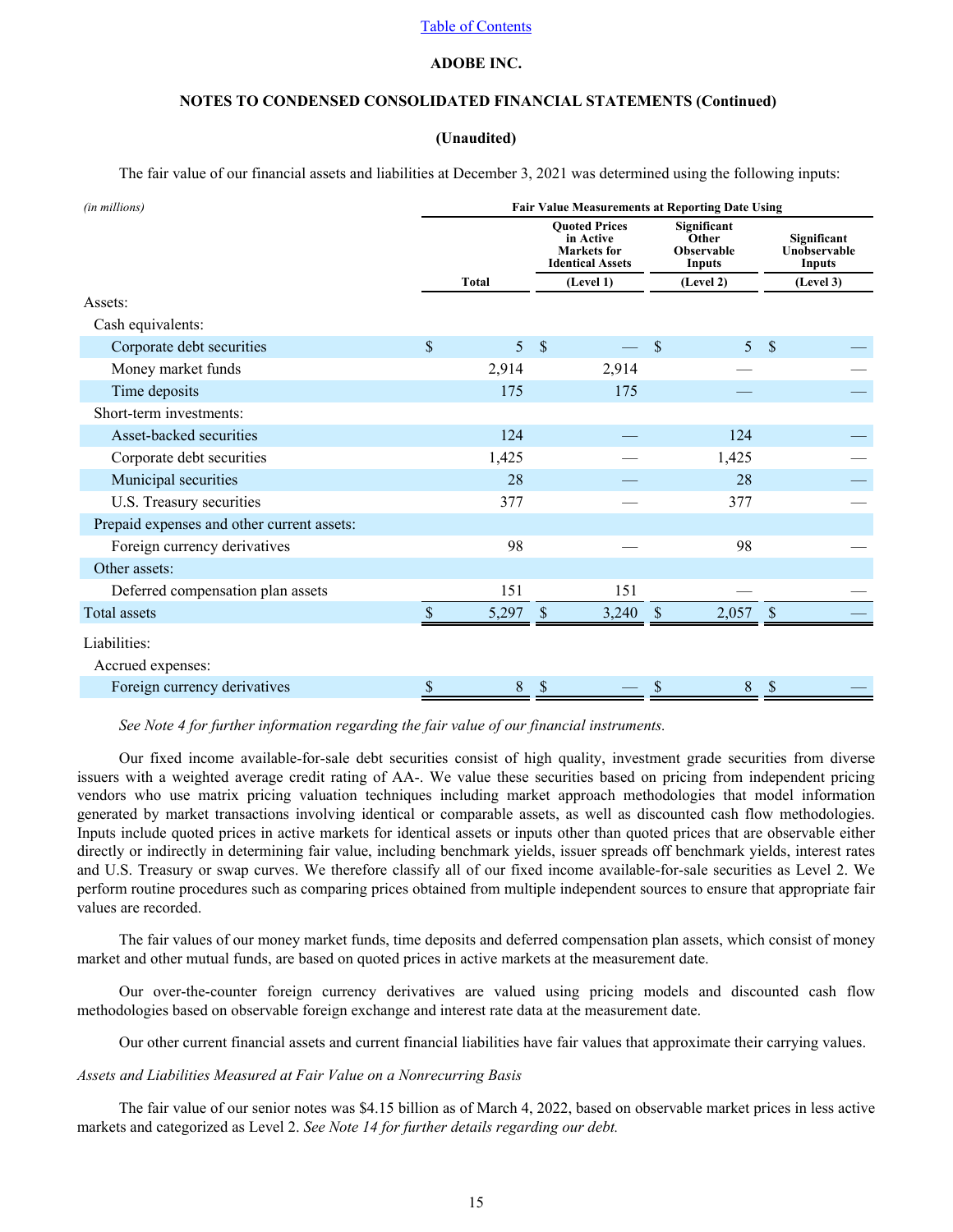# **ADOBE INC.**

# **NOTES TO CONDENSED CONSOLIDATED FINANCIAL STATEMENTS (Continued)**

#### **(Unaudited)**

### **NOTE 6. DERIVATIVE FINANCIAL INSTRUMENTS**

We may use derivatives to partially offset our business exposure to foreign currency and interest rate risk on expected future cash flows and certain existing assets and liabilities. We do not use any of our derivative instruments for trading purposes.

We enter into master netting arrangements to mitigate credit risk in derivative transactions by permitting net settlement of transactions with the same counterparty. We do not offset fair value amounts recognized for derivative instruments under master netting arrangements. We also enter into collateral security agreements with certain of our counterparties to exchange cash collateral when the net fair value of certain derivative instruments fluctuates from contractually established thresholds. Collateral posted is included in prepaid expenses and other current assets and collateral received is included in accrued expenses on our condensed consolidated balance sheets.

#### *Cash Flow Hedges*

In countries outside the United States, we transact business in U.S. Dollars and in various other currencies. We may use foreign exchange option contracts or forward contracts to hedge a portion of our forecasted foreign currency denominated revenue. These foreign exchange contracts, carried at fair value, have maturities of up to 12 months.

In June 2019, we entered into Treasury lock agreements with large financial institutions which fixed benchmark U.S. Treasury rates for an aggregate notional amount of \$1 billion of our future debt issuance. These derivative instruments hedged the impact of changes in the benchmark interest rate to future interest payments and were settled upon debt issuance in the first quarter of fiscal 2020. We incurred a loss related to the settlement of the instruments which is amortized to interest expense over the term of our debt due February 1, 2030. *[See Note 14 for further details regarding our debt.](#page-22-0)*

As of March 4, 2022, we had net derivative gains on our foreign exchange option contracts expected to be recognized within the next 18 months, of which \$63 million of gains are expected to be recognized into revenue within the next 12 months. In addition, we had net derivative losses on our Treasury lock agreements, of which \$5 million is expected to be recognized into interest expense within the next 12 months.

#### *Non-Designated Hedges*

Our derivatives not designated as hedging instruments consist of foreign currency forward contracts that we primarily use to hedge monetary assets and liabilities denominated in non-functional currencies.

The fair value of derivative instruments on our condensed consolidated balance sheets as of March 4, 2022 and December 3, 2021 were as follows:

| (in millions)                                      | 2022<br>2021 |                                                  |     |                                                      |  |                                                  |      |                                                      |  |
|----------------------------------------------------|--------------|--------------------------------------------------|-----|------------------------------------------------------|--|--------------------------------------------------|------|------------------------------------------------------|--|
|                                                    |              | <b>Fair Value</b><br>Asset<br><b>Derivatives</b> |     | <b>Fair Value</b><br>Liability<br><b>Derivatives</b> |  | <b>Fair Value</b><br>Asset<br><b>Derivatives</b> |      | <b>Fair Value</b><br>Liability<br><b>Derivatives</b> |  |
| Derivatives designated as hedging instruments:     |              |                                                  |     |                                                      |  |                                                  |      |                                                      |  |
| Foreign exchange option contracts <sup>(1)</sup>   | S            | 90                                               | - S |                                                      |  | 91                                               | - \$ |                                                      |  |
| Derivatives not designated as hedging instruments: |              |                                                  |     |                                                      |  |                                                  |      |                                                      |  |
| Foreign exchange forward contracts <sup>(1)</sup>  |              | 4                                                |     | 15                                                   |  |                                                  |      |                                                      |  |
| Total derivatives                                  |              | 94                                               |     | 15                                                   |  | 98                                               |      |                                                      |  |
|                                                    |              |                                                  |     |                                                      |  |                                                  |      |                                                      |  |

(1) Fair value asset derivatives are included in prepaid expenses and other current assets and fair value liability derivatives are included in accrued expenses on our condensed consolidated balance sheets.

Gains and losses on derivative instruments, net of tax, recognized in our condensed consolidated statements of comprehensive income for the three months ended March 4, 2022 and March 5, 2021 were associated with our foreign exchange option contracts. For the three months ended March 4, 2022, we recognized \$23 million of net gains in our condensed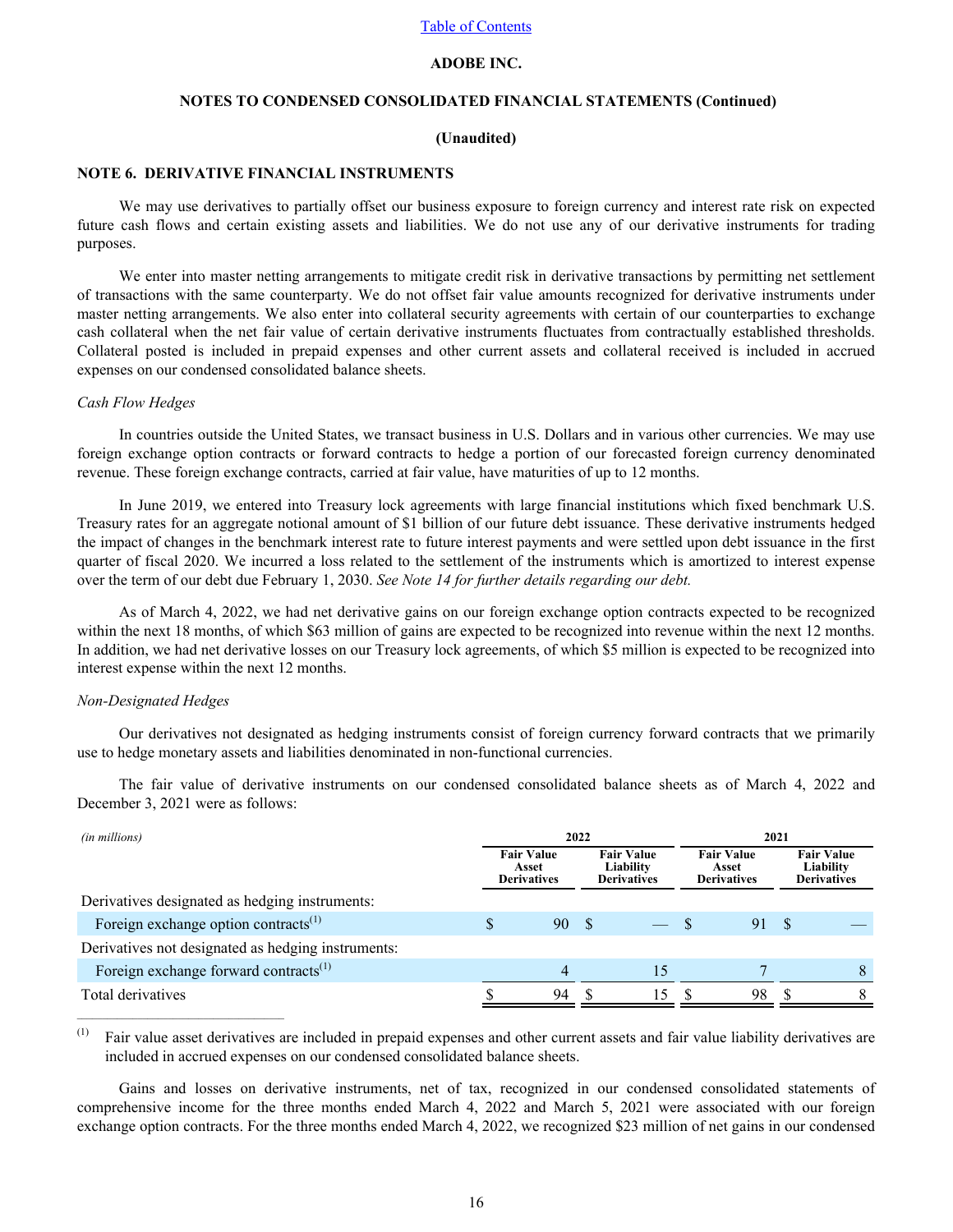# **ADOBE INC.**

# **NOTES TO CONDENSED CONSOLIDATED FINANCIAL STATEMENTS (Continued)**

# **(Unaudited)**

consolidated statements of comprehensive income. For the three months ended March 5, 2021, net gains recognized in our condensed consolidated statements of comprehensive income were not material.

The effects of derivative instruments, net of tax, on our condensed consolidated statements of income for the three months ended March 4, 2022 and March 5, 2021 were primarily associated with foreign exchange option contracts. For the three months ended March 4, 2022 and March 5, 2021, we reclassified \$16 million of net gain and \$11 million of net loss, respectively, from accumulated other comprehensive income into revenue resulting from our foreign exchange option contracts.

# **NOTE 7. GOODWILL AND OTHER INTANGIBLES**

 $\mathcal{L}_\text{max} = \mathcal{L}_\text{max} = \mathcal{L}_\text{max} = \mathcal{L}_\text{max} = \mathcal{L}_\text{max}$ 

Goodwill as of March 4, 2022 and December 3, 2021 was \$12.80 billion and \$12.67 billion, respectively. The increase was primarily due to the completion of a business acquisition in the first quarter of fiscal 2022.

Other intangible assets subject to amortization as of March 4, 2022 and December 3, 2021 were as follows:

| (in millions)                        | 2022 |                             |  |                             |  |            | 2021 |                                    |  |                             |     |            |  |
|--------------------------------------|------|-----------------------------|--|-----------------------------|--|------------|------|------------------------------------|--|-----------------------------|-----|------------|--|
|                                      |      | Gross<br>Carrying<br>Amount |  | Accumulated<br>Amortization |  | <b>Net</b> |      | <b>Gross</b><br>Carrying<br>Amount |  | Accumulated<br>Amortization |     | <b>Net</b> |  |
| Customer contracts and relationships |      | ,206                        |  | $(404)$ \$                  |  | 802        | S    | 1,213                              |  | (379)                       | - S | 834        |  |
| Purchased technology                 |      | .077                        |  | (396)                       |  | 681        |      | 1,053                              |  | (344)                       |     | 709        |  |
| <b>Trademarks</b>                    |      | 376                         |  | (139)                       |  | 237        |      | 376                                |  | (128)                       |     | 248        |  |
| Other                                |      | 60                          |  | (37)                        |  | 23         |      | 60                                 |  | (31)                        |     | 29         |  |
| Other intangibles, net               |      | 2,719                       |  | (976)                       |  | 1,743      |      | 2,702                              |  | (882)                       |     | 1,820      |  |

Amortization expense related to other intangibles was \$101 million and \$90 million for the three months ended March 4, 2022 and March 5, 2021, respectively. Of these amounts, \$59 million and \$45 million were included in cost of revenue for the three months ended March 4, 2022 and March 5, 2021, respectively.

As of March 4, 2022, the estimated aggregate amortization expense in future periods was as follows:

| (in millions)                       | Other Intangibles <sup>(1)</sup> |
|-------------------------------------|----------------------------------|
| Remainder of 2022                   | 302<br>Φ                         |
| 2023                                | 373                              |
| 2024                                | 328                              |
| 2025                                | 292                              |
| 2026                                | 142                              |
| Thereafter                          | 287                              |
| Total expected amortization expense | .724                             |

(1) Excludes \$19 million of capitalized in-process research and development which is considered indefinite lived until the completion or abandonment of the associated research and development efforts.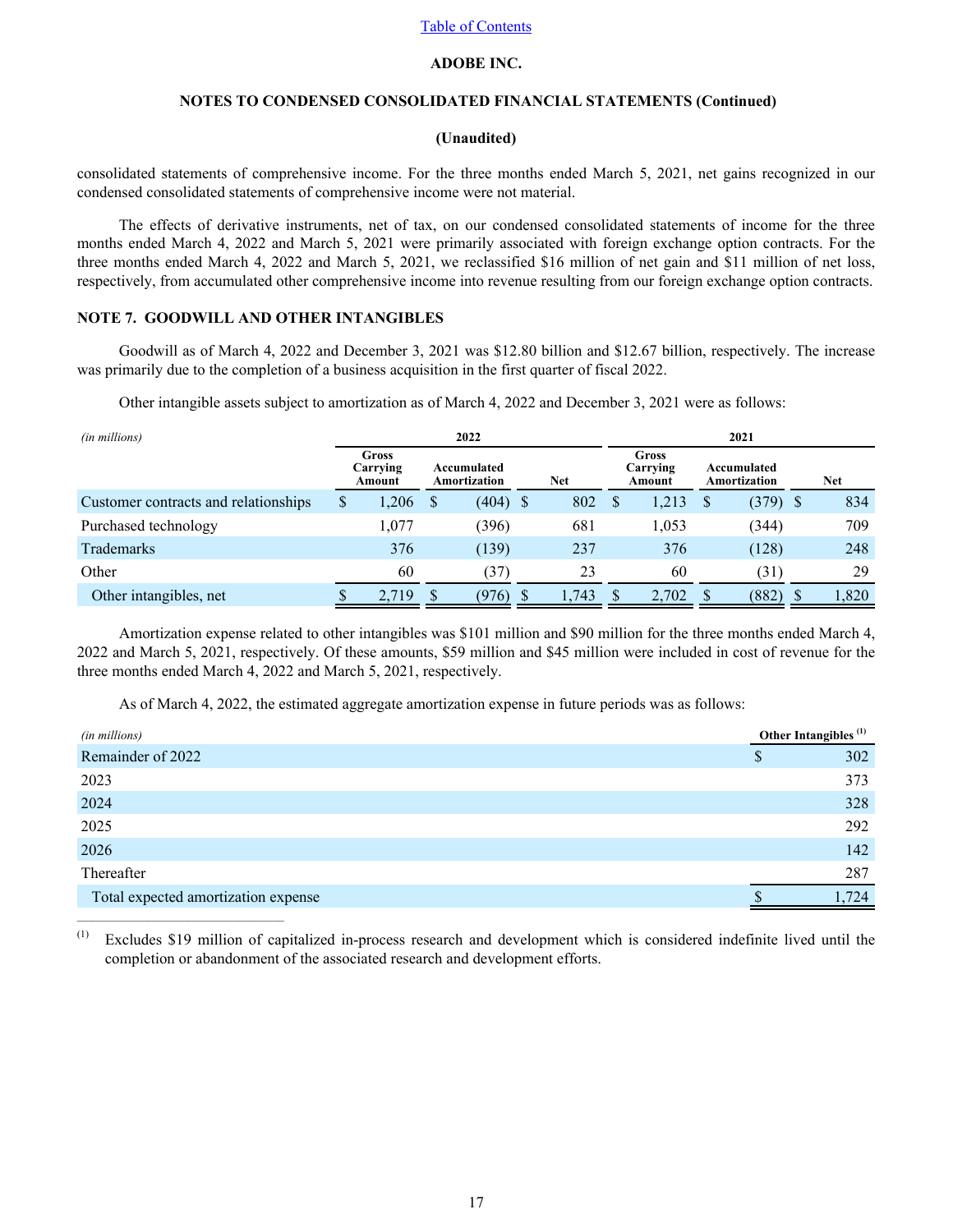# **ADOBE INC.**

# **NOTES TO CONDENSED CONSOLIDATED FINANCIAL STATEMENTS (Continued)**

## **(Unaudited)**

# **NOTE 8. ACCRUED EXPENSES**

Accrued expenses as of March 4, 2022 and December 3, 2021 consisted of the following:

| (in millions)                     | 2022     | 2021        |
|-----------------------------------|----------|-------------|
| Accrued compensation and benefits | 495<br>S | 490<br>- \$ |
| Accrued bonuses                   | 138      | 455         |
| Refund liabilities                | 105      | 128         |
| Accrued corporate marketing       | 127      | 96          |
| Taxes payable                     | 111      | 119         |
| Accrued hosting fees              | 16       | 37          |
| Royalties payable                 | 39       | 40          |
| Accrued interest expense          | 9        | 34          |
| Other                             | 293      | 337         |
| Accrued expenses                  | 1,333    | 1,736       |

Other primarily includes collateral received related to master netting arrangements and general corporate accruals for local and regional expenses.

# **NOTE 9. STOCK-BASED COMPENSATION**

# *Restricted Stock Units*

Restricted stock unit activity for the three months ended March 4, 2022 was as follows:

|                               | Number of<br><b>Shares</b><br>(in millions) |              | <b>Weighted Average</b><br><b>Grant Date</b><br><b>Fair Value</b> |               | Aggregate<br>Fair Value <sup>(1)</sup><br>(in millions) |
|-------------------------------|---------------------------------------------|--------------|-------------------------------------------------------------------|---------------|---------------------------------------------------------|
| Beginning outstanding balance | 6.6                                         | <sup>S</sup> | 411.52                                                            |               |                                                         |
| Awarded                       | 2.6                                         | - \$         | 525.05                                                            |               |                                                         |
| Released                      | $(1.0)$ \$                                  |              | 376.91                                                            |               |                                                         |
| Forfeited                     | (0.2)                                       | - \$         | 417.01                                                            |               |                                                         |
| Ending outstanding balance    | 8.0                                         | <sup>S</sup> | 452.31                                                            | <sup>\$</sup> | 3,609                                                   |
|                               |                                             |              |                                                                   |               |                                                         |
| Expected to vest              | 7.2                                         | <sup>S</sup> | 448.43                                                            | S             | 3,252                                                   |

(1) The aggregate fair value is calculated using the closing stock price as of March 4, 2022 of \$452.13.

The total fair value of restricted stock units vested during the three months ended March 4, 2022 was \$512 million.

## *Performance Shares*

 $\mathcal{L}_\text{max}$ 

In the first quarter of fiscal 2022, the Executive Compensation Committee of our Board of Directors (the "ECC") approved the 2022 Performance Share Program. Shares approved under our 2022 Performance Share Program may be earned based on the achievement of (i) an objective relative total stockholder return measured over a three-year performance period, as well as (ii) revenue-based financial metrics measured over three one-year performance periods. Each type of performance goal is weighted 50% and achievement of each performance goal is determined independently of the other. Shares associated with each performance goal are not awarded until the corresponding performance targets are defined. Shares under our 2022 Performance Share Program will be earned and cliff-vest upon the later of (i) the three-year anniversary of the earliest vesting commencement date or (ii) the ECC's certification of the level of achievement of the final performance period, contingent upon the participant's continued service.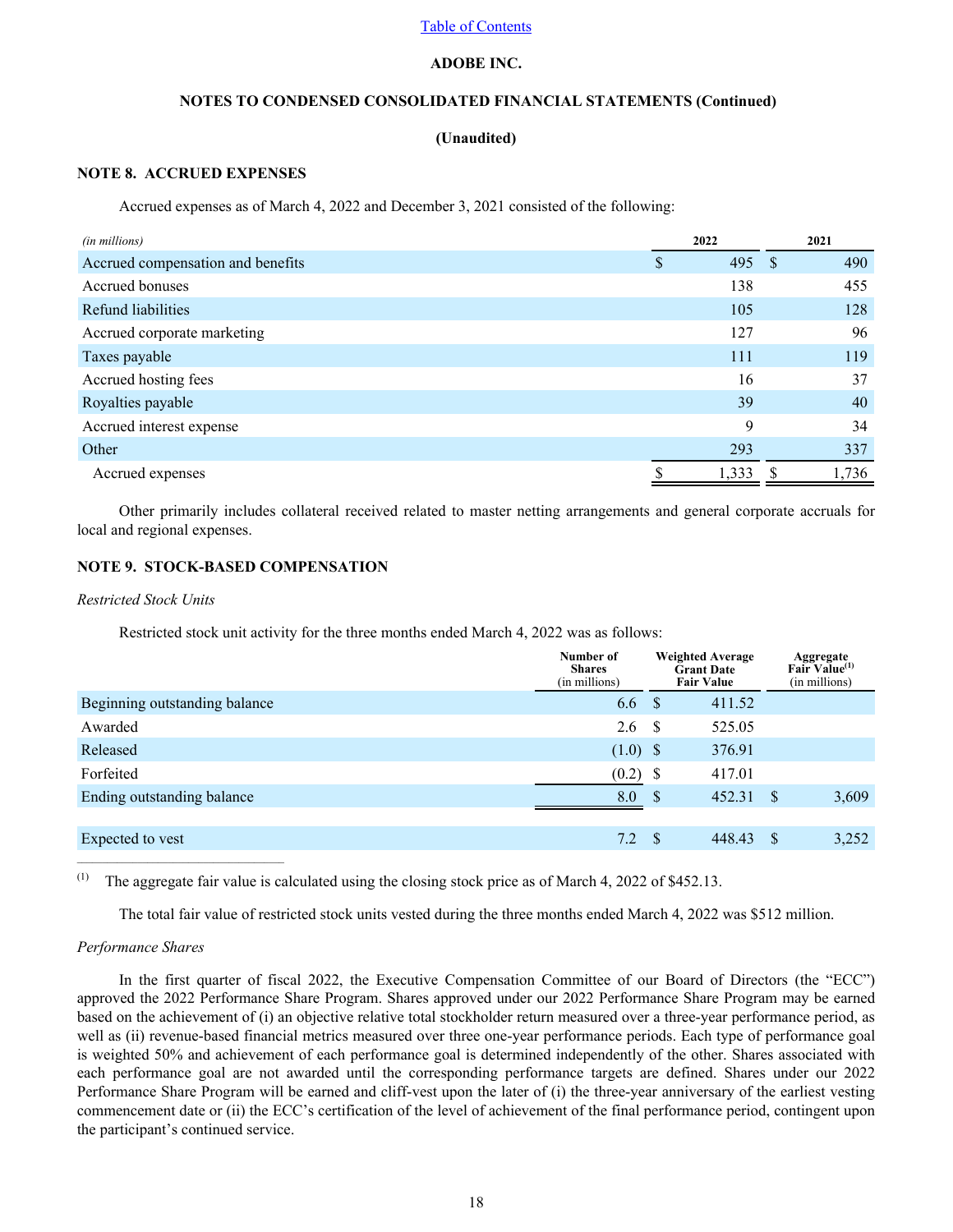# **ADOBE INC.**

# **NOTES TO CONDENSED CONSOLIDATED FINANCIAL STATEMENTS (Continued)**

#### **(Unaudited)**

Our performance share awards which are contingent upon on achievement of relative total stockholder return are valued using a Monte Carlo Simulation model, with compensation costs recognized over the longer of the remaining performance or service period.

Our performance share awards which are contingent upon achievement of revenue-based financial metrics are valued based on the fair market value of the award on the grant date. The related compensation costs are recognized over the longer of the remaining performance or service period based upon the expected levels of achievement, which are assessed periodically until certification by the ECC.

As of March 4, 2022, the shares awarded under our 2022, 2021 and 2020 Performance Share Programs remained outstanding and were yet to be earned. For information regarding our outstanding 2021 and 2020 Performance Share Programs, including the terms, see "Note 12. Stock-Based Compensation" of our Annual Report on Form 10-K for the fiscal year ended December 3, 2021.

Performance share activity for the three months ended March 4, 2022 was as follows:

|                               | Number of<br><b>Shares</b><br>(in millions) |          | <b>Weighted Average</b><br><b>Grant Date</b><br><b>Fair Value</b> |      | <b>Aggregate</b><br>Fair Value <sup>(1)</sup><br>(in millions) |
|-------------------------------|---------------------------------------------|----------|-------------------------------------------------------------------|------|----------------------------------------------------------------|
| Beginning outstanding balance | 0.6                                         | <b>S</b> | 408.84                                                            |      |                                                                |
| Awarded                       | 0.3                                         | - \$     | 402.24                                                            |      |                                                                |
| Released                      | $(0.4)$ \$                                  |          | 291.15                                                            |      |                                                                |
| Forfeited                     |                                             | \$       | 486.19                                                            |      |                                                                |
| Ending outstanding balance    | 0.5                                         | -S       | 495.12                                                            | - \$ | 208                                                            |
|                               |                                             |          |                                                                   |      |                                                                |
| Expected to vest              | 0.4                                         | S        | 494.19                                                            | \$.  | 183                                                            |

(1) The aggregate fair value is calculated using the closing stock price as of March 4, 2022 of \$452.13.

Under our Performance Share Programs, participants generally have the ability to receive up to 200% of the target number of shares originally granted. Shares released during the three months ended March 4, 2022 resulted from 168% achievement of target for the 2019 Performance Share Program, as certified by the ECC in the first quarter of fiscal 2021. Shares awarded during the three months ended March 4, 2022 include 0.2 million additional shares awarded for the final achievement of the 2019 Performance Share Program. The remaining awarded shares were for the 2022 Performance Share Program.

The total fair value of performance shares vested during the three months ended March 4, 2022 was \$192 million.

#### *Employee Stock Purchase Plan Shares*

 $\mathcal{L}_\text{max} = \mathcal{L}_\text{max} = \mathcal{L}_\text{max} = \mathcal{L}_\text{max} = \mathcal{L}_\text{max}$ 

Employees purchased 0.2 million shares at an average price of \$393.30 and 0.4 million shares at an average price of \$241.52 for the three months ended March 4, 2022 and March 5, 2021, respectively. The intrinsic value of shares purchased during the three months ended March 4, 2022 and March 5, 2021 was \$40 million and \$93 million, respectively. The intrinsic value is calculated as the difference between the market value on the date of purchase and the purchase price of the shares.

#### *Compensation Costs*

As of March 4, 2022, there was \$3.23 billion of unrecognized compensation cost, adjusted for estimated forfeitures, related to non-vested stock-based awards and purchase rights which will be recognized over a weighted average period of 2.54 years. Total unrecognized compensation cost will be adjusted for future changes in estimated forfeitures.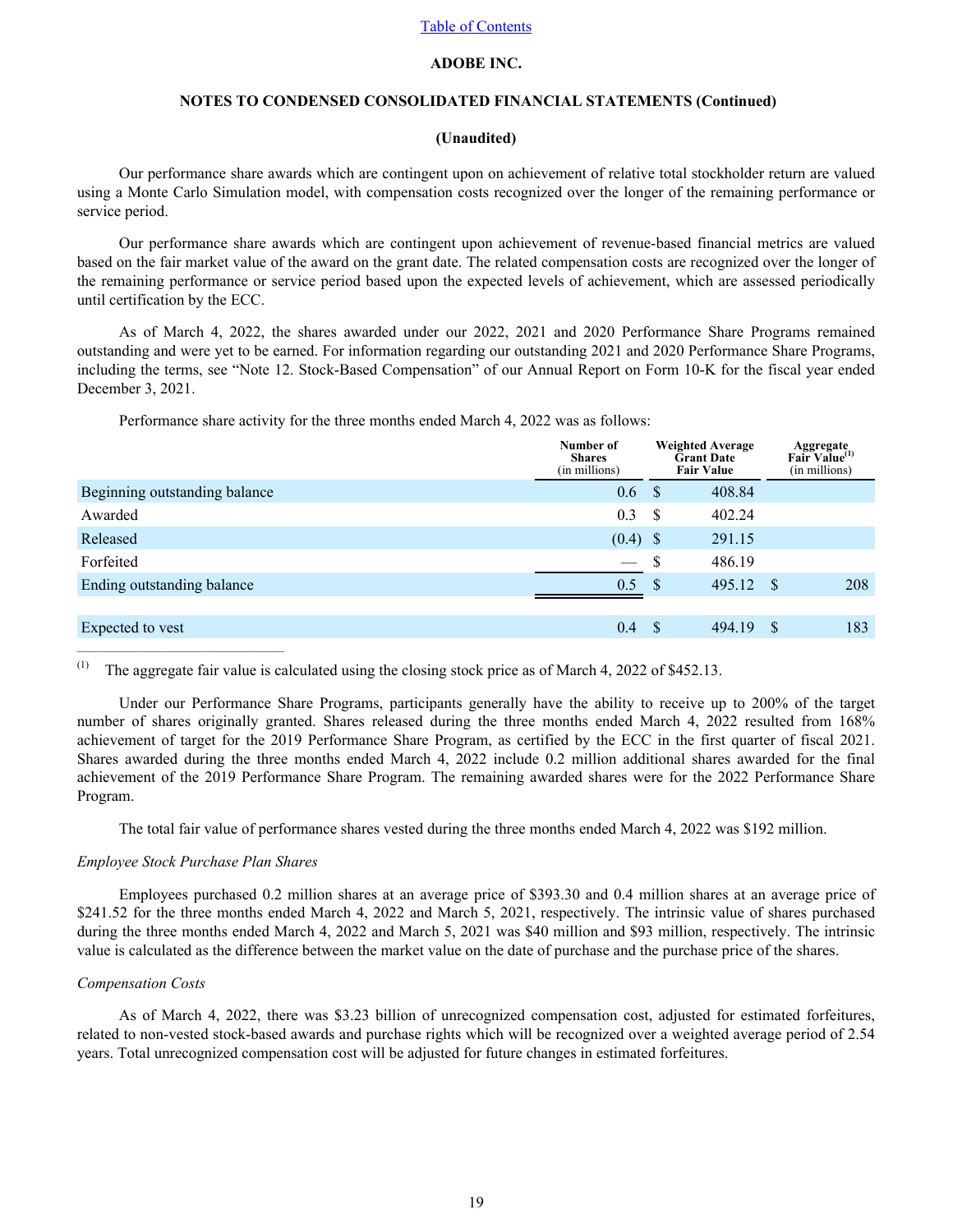# **ADOBE INC.**

# **NOTES TO CONDENSED CONSOLIDATED FINANCIAL STATEMENTS (Continued)**

#### **(Unaudited)**

<span id="page-19-0"></span>Total stock-based compensation costs included in our condensed consolidated statements of income for the three months ended March 4, 2022 and March 5, 2021 were as follows:

| (in millions)              | 2022 |     |   | 2021 |
|----------------------------|------|-----|---|------|
| Cost of revenue            | Ъ    | 21  | S |      |
| Research and development   |      | 161 |   | 135  |
| Sales and marketing        |      | 93  |   | 73   |
| General and administrative |      | 47  |   | 56   |
| Total                      |      | 322 |   | 281  |

### **NOTE 10. ACCUMULATED OTHER COMPREHENSIVE INCOME (LOSS)**

The components of accumulated other comprehensive income (loss) and activity, net of related taxes, were as follows:

| (in millions)                                                                                | December 3,<br>2021 |    | Increase /<br><b>Decrease</b> | <b>Reclassification</b><br><b>Adjustments</b> | March 4.<br>2022 |
|----------------------------------------------------------------------------------------------|---------------------|----|-------------------------------|-----------------------------------------------|------------------|
| Net unrealized gains / losses on available-for-sale securities:                              |                     |    |                               |                                               |                  |
| Unrealized gains on available-for-sale securities                                            | 2                   | -S | $(1)$ S                       |                                               |                  |
| Unrealized losses on available-for-sale securities                                           | (4)                 |    | (13)                          |                                               | (17)             |
| Net unrealized gains / losses on available-for-sale securities                               | (2)                 |    | (14)                          | $\mathbf{I}$                                  | (16)             |
| Net unrealized gains / losses on derivative instruments<br>designated as hedging instruments | 29                  |    | 23                            | (2)<br>(15)                                   | 37               |
| Cumulative foreign currency translation adjustments                                          | (164)               |    | (34)                          |                                               | (198)            |
| Total accumulated other comprehensive income (loss), net of<br>taxes                         | 137)                |    | 25)                           | 15                                            |                  |

(1) Reclassification adjustments for gains / losses on available-for-sale securities are classified in other income (expense), net.

(2) Reclassification adjustments for gains  $\ell$  losses on foreign currency hedges are classified in revenue and reclassification adjustments for gains / losses on Treasury lock hedges are classified in interest expense.

Taxes related to each component of other comprehensive income (loss) for the three and three months ended March 4, 2022 and March 5, 2021 were not material.

#### **NOTE 11. STOCK REPURCHASE PROGRAM**

 $\mathcal{L}_\text{max}$ 

To facilitate our stock repurchase program, designed to return value to our stockholders and minimize dilution from stock issuances, we may repurchase shares in the open market or enter into structured repurchase agreements with third parties. In December 2020, our Board of Directors granted authority to repurchase up to \$15 billion in common stock through the end of fiscal 2024.

During the three months ended March 4, 2022, we entered into an accelerated share repurchase agreement ("ASR") with a large financial institution whereupon we provided them with a prepayment of \$2.4 billion and received an initial delivery of 3.2 million shares of our common stock. The ASR is expected to settle during our third quarter of fiscal 2022. Under the terms of the ASR, the total number of shares delivered and average purchase price paid per share will be determined upon settlement based on the Volume Weighted Average Price ("VWAP") over the term of the ASR, less an agreed upon discount. At settlement, the financial institution may be required to deliver additional shares of our common stock to us or, under certain circumstances, we may be required to make a cash payment or deliver shares of our common stock to the financial institution, with the method of settlement at our election. As of March 4, 2022, a portion of our ASR prepayment was evaluated as an unsettled forward contract indexed to our own stock, classified within stockholders' equity.

During the three months ended March 5, 2021, we entered into a structured stock repurchase agreement with a large financial institution, whereupon we provided them with a prepayment of \$950 million. Under the terms of this structured stock repurchase agreement, the financial institution agreed to deliver shares to us at monthly intervals during the contract term, and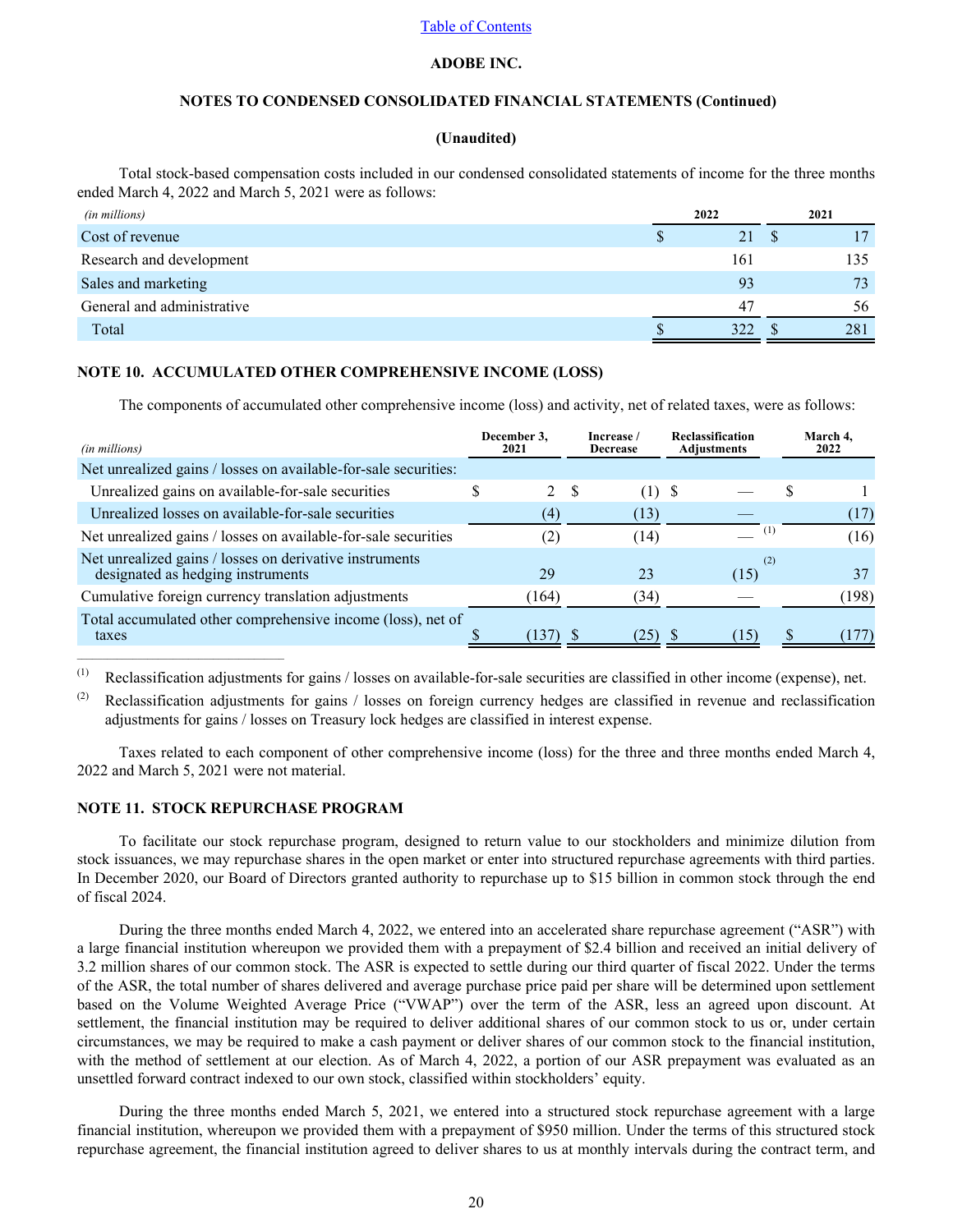# **ADOBE INC.**

# **NOTES TO CONDENSED CONSOLIDATED FINANCIAL STATEMENTS (Continued)**

#### **(Unaudited)**

<span id="page-20-0"></span>the number of shares delivered each month was determined based on the VWAP over the applicable period, less an agreed upon discount.

During the three months ended March 4, 2022, we repurchased a total of 3.8 million shares, including approximately 0.6 million shares at an average price of \$635.15 through a structured repurchase agreement entered into during fiscal 2021, as well as 3.2 million shares through the ASR described above. During the three months ended March 5, 2021 we repurchased approximately 1.9 million shares at an average price of \$478.14 through a structured repurchase agreement entered into during fiscal 2020 and the three months ended March 5, 2021.

For the three months ended March 4, 2022, the prepayments were classified as treasury stock, a component of stockholders' equity on our condensed consolidated balance sheets, at the payment date, though only shares physically delivered to us by March 4, 2022 were excluded from the computation of net income per share.

Subsequent to March 4, 2022, as part of the December 2020 stock repurchase authority, we entered into a structured stock repurchase agreement with a large financial institution whereupon we provided them with a prepayment of \$1.2 billion. Upon completion of the \$1.2 billion stock repurchase agreement, \$9.5 billion remains under our December 2020 authority.

#### **NOTE 12. NET INCOME PER SHARE**

The following table sets forth the computation of basic and diluted net income per share for the three months ended March 4, 2022 and March 5, 2021:

| (in millions, except per share data)                           | 2022  | 2021  |
|----------------------------------------------------------------|-------|-------|
| Net income                                                     | .266  | 1.261 |
|                                                                |       |       |
| Shares used to compute basic net income per share              | 472.6 | 478.8 |
| Dilutive potential common shares from stock plans and programs | 2.8   | 4.1   |
| Shares used to compute diluted net income per share            | 4754  | 482.9 |
|                                                                |       |       |
| Basic net income per share                                     | 2.68  | 2.63  |
| Diluted net income per share                                   | 2.66  | 2.61  |
|                                                                |       |       |
| Anti-dilutive potential common shares                          | 0.9   |       |

# **NOTE 13. COMMITMENTS AND CONTINGENCIES**

#### *Royalties*

We have royalty commitments associated with the licensing of certain offerings and products. Royalty expense is generally based on a dollar amount per unit or a percentage of the underlying revenue.

#### *Indemnifications*

In the ordinary course of business, we provide indemnifications of varying scope to customers and channel partners against claims of intellectual property infringement made by third parties arising from the use of our products and from time to time, we are subject to claims by our customers under these indemnification provisions. Historically, costs related to these indemnification provisions have not been significant and we are unable to estimate the maximum potential impact of these indemnification provisions on our future results of operations.

To the extent permitted under Delaware law, we have agreements whereby we indemnify our officers and directors for certain events or occurrences while the officer or director is or was serving at our request in such capacity. The indemnification period covers all pertinent events and occurrences during the officer's or director's lifetime. The maximum potential amount of future payments we could be required to make under these indemnification agreements is unlimited; however, we have director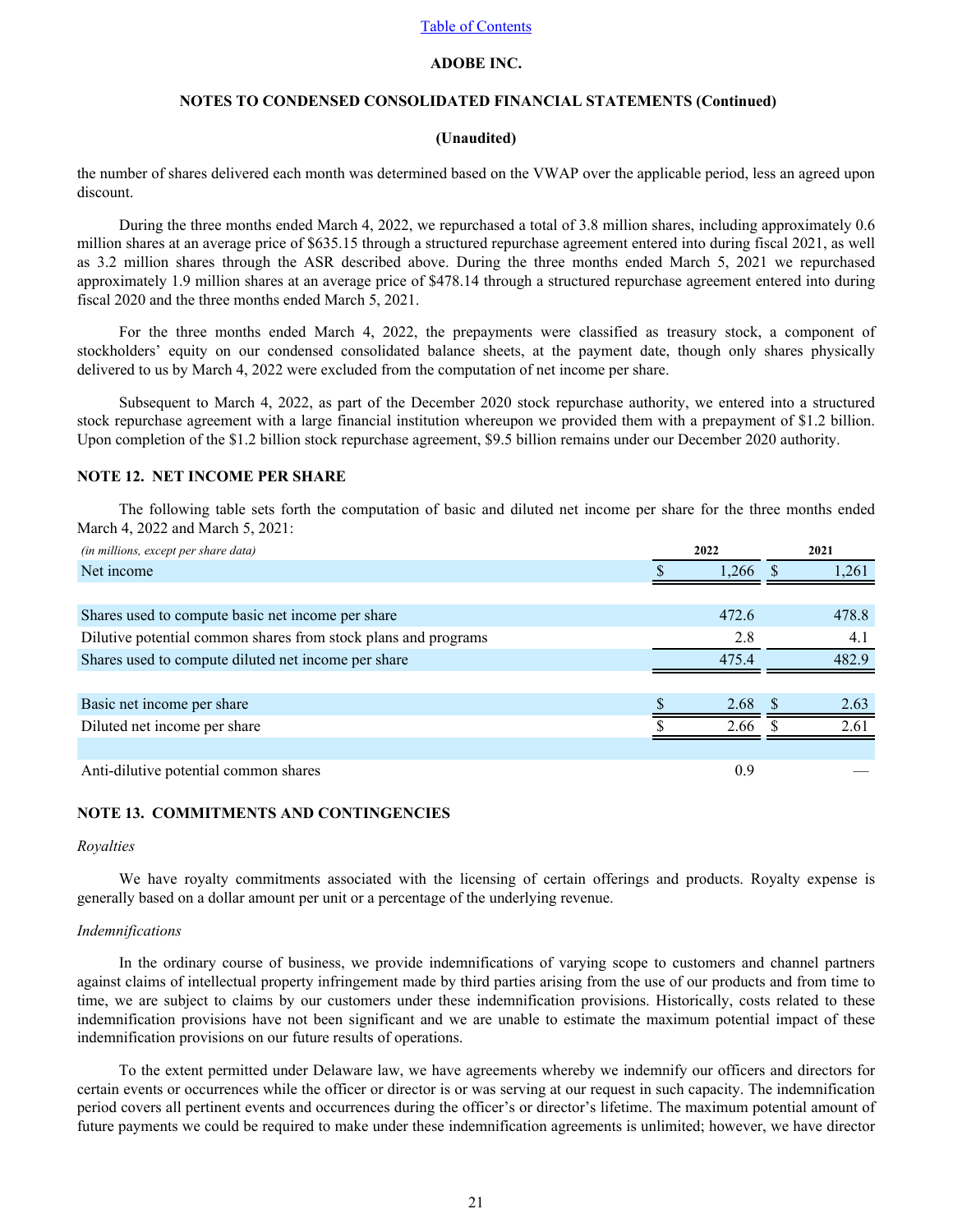# **ADOBE INC.**

## **NOTES TO CONDENSED CONSOLIDATED FINANCIAL STATEMENTS (Continued)**

#### **(Unaudited)**

and officer insurance coverage that reduces our exposure and enables us to recover a portion of any future amounts paid. We believe the estimated fair value of these indemnification agreements in excess of applicable insurance coverage is minimal.

#### *Legal Proceedings*

In connection with disputes relating to the validity or alleged infringement of third-party intellectual property rights, including patent rights, we have been, are currently and may in the future be subject to claims, negotiations or complex, protracted litigation. Intellectual property disputes and litigation may be very costly and can be disruptive to our business operations by diverting the attention and energies of management and key technical personnel. Although we have successfully defended or resolved past litigation and disputes, we may not prevail in any ongoing or future litigation and disputes. Thirdparty intellectual property disputes could subject us to significant liabilities, require us to enter into royalty and licensing arrangements on unfavorable terms, prevent us from licensing certain of our products or offering certain of our services, subject us to injunctions restricting our sale of products or services, cause severe disruptions to our operations or the markets in which we compete, or require us to satisfy indemnification commitments with our customers including contractual provisions under various license arrangements and service agreements.

In addition to intellectual property disputes, we are subject to legal proceedings, claims, including claims relating to commercial, employment and other matters, and investigations, including government investigations. Some of these disputes, legal proceedings and investigations may include speculative claims for substantial or indeterminate amounts of damages. We consider all claims on a quarterly basis in accordance with GAAP and based on known facts assess whether potential losses are considered reasonably possible or probable and estimable. Based upon this assessment, we then evaluate disclosure requirements and whether to accrue for such claims in our financial statements. This determination is then reviewed and discussed with the Audit Committee of the Board of Directors.

We make a provision for a liability when it is both probable that a liability has been incurred and the amount of the loss can be reasonably estimated. These provisions are reviewed at least quarterly and adjusted to reflect the impacts of negotiations, settlements, rulings, advice of legal counsel and other information and events pertaining to a particular case. Unless otherwise specifically disclosed in this note, we have determined that no provision for liability nor disclosure is required related to any claim against us because: (a) there is not a reasonable possibility that a loss exceeding amounts already recognized (if any) may be incurred with respect to such claim; (b) a reasonably possible loss or range of loss cannot be estimated; or (c) such estimate is immaterial.

All legal costs associated with litigation are expensed as incurred. Litigation is inherently unpredictable. However, we believe that we have valid defenses with respect to the legal matters pending against us. It is possible, nevertheless, that our consolidated financial position, results of operations or cash flows could be negatively affected by an unfavorable resolution of one or more of such proceedings, claims or investigations.

In connection with our anti-piracy efforts, conducted both internally and through organizations such as the Business Software Alliance, from time to time we undertake litigation against alleged copyright infringers. Such lawsuits may lead to counter-claims alleging improper use of litigation or violation of other laws. We believe we have valid defenses with respect to such counter-claims; however, it is possible that our consolidated financial position, results of operations or cash flows could be negatively affected in any particular period by the resolution of one or more of these counter-claims.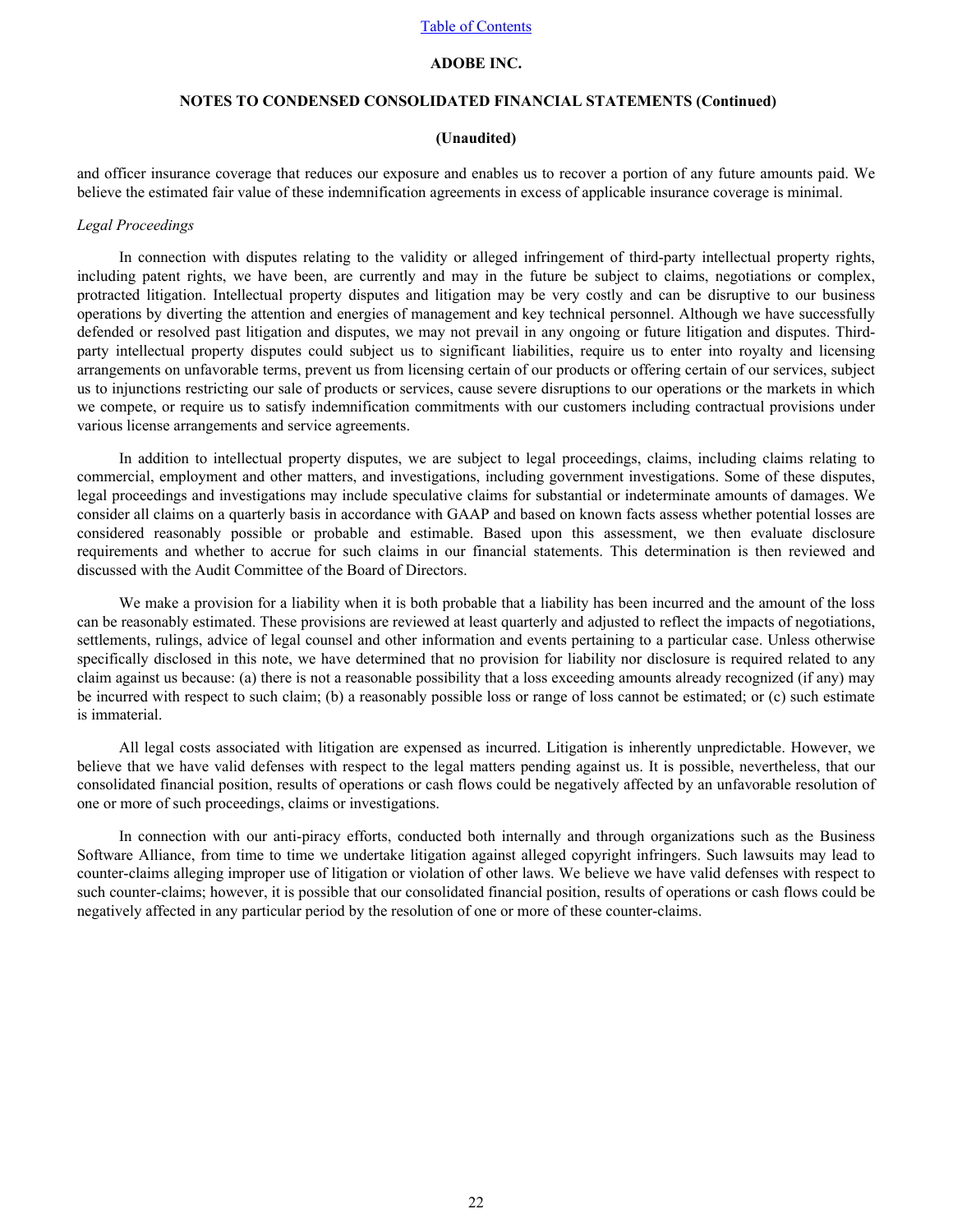# **ADOBE INC.**

# **NOTES TO CONDENSED CONSOLIDATED FINANCIAL STATEMENTS (Continued)**

### **(Unaudited)**

## <span id="page-22-0"></span>**NOTE 14. DEBT**

The carrying values of our borrowings as of March 4, 2022 and December 3, 2021 were as follows:

|                                              |                      |                 | <b>Effective</b><br><b>Interest</b> |      |       |      |       |
|----------------------------------------------|----------------------|-----------------|-------------------------------------|------|-------|------|-------|
| (dollars in millions)                        | <b>Issuance Date</b> | <b>Due Date</b> | Rate                                | 2022 |       |      | 2021  |
| 1.70% 2023 Notes                             | February 2020        | February 2023   | 1.92%                               | \$.  | 500   | -S   | 500   |
| 1.90% 2025 Notes                             | February 2020        | February 2025   | 2.07%                               |      | 500   |      | 500   |
| 3.25% 2025 Notes                             | January 2015         | February 2025   | $3.67\%$                            |      | 1,000 |      | 1,000 |
| 2.15% 2027 Notes                             | February 2020        | February 2027   | 2.26%                               |      | 850   |      | 850   |
| 2.30% 2030 Notes                             | February 2020        | February 2030   | 2.69%                               |      | 1,300 |      | 1,300 |
| Total debt outstanding, at par               |                      |                 |                                     | \$   | 4,150 | -\$  | 4,150 |
| Current portion of debt, at par              |                      |                 |                                     |      | (500) |      |       |
| Unamortized discount and debt issuance costs |                      |                 |                                     |      | (24)  |      | (27)  |
| Carrying value of long-term debt             |                      |                 |                                     |      | 3,626 | -S   | 4,123 |
|                                              |                      |                 |                                     |      |       |      |       |
| Current portion of debt, at par              |                      |                 |                                     | \$   | 500   | - \$ |       |
| Unamortized discount and debt issuance costs |                      |                 |                                     |      | (1)   |      |       |
| Carrying value of current debt               |                      |                 |                                     |      | 499   |      |       |

#### *Senior Notes*

In January 2015, we issued \$1 billion of senior notes due February 1, 2025. The related discount and issuance costs are amortized to interest expense over the term of the notes using the effective interest method. Interest is payable semi-annually, in arrears, on February 1 and August 1.

In February 2020, we issued \$500 million of senior notes due February 1, 2023, \$500 million of senior notes due February 1, 2025, \$850 million of senior notes due February 1, 2027 and \$1.30 billion of senior notes due February 1, 2030. Our total proceeds of approximately \$3.14 billion, net of issuance discount, were used for general corporate purposes including repayment of debt instruments due in fiscal 2020. The related discount and issuance costs are amortized to interest expense over the respective terms of the notes using the effective interest method. Interest is payable semi-annually, in arrears, on February 1 and August 1.

During the first quarter of fiscal 2022, we reclassified the senior notes due February 1, 2023 as current debt in our condensed consolidated balance sheets. As of March 4, 2022, the carrying value of our current debt was \$499 million, net of the related discount and issuance costs. We intend to refinance the current portion of our debt on or before the due date.

Our senior notes rank equally with our other unsecured and unsubordinated indebtedness. We may redeem the notes at any time, subject to a make-whole premium. In addition, upon the occurrence of certain change of control triggering events, we may be required to repurchase the notes, at a price equal to 101% of their principal amount, plus accrued and unpaid interest to the date of repurchase. The notes do not contain financial covenants but include covenants that limit our ability to grant liens on assets and to enter into sale and leaseback transactions, subject to significant allowances.

#### *Revolving Credit Agreement*

In October 2018, we entered into a credit agreement ("Revolving Credit Agreement"), providing for a five-year \$1 billion senior unsecured revolving credit facility, which replaced our previous five-year \$1 billion senior unsecured revolving credit agreement dated as of March 2, 2012 (as amended, the "Prior Revolving Credit Agreement"). In addition, we incurred issuance costs of \$1 million which is amortized to interest expense over the term using the straight-line method. The Revolving Credit Agreement provides for loans to Adobe and certain of its subsidiaries that may be designated from time to time as additional borrowers. Pursuant to the terms of the Revolving Credit Agreement, we may, subject to the agreement of lenders to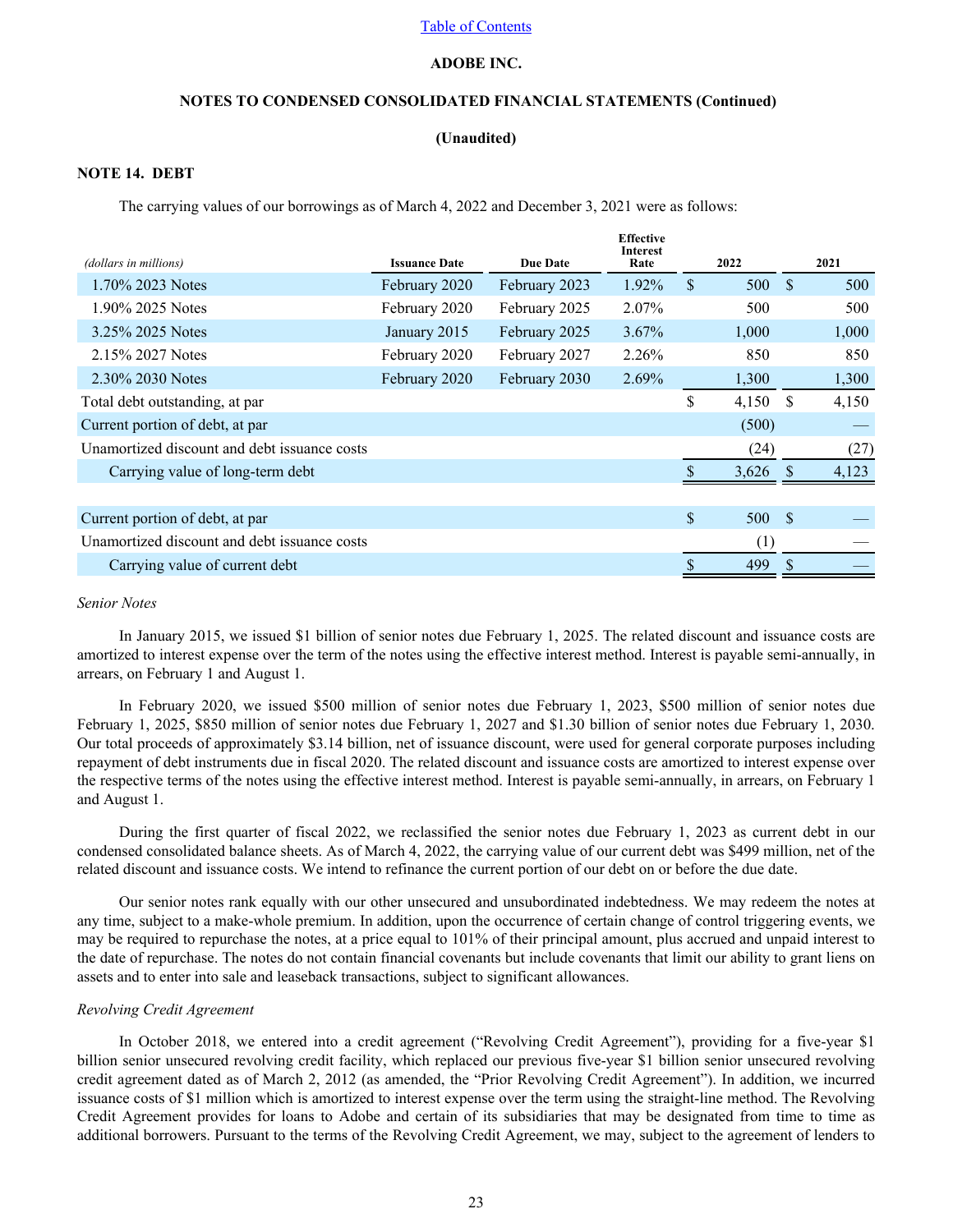# **ADOBE INC.**

# **NOTES TO CONDENSED CONSOLIDATED FINANCIAL STATEMENTS (Continued)**

#### **(Unaudited)**

provide additional commitments, obtain up to an additional \$500 million in commitments, for a maximum aggregate commitment of \$1.5 billion. At our election, loans under the Revolving Credit Agreement will bear interest at either (i) LIBOR plus a margin, based on our debt ratings, ranging from 0.585% to 1.015% or (ii) a base rate, which is defined as the highest of (a) the agent's prime rate, (b) the federal funds effective rate plus 0.500% or (c) LIBOR plus 1.00% plus a margin, based on our debt ratings, ranging from 0.000% to 0.015%. In addition, facility fees determined according to our debt ratings are payable on the aggregate commitments, regardless of usage, quarterly in an amount ranging from 0.04% to 0.11% per annum. We are permitted to permanently reduce the aggregate commitment under the Revolving Credit Agreement at any time. Subject to certain conditions stated in the Revolving Credit Agreement, Adobe and any of its subsidiaries designated as additional borrowers may borrow, prepay and re-borrow amounts at any time during the term of the Revolving Credit Agreement.

The Revolving Credit Agreement contains customary representations, warranties, affirmative and negative covenants, including a financial covenant, events of default and indemnification provisions in favor of the lenders. The negative covenants include restrictions regarding the incurrence of liens and indebtedness, certain merger and acquisition transactions, dispositions and other matters, all subject to certain exceptions. The financial covenant, based on a quarterly financial test, requires us not to exceed a maximum leverage ratio. As of March 4, 2022, we were in compliance with this covenant.

The facility will terminate and all amounts owing thereunder will be due and payable on the maturity date unless (a) the commitments are terminated earlier upon the occurrence of certain events, including an event of default, or (b) the maturity date is further extended upon our request, subject to the agreement of the lenders.

As of March 4, 2022, there were no outstanding borrowings under this Credit Agreement.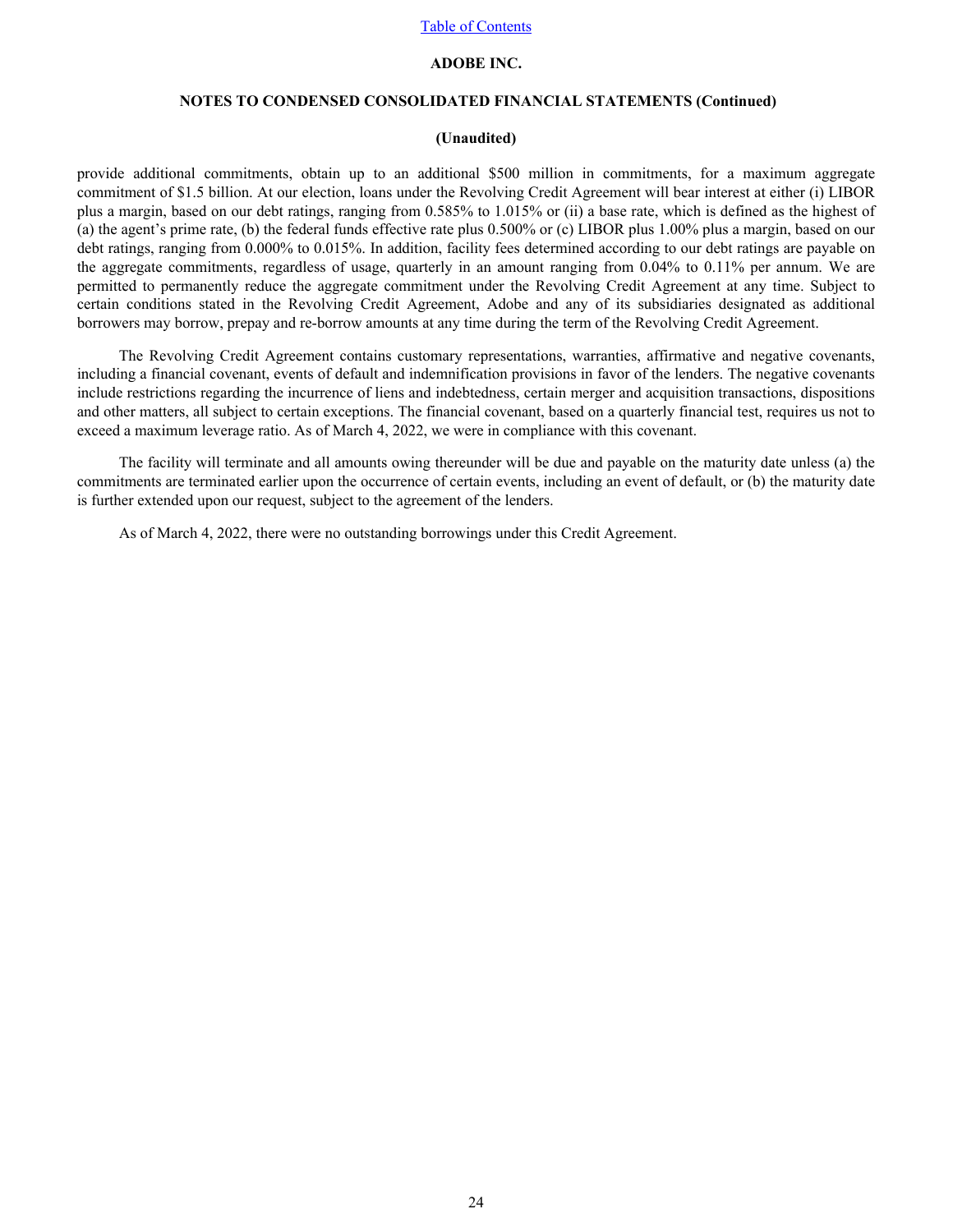# <span id="page-24-0"></span>**ITEM 2. MANAGEMENT'S DISCUSSION AND ANALYSIS OF FINANCIAL CONDITION AND RESULTS OF OPERATIONS**

*The following discussion should be read in conjunction with the condensed consolidated financial statements and notes thereto.*

*In addition to historical information, this Quarterly Report on Form 10-Q contains forward-looking statements, including statements regarding product plans, future growth, market opportunities, strategic initiatives, industry positioning, customer acquisition and retention, the amount of annualized recurring revenue, revenue growth and anticipated impacts on our business of the ongoing COVID-19 pandemic and related public health measures. In addition, when used in this report, the words "will," "expects," "could," "would," "may," "anticipates," "intends," "plans," "believes," "seeks," "targets," "estimates," "looks for," "looks to," "continues" and similar expressions, as well as statements regarding our focus for the future, are generally intended to identify forward-looking statements. Each of the forward-looking statements we make in this report involves risks and uncertainties that could cause actual results to differ materially from these forward-looking statements. Factors that might cause or contribute to such differences include, but are not limited to, those discussed in the section entitled "Risk Factors" in Part II, Item 1A of this report. The risks described herein and in other documents we file from time to time with the U.S. Securities and Exchange Commission (the "SEC"), including our Annual Report on Form 10-K for fiscal 2021, should be carefully reviewed. Undue reliance should not be placed on these forward-looking statements, which speak only as of the date of this Quarterly Report on Form 10-Q. We undertake no obligation to publicly release any revisions to the forward-looking statements or reflect events or circumstances after the date of this document, except as required by law.*

### **BUSINESS OVERVIEW**

Founded in 1982, Adobe is one of the largest and most diversified software companies in the world. We offer a line of products and services used by creative professionals, including photographers, video editors, graphic and experience designers and game developers; communicators, including content creators, students, marketers and knowledge workers; businesses of all sizes; and consumers for creating, managing, delivering, measuring, optimizing, engaging and transacting with compelling content and experiences across personal computers, smartphones, other electronic devices and digital media formats.

We market our products and services directly to enterprise customers through our sales force and local field offices. We license our products to end users through app stores and our own website at www.adobe.com. We offer many of our products via a Software-as-a-Service ("SaaS") model or a managed services model (both of which are referred to as hosted or cloudbased) as well as through term subscription and pay-per-use models. We also distribute certain products and services through a network of distributors, value-added resellers, systems integrators, independent software vendors, retailers, software developers and original equipment manufacturers ("OEMs"). In addition, we license our technology to hardware manufacturers, software developers and service providers for use in their products and solutions. Our products run on desktop and laptop computers, smartphones, tablets, other devices and the web, depending on the product. We have operations in the Americas; Europe, Middle East and Africa ("EMEA"); and Asia-Pacific ("APAC").

Adobe was originally incorporated in California in October 1983 and was reincorporated in Delaware in May 1997. Our executive offices and principal facilities are located at 345 Park Avenue, San Jose, California 95110-2704. Our telephone number is 408-536-6000 and our website is www.adobe.com. Investors can obtain copies of our SEC filings from our website free of charge, as well as from the SEC website at www.sec.gov. The information posted to our website is not incorporated into this Quarterly Report on Form 10-Q.

### **OPERATIONS OVERVIEW**

For our first quarter of fiscal 2022, we experienced strong demand across our Digital Media offerings consistent with the continued execution of our long-term plans with respect to this segment. In our Digital Experience segment, we continued to experience growth in software-based subscription revenue across our portfolio of offerings. Our first quarter of fiscal 2021 financial results benefited from an extra week in the quarter due to our 52/53 week financial calendar whereby fiscal 2021 was a 53-week year compared with fiscal 2022 which is a 52-week year.

### *Digital Media*

In our Digital Media segment, we are a market leader with Creative Cloud, our subscription-based offering which provides desktop tools, mobile apps and cloud-based services for designing, creating and publishing rich content and immersive 3D experiences. Starting in December 2021, Creative Cloud includes Creative Cloud Express, a web and mobile application designed to enable a broad spectrum of users, including novice content creators, communicators and creative professionals, to create, edit and customize content quickly and easily with content-first, task-based solutions. Creative Cloud delivers value with deep, cross-product integration, frequent product updates and feature enhancements, cloud-enabled services including storage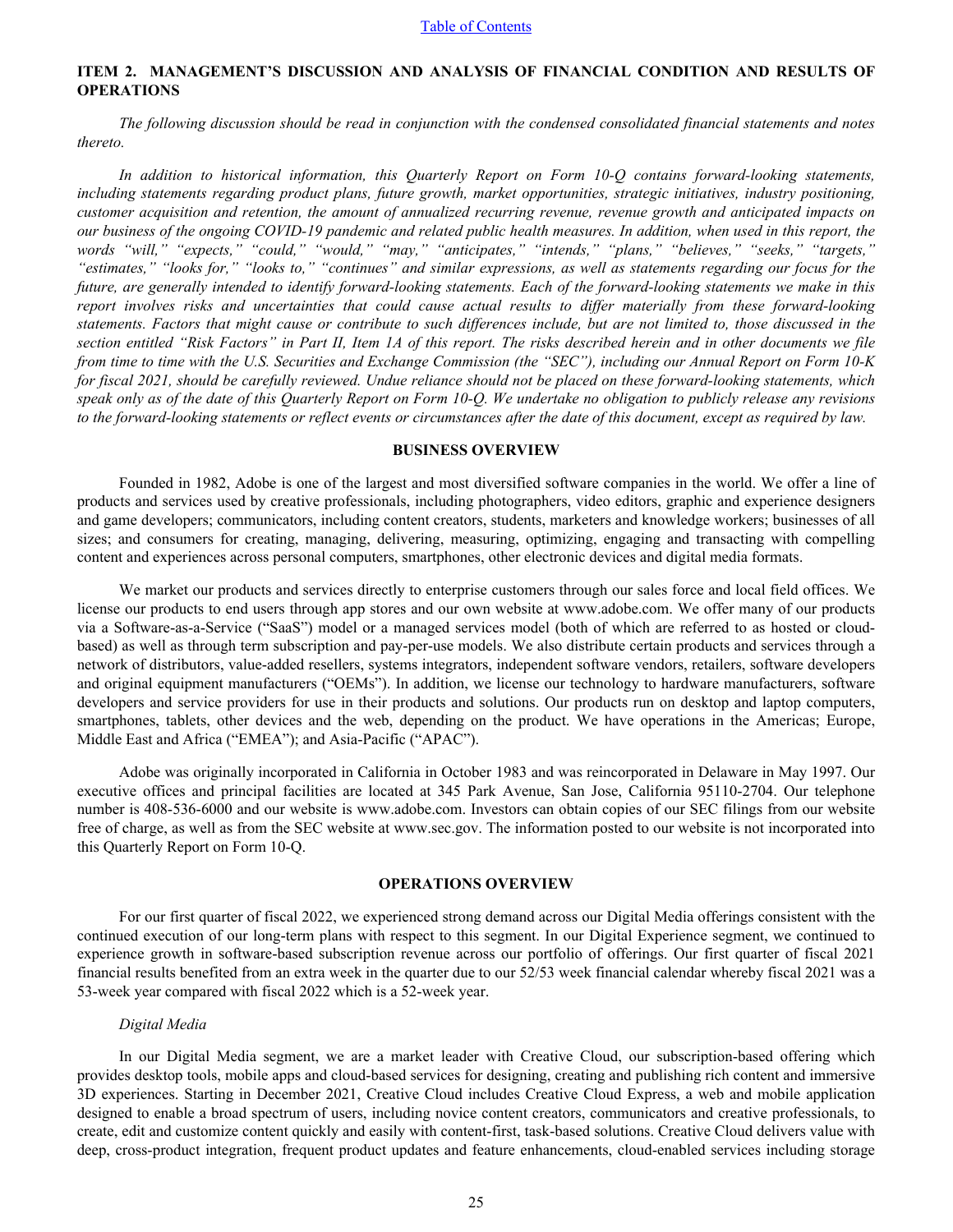and syncing of files across users' machines, machine learning and artificial intelligence, access to marketplace, social and community-based features with our Adobe Stock and Behance services, app creation capabilities, tools which assist with enterprise deployments and team collaboration, and affordable pricing for cost-sensitive customers.

We offer Creative Cloud for individuals, students, teams and enterprises. We expect Creative Cloud will drive sustained long-term revenue growth through a continued expansion of our customer base by attracting new users with new features and products like Creative Cloud Express that make creative tools accessible to first-time creators and communicators, continuing to acquire users with low cost of entry and delivery of additional features and value to Creative Cloud, and delivering new features and technologies to existing customers with our latest releases. We have also built out a marketplace for Creative Cloud subscribers to enable the delivery and purchase of stock content in our Adobe Stock service. Overall, our strategy with Creative Cloud is designed to enable us to increase our revenue with users, attract more new customers, and grow our recurring and predictable revenue stream that is recognized ratably.

We continue to implement strategies that are designed to accelerate awareness, consideration and purchase of subscriptions to our Creative Cloud offerings. These strategies include increasing the value Creative Cloud users receive, such as offering new desktop and mobile applications, as well as targeted promotions and offers that attract past customers and potential users to experience and ultimately subscribe to Creative Cloud. Because of the shift towards Creative Cloud subscriptions and Enterprise Term License Agreements ("ETLAs"), revenue from perpetual licensing of our Creative products has been immaterial to our business.

We are also a market leader with our Document Cloud offerings built around our Adobe Acrobat family of products, including Adobe Acrobat Reader DC, and a set of integrated mobile apps and cloud-based document services, including Adobe Scan and Adobe Sign. Acrobat provides reliable creation and exchange of electronic documents, regardless of platform or application source type. Document Cloud, which we believe enhances the way people manage critical documents at home, in the office and across devices, includes Adobe Acrobat DC and Adobe Sign, and a set of integrated services enabling users to create, review, approve, sign and track documents whether on a desktop or mobile device. Adobe Acrobat DC is offered both through subscription and perpetual licenses.

As part of our Creative Cloud and Document Cloud strategies, we utilize a data-driven operating model ("DDOM") and our Adobe Experience Cloud solutions to raise awareness of our products, drive new customer acquisition, engagement and retention, and optimize customer journeys, and it continues to contribute strong growth in the business.

Annualized Recurring Revenue ("ARR") is currently the key performance metric our management uses to assess the health and trajectory of our overall Digital Media segment. ARR should be viewed independently of revenue, deferred revenue and remaining performance obligations as ARR is a performance metric and is not intended to be combined with any of these items. We adjust our reported ARR on an annual basis to reflect any exchange rate changes. Our reported ARR results in the current fiscal year are based on currency rates set at the beginning of the year and held constant throughout the year. We calculate ARR as follows:

| Creative ARR       | Annual Value of Creative Cloud Subscriptions and Services<br>Annual Creative ETLA Contract Value       |
|--------------------|--------------------------------------------------------------------------------------------------------|
| Document Cloud ARR | Annual Value of Document Cloud Subscriptions and Services<br>Annual Document Cloud ETLA Contract Value |
| Digital Media ARR  | Creative ARR<br>Document Cloud ARR                                                                     |

Creative ARR exiting the first quarter of fiscal 2022 was \$10.54 billion, up from \$10.22 billion at the end of fiscal 2021. Document Cloud ARR exiting the first quarter of fiscal 2022 was \$2.03 billion, up from \$1.93 billion at the end of fiscal 2021. Total Digital Media ARR grew to \$12.57 billion at the end of the first quarter of fiscal 2022, up from \$12.15 billion at the end of fiscal 2021.

In March 2022, in response to the Russia-Ukraine war, we announced a halt of all new sales of our products and services in Russia and Belarus. As a result, subsequent to March 4, 2022, we reduced our Digital Media ARR balance by \$75 million, which represented our Digital Media ARR for existing business in Russia and Belarus. While we will continue to provide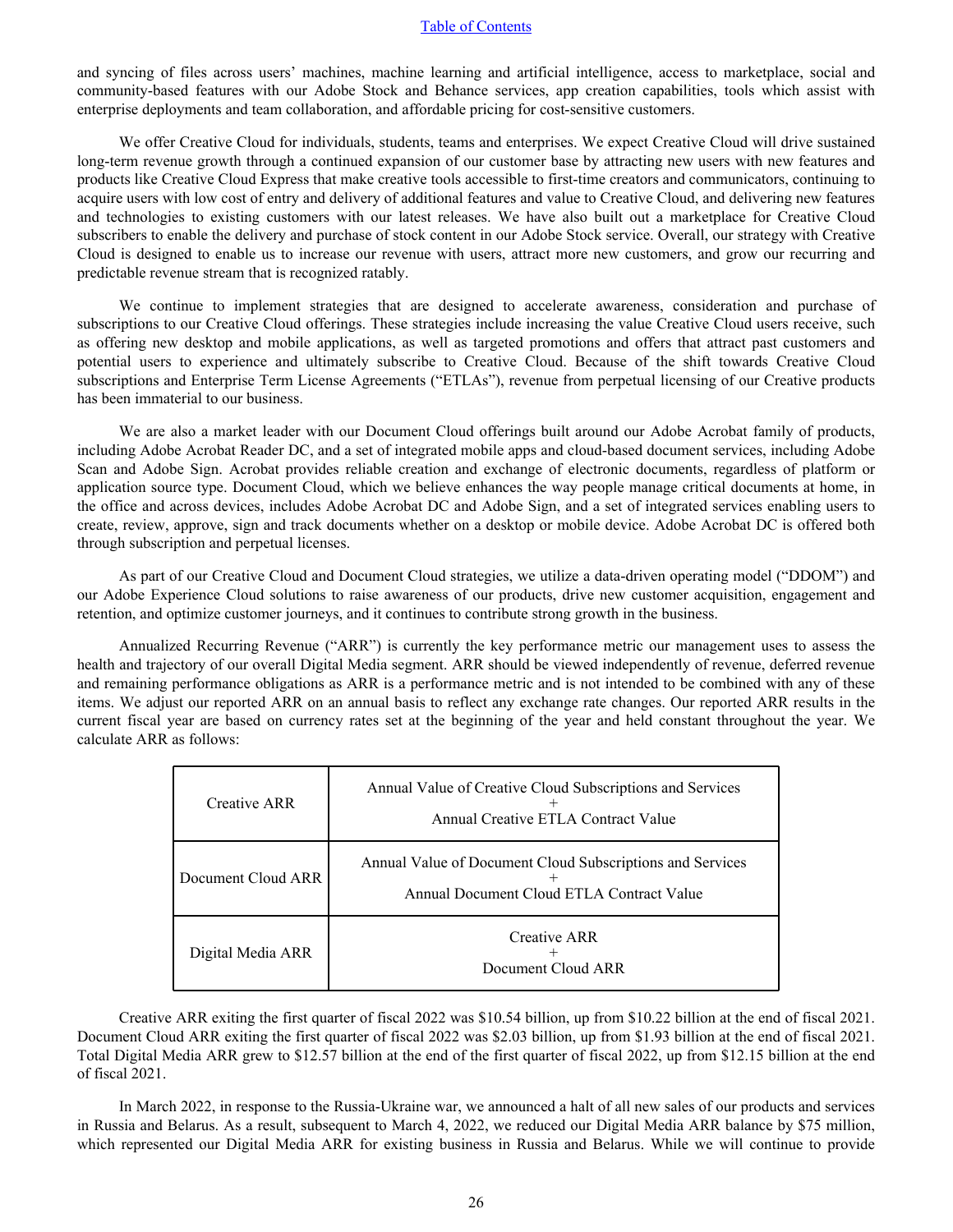Digital Media services in Ukraine, we also reduced our Digital Media ARR balance by an additional \$12 million, which represented our Digital Media business in Ukraine. After the total ARR reduction of \$87 million, the balance of our Digital Media ARR entering the second quarter of fiscal 2022 was \$12.48 billion.

Our success in driving growth in ARR has positively affected our revenue growth. Creative revenue in the first quarter of fiscal 2022 was \$2.55 billion, up from \$2.38 billion in the first quarter of fiscal 2021, representing 7% year-over-year growth. Document Cloud revenue in the first quarter of fiscal 2022 was \$562 million, up from \$480 million in the first quarter of fiscal 2021, representing 17% year-over-year growth. Total Digital Media segment revenue grew to \$3.11 billion in the first quarter of fiscal 2022, up from \$2.86 billion in the first quarter of fiscal 2021, representing 9% year-over-year growth driven by strong net new user growth.

#### *Digital Experience*

We are a market leader in the fast-growing category addressed by our Digital Experience segment. The Adobe Experience Cloud applications, services and platform are designed to manage customer journeys, enable shoppable experiences and deliver intelligence for businesses of any size in any industry. Our differentiation and competitive advantage is strengthened by our ability to use the Adobe Experience Platform to connect our comprehensive set of solutions.

Adobe Experience Cloud delivers solutions for our customers across the following strategic growth pillars:

- *Data insights and audiences*. Our solutions, including Adobe Analytics, Adobe Experience Platform, Customer Journey Analytics, Adobe Audience Manager and our Real-time Customer Data Platform, deliver robust customer profiles and AI-powered analytics across the customer journey to provide timely, relevant experiences across platforms.
- *Content and commerce*. Our solutions help customers manage, deliver and optimize content delivery through Adobe Experience Manager, and to enable shopping experiences that scale from mid-market to enterprise businesses with Adobe Commerce.
- *Customer journeys*. Our solutions help businesses manage, test, target, personalize and orchestrate campaigns and customer journeys across B2E use cases, including through Marketo Engage, Adobe Campaign, Adobe Target and Journey Optimizer.
- *Marketing workflow.* We offer Adobe Workfront, a work management platform directed toward marketers to orchestrate campaign workflows.

In addition to chief marketing officers, chief revenue officers and digital marketers, users of our Digital Experience solutions include advertisers, campaign managers, publishers, data analysts, content managers, social marketers, marketing executives and information management and technology executives. These customers often are involved in workflows that utilize other Adobe products, such as our Digital Media offerings. By combining the creativity of our Digital Media business with the science of our Digital Experience business, we help our customers to more efficiently and effectively make, manage, measure and monetize their content across every channel with an end-to-end workflow and feedback loop.

We utilize a direct sales force to market and license our Digital Experience solutions, as well as an extensive ecosystem of partners, including marketing agencies, systems integrators and independent software vendors that help license and deploy our solutions to their customers. We have made significant investments to broaden the scale and size of all of these routes to market, and our recent financial results reflect the success of these investments.

Digital Experience revenue was \$1.06 billion in the first quarter of fiscal 2022, up from \$934 million in the first quarter of fiscal 2021, representing 13% year-over-year growth. Driving this increase was the increase in subscription revenue, which grew to \$932 million in the first quarter of fiscal 2022 from \$812 million in the first quarter of fiscal 2021, representing 15% year-over-year growth.

In response to the Russia-Ukraine war, we reduced our Digital Media ARR by \$87 million subsequent to the end of our first quarter of fiscal 2022. We continue to monitor the evolving impacts of this conflict and its effects on the global economy and geopolitical landscape. In addition, the COVID-19 pandemic continues to have widespread and unpredictable impacts on global societies, economies, financial markets and business practices. While our revenue and earnings are relatively predictable as a result of our subscription-based business model, the broader implications of these macroeconomic events on our business, results of operations and overall financial position remain uncertain. *[See Risk Factors for further discussion of the possib](#page-37-0)le [impact of these macroeconomic issues on our business.](#page-37-0)*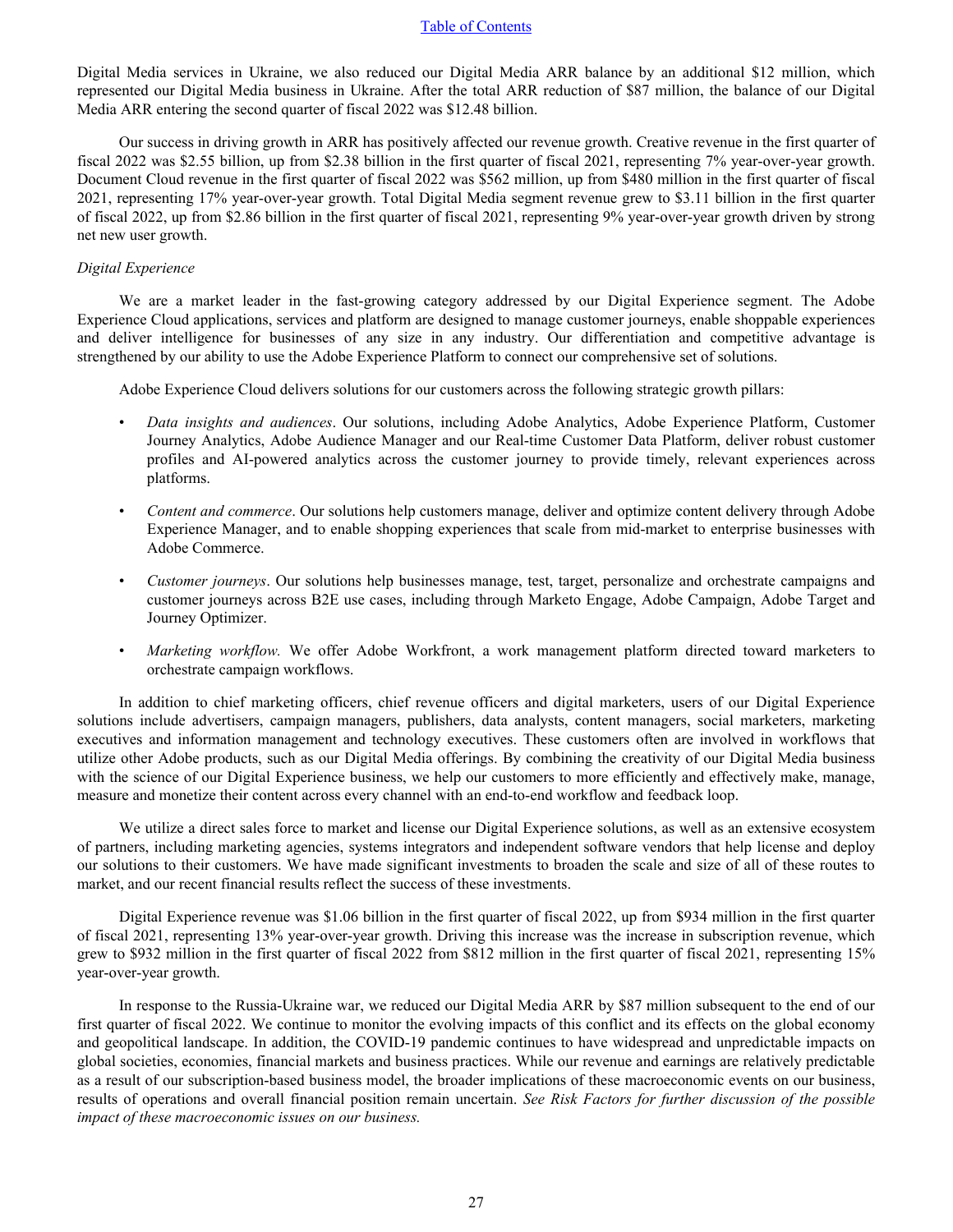### **CRITICAL ACCOUNTING POLICIES AND ESTIMATES**

In preparing our condensed consolidated financial statements in accordance with accounting principles generally accepted in the United States of America ("GAAP") and pursuant to the rules and regulations of the SEC, we make assumptions, judgments and estimates that affect the reported amounts of assets, liabilities, revenue and expenses, and related disclosures of contingent assets and liabilities. We base our assumptions, judgments and estimates on historical experience and various other factors that we believe to be reasonable under the circumstances. Actual results could differ materially from these estimates under different assumptions or conditions. We evaluate our assumptions, judgments and estimates on a regular basis. We also discuss our critical accounting policies and estimates with the Audit Committee of the Board of Directors.

We believe that the assumptions, judgments and estimates involved in the accounting for revenue recognition, business combinations and income taxes have the greatest potential impact on our condensed consolidated financial statements. These areas are key components of our results of operations and are based on complex rules requiring us to make judgments and estimates, and consequently, we consider these to be our critical accounting policies. Historically, our assumptions, judgments and estimates relative to our critical accounting policies have not differed materially from actual results.

There have been no significant changes in our critical accounting policies and estimates during the three months ended March 4, 2022, as compared to the critical accounting policies and estimates disclosed in Management's Discussion and Analysis of Financial Condition and Results of Operations included in our Annual Report on Form 10-K for the year ended December 3, 2021.

#### **Recent Accounting Pronouncements**

*[See Note 1 of our notes to condensed consolidated financial statements for information regarding recent accoun](#page-7-0)ting [pronouncements that are of significance or potential significance to us.](#page-7-0)*

#### **RESULTS OF OPERATIONS**

Our results of operations for the first quarter of fiscal 2021 were favorably impacted by an extra week due to our first quarter of fiscal 2021 having 14 weeks as compared to 13 weeks in the first quarter of fiscal 2022.

#### *Financial Performance Summary*

- Total Digital Media ARR of approximately \$12.57 billion as of March 4, 2022 increased by \$418 million, or 3%, from \$12.15 billion as of December 3, 2021. The change in our Digital Media ARR is primarily due to new user adoption of our Creative Cloud and Document Cloud offerings.
- Creative revenue during the three months ended March 4, 2022 of \$2.55 billion increased by \$169 million, or 7%, compared to the year-ago period. Document Cloud revenue during the three months ended March 4, 2022 of \$562 million increased by \$82 million, or 17%, compared to the year-ago period. The increases were primarily due to subscription revenue growth associated with our Creative Cloud and Document Cloud offerings.
- Digital Experience revenue of \$1.06 billion during the three months ended March 4, 2022 increased by \$123 million, or 13%, compared to the year-ago period. The increase was primarily due to subscription revenue growth across our offerings.
- Remaining performance obligations of \$13.83 billion as of March 4, 2022 decreased by \$166 million, or 1%, from \$13.99 billion as of December 3, 2021 primarily due to the impact of timing of bookings for our Digital Media offerings.
- Cost of revenue of \$512 million during the three months ended March 4, 2022 increased by \$65 million, or 15%, compared to the year-ago period primarily due to increases in hosting services and data center costs and, to a lesser extent, increases in amortization of intangibles mainly from our Frame.io acquisition in the fourth quarter of fiscal 2021.
- Operating expenses of \$2.17 billion during the three months ended March 4, 2022 increased by \$166 million, or 8%, compared to the year-ago period primarily due to increases in base and incentive compensation and related benefits costs, as well as increased marketing spend.
- Net income of \$1.27 billion during the three months ended March 4, 2022 remained relatively flat compared to the year-ago period.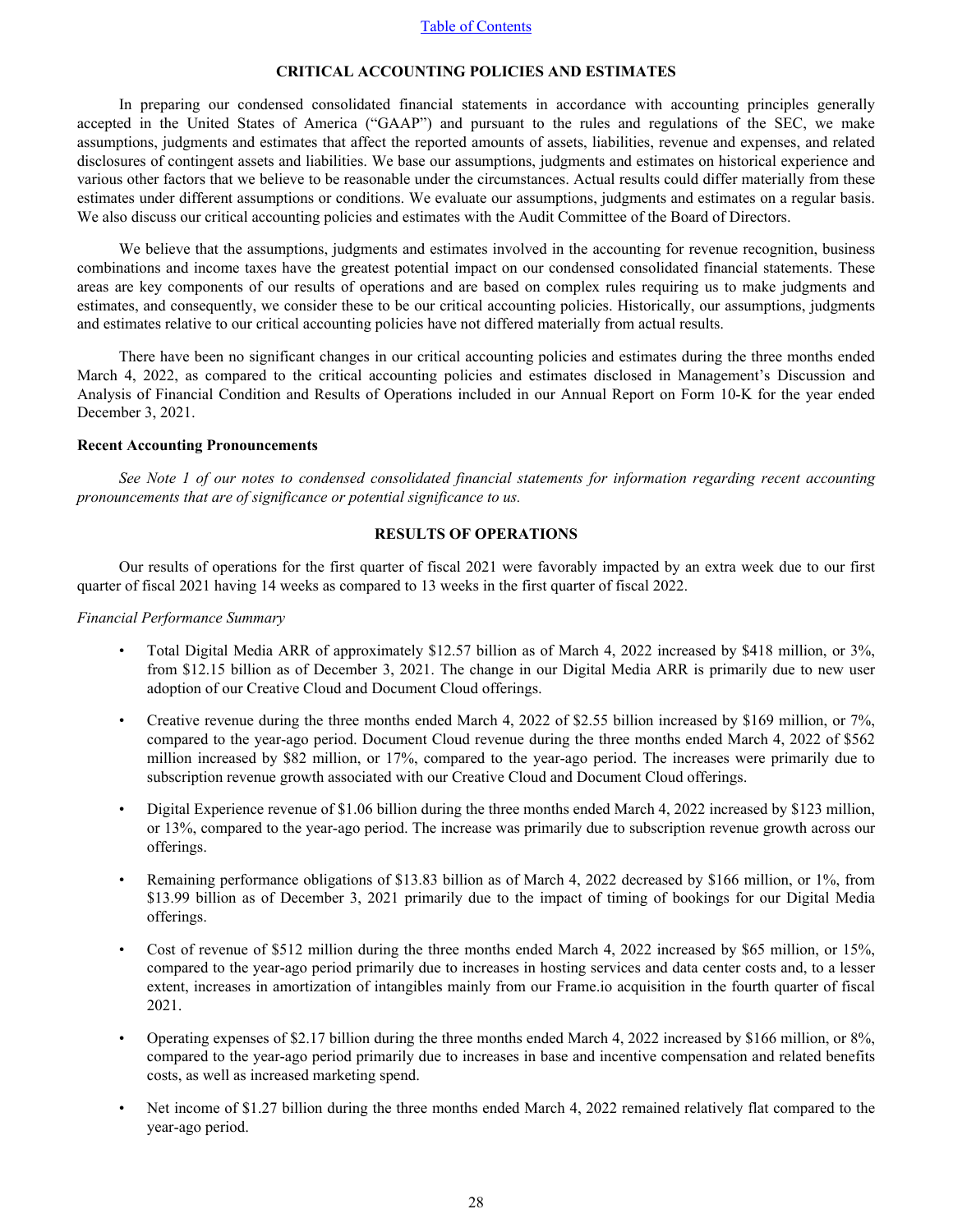• Cash flows from operations of \$1.77 billion during the three months ended March 4, 2022 remained relatively flat compared to the year-ago period.

# **Revenue for the Three Months Ended March 4, 2022 and March 5, 2021**

| (dollars in millions)       | <b>Three Months</b> |        |    |        |          |
|-----------------------------|---------------------|--------|----|--------|----------|
|                             |                     | 2022   |    | 2021   | % Change |
| Subscription                | S.                  | 3,958  | \$ | 3,584  | 10 %     |
| Percentage of total revenue |                     | $93\%$ |    | $92\%$ |          |
| Product                     |                     | 145    |    | 155    | $(6)\%$  |
| Percentage of total revenue |                     | $3\%$  |    | $4\%$  |          |
| Services and other          |                     | 159    |    | 166    | (4)%     |
| Percentage of total revenue |                     | $4\%$  |    | $4\%$  |          |
| Total revenue               |                     | 4,262  | S  | 3,905  | $9\%$    |

## *Subscription*

Our subscription revenue is comprised primarily of fees we charge for our subscription and hosted service offerings, and related support, including Creative Cloud and certain of our Adobe Experience Cloud and Document Cloud services. We primarily recognize subscription revenue ratably over the term of agreements with our customers, beginning with commencement of service. Subscription revenue related to certain offerings, where fees are based on a number of transactions and invoicing is aligned to the pattern of performance, customer benefit and consumption, are recognized on a usage basis.

We have the following reportable segments: Digital Media, Digital Experience, and Publishing and Advertising. Subscription revenue by reportable segment for the three months ended March 4, 2022 and March 5, 2021 is as follows:

| (dollars in millions)      | <b>Three Months</b> |       |          |  |
|----------------------------|---------------------|-------|----------|--|
|                            | 2022                | 2021  | % Change |  |
| Digital Media              | 2.995               | 2,731 | $10\%$   |  |
| Digital Experience         | 932                 | 812   | 15 %     |  |
| Publishing and Advertising | 31                  | 41    | $(24)\%$ |  |
| Total subscription revenue | 3,958               | 3,584 | 10 %     |  |

## *Product*

Our product revenue is comprised primarily of fees related to licenses for on-premise software purchased on a perpetual basis, for a fixed period of time or based on usage for certain of our OEM and royalty agreements. We primarily recognize product revenue at the point in time the software is available to the customer, provided all other revenue recognition criteria are met.

## *Services and Other*

Our services and other revenue is comprised primarily of fees related to consulting, training, maintenance and support for certain on-premise licenses that are recognized at a point in time and our advertising offerings. We typically sell our consulting contracts on a time-and-materials and fixed-fee basis. These revenues are recognized as the services are performed for timeand-materials contracts and on a relative performance basis for fixed-fee contracts. Training revenues are recognized as the services are performed. Our maintenance and support offerings, which entitle customers, partners and developers to receive desktop product upgrades and enhancements or technical support, depending on the offering, are generally recognized ratably over the term of the arrangement. Transaction-based advertising revenue is recognized on a usage basis as we satisfy the performance obligations to our customers.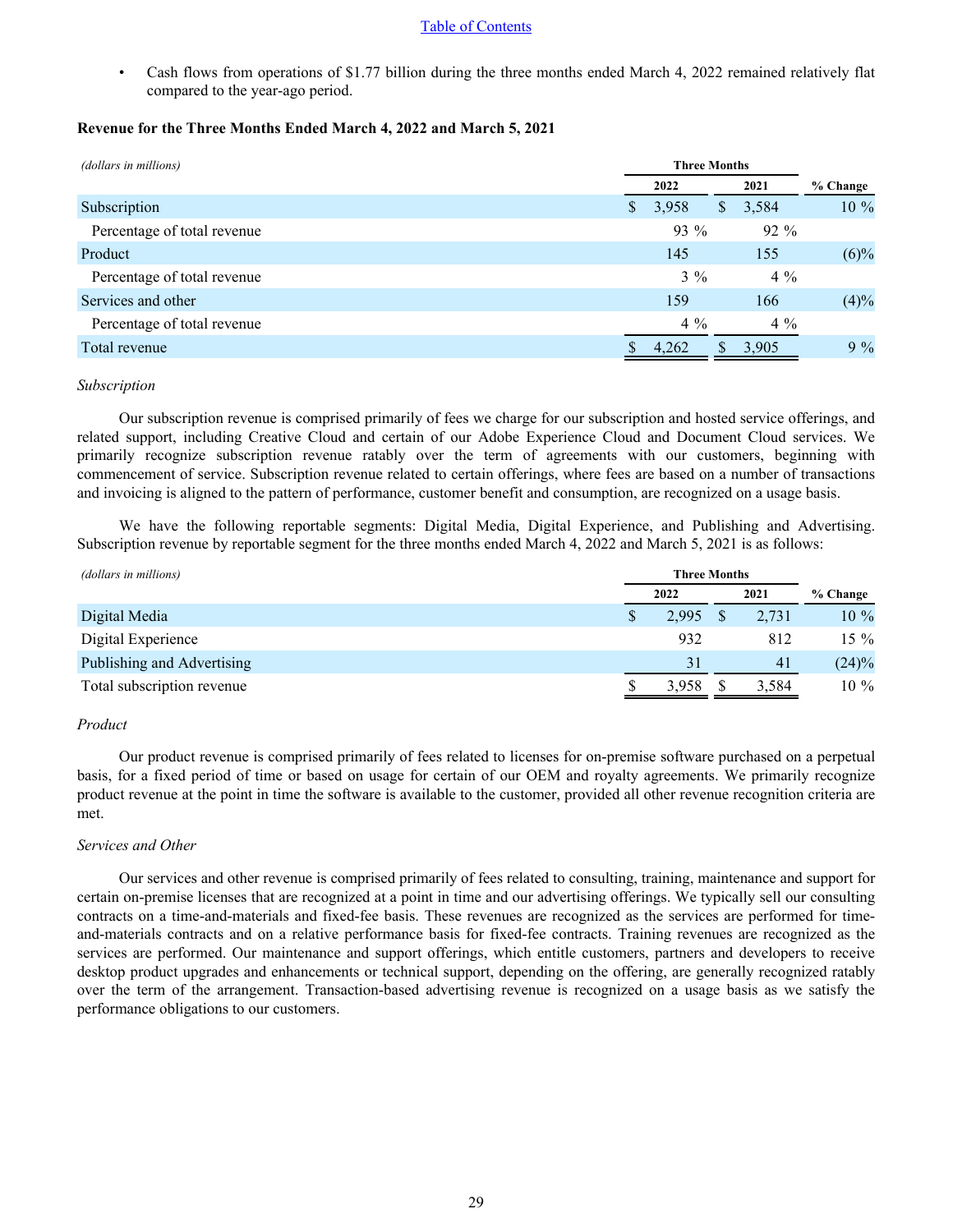## *Segment Information*

| (dollars in millions)       | <b>Three Months</b> |             |          |
|-----------------------------|---------------------|-------------|----------|
|                             | 2022                | 2021        | % Change |
| Digital Media               | 3,110<br>S.         | 2,859<br>\$ | $9\%$    |
| Percentage of total revenue | 73 %                | 73 %        |          |
| Digital Experience          | 1,057               | 934         | $13\%$   |
| Percentage of total revenue | $25\%$              | 24 %        |          |
| Publishing and Advertising  | 95                  | 112         | $(15)\%$ |
| Percentage of total revenue | $2\%$               | $3\%$       |          |
| Total revenue               | 4,262               | 3,905<br>S  | $9\%$    |

## *Digital Media*

Revenue by major offerings in our Digital Media reportable segment for the three months ended March 4, 2022 and March 5, 2021 were as follows:

| (dollars in millions) |       | <b>Three Months</b> |       |          |
|-----------------------|-------|---------------------|-------|----------|
|                       | 2022  |                     | 2021  | % Change |
| Creative Cloud        | 2,548 |                     | 2,379 | $7\%$    |
| Document Cloud        | 562   |                     | 480   | $17 \%$  |
| Total                 | 10    |                     | 2.859 | 9%       |

Revenue from Digital Media increased \$251 million during the three months ended March 4, 2022 as compared to the three months ended March 5, 2021 driven by increases in revenue associated with our Creative and Document Cloud subscription offerings due to continued demand amid an increasingly digital environment and expanding subscription base.

### *Digital Experience*

Revenue from Digital Experience increased \$123 million during the three months ended March 4, 2022 as compared to the three months ended March 5, 2021 primarily due to subscription revenue growth across our offerings.

#### *Geographical Information*

| (dollars in millions)       |                       | <b>Three Months</b>    |          |  |  |  |
|-----------------------------|-----------------------|------------------------|----------|--|--|--|
|                             | 2022                  | 2021                   | % Change |  |  |  |
| Americas                    | 2,446<br><sup>S</sup> | 2,224<br>\$            | 10 %     |  |  |  |
| Percentage of total revenue | 57 %                  | 57 $%$                 |          |  |  |  |
| <b>EMEA</b>                 | 1,136                 | 1,052                  | $8\%$    |  |  |  |
| Percentage of total revenue | $27\%$                | $27\%$                 |          |  |  |  |
| <b>APAC</b>                 | 680                   | 629                    | $8\%$    |  |  |  |
| Percentage of total revenue | $16\%$                | $16\%$                 |          |  |  |  |
| Total revenue               | 4,262                 | 3,905<br><sup>\$</sup> | $9\%$    |  |  |  |

Overall revenue during the three months ended March 4, 2022 increased in all geographic regions as compared to the three months ended March 5, 2021 primarily due to increases in Digital Media and Digital Experience revenue. Within each geographic region, the fluctuations in revenue by reportable segment were attributable to the factors noted in the segment information above.

Included in the overall change in revenue for the three months ended March 4, 2022 as compared to the three months ended March 5, 2021 were impacts associated with foreign currency which were mitigated in part by our foreign currency hedging program. During the three months ended March 4, 2022, the U.S. Dollar primarily strengthened against the Euro and APAC currencies as compared to the year-ago period, which decreased revenue in U.S. Dollar equivalents by \$33 million. For the three months ended March 4, 2022, the foreign currency impacts to revenue were offset in part by net hedging gains from our cash flow hedging program of \$18 million.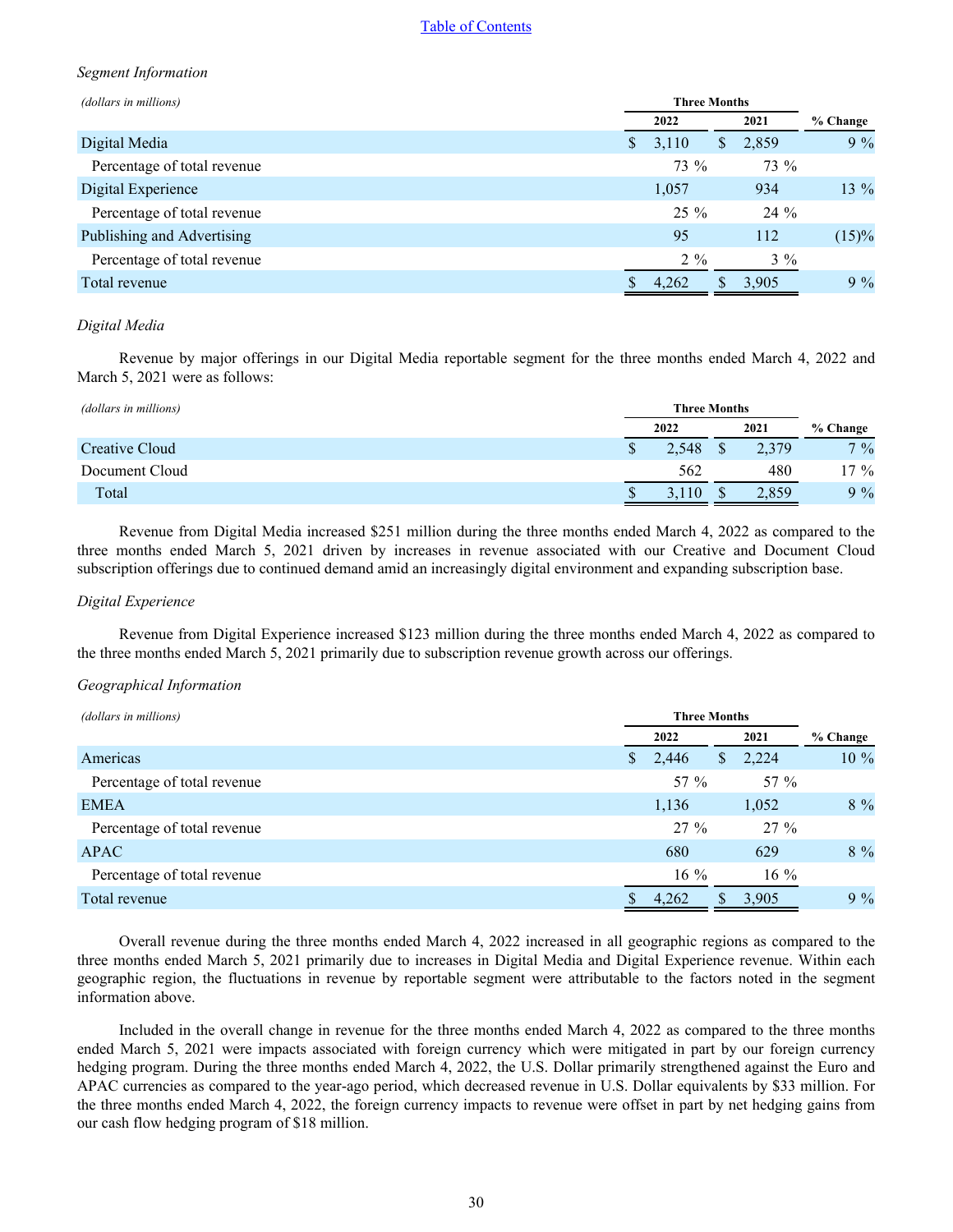# **Cost of Revenue for the Three Months Ended March 4, 2022 and March 5, 2021**

| (dollars in millions)       |          | <b>Three Months</b> |                 |  |  |  |  |
|-----------------------------|----------|---------------------|-----------------|--|--|--|--|
|                             | 2022     | 2021                | % Change        |  |  |  |  |
| Subscription                | 393<br>S | 324<br>\$           | 21 %            |  |  |  |  |
| Percentage of total revenue | $9\%$    | $8\%$               |                 |  |  |  |  |
| Product                     | 10       | 10                  | $- \frac{9}{6}$ |  |  |  |  |
| Percentage of total revenue | $\ast$   | $\ast$              |                 |  |  |  |  |
| Services and other          | 109      | 113                 | (4)%            |  |  |  |  |
| Percentage of total revenue | $3\%$    | $3\%$               |                 |  |  |  |  |
| Total cost of revenue       | 512      | 447<br>\$           | $15 \%$         |  |  |  |  |

# (\*) Percentage is less than 1%.

#### *Subscription*

Cost of subscription revenue consists of third-party hosting services and data center costs, including expenses related to operating our network infrastructure. Cost of subscription revenue also includes compensation costs associated with network operations, implementation, account management and technical support personnel, royalty fees, software costs and amortization of certain intangible assets.

Cost of subscription revenue increased during the three months ended March 4, 2022 as compared to the three months ended March 5, 2021 due to the following:

|                                                                  | <b>Components of</b><br>% Change |
|------------------------------------------------------------------|----------------------------------|
| Hosting services and data center costs                           | $10\%$                           |
| Amortization of intangibles                                      |                                  |
| Base compensation and related benefits associated with headcount |                                  |
| Incentive compensation, cash and stock-based                     |                                  |
| Various individually insignificant items                         |                                  |
| Total change                                                     | $21\%$                           |

# *Product*

Cost of product revenue is primarily comprised of third-party royalties, localization costs and the costs associated with the manufacturing of our products.

#### *Services and Other*

Cost of services and other revenue is primarily comprised of compensation and contracted costs incurred to provide consulting services, training and product support, and hosting services and data center costs.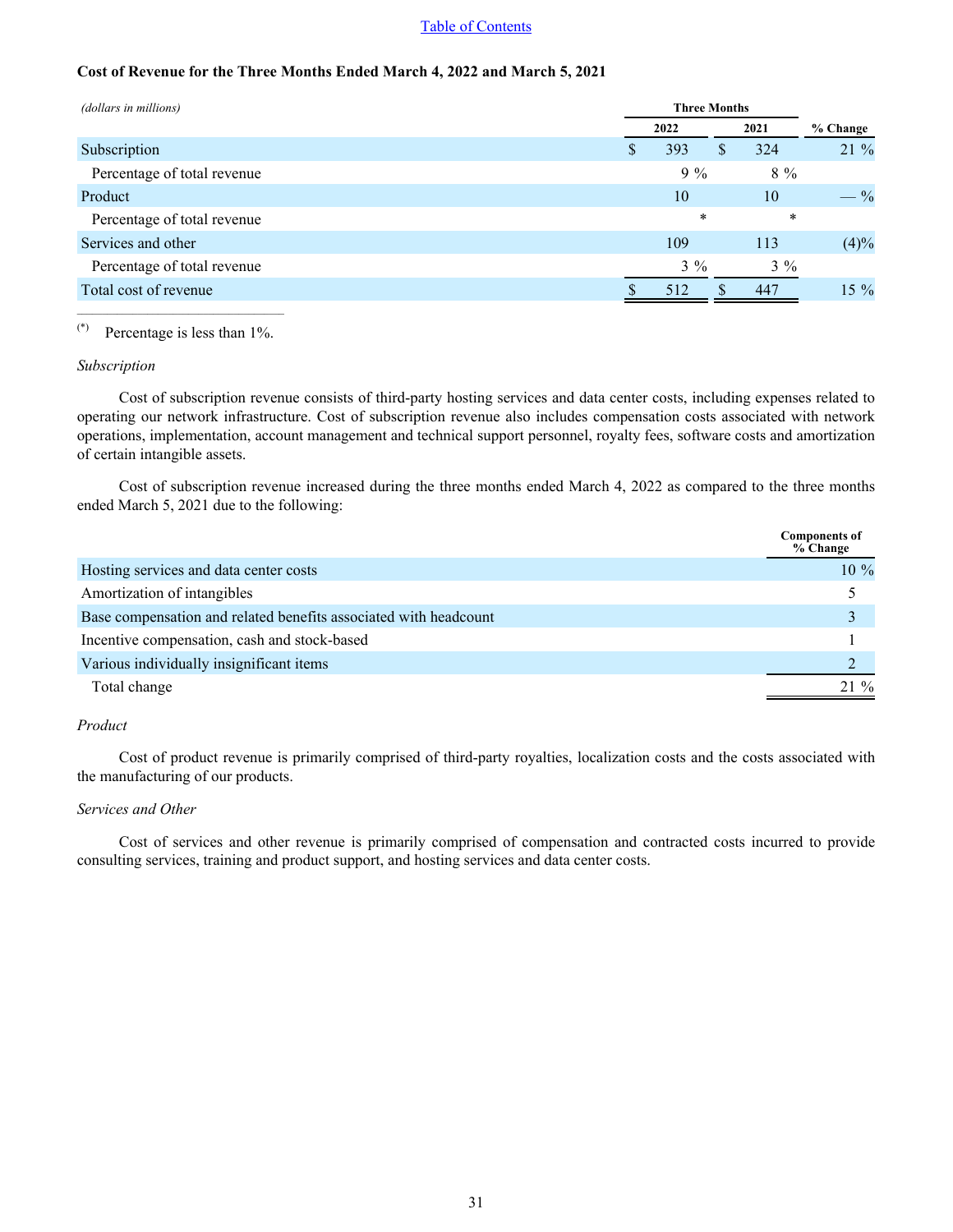# **Operating Expenses for the Three Months Ended March 4, 2022 and March 5, 2021**

| (dollars in millions)       |          | <b>Three Months</b> |          |  |
|-----------------------------|----------|---------------------|----------|--|
|                             | 2022     | 2021                | % Change |  |
| Research and development    | 701<br>S | \$<br>620           | $13\%$   |  |
| Percentage of total revenue | $16\%$   | $16\%$              |          |  |
| Sales and marketing         | 1,158    | 1,049               | $10\%$   |  |
| Percentage of total revenue | $27\%$   | $27\%$              |          |  |
| General and administrative  | 269      | <b>290</b>          | (7)%     |  |
| Percentage of total revenue | $6\%$    | $7\%$               |          |  |
| Amortization of intangibles | 42       | 45                  | (7)%     |  |
| Percentage of total revenue | $1\%$    | $1\%$               |          |  |
| Total operating expenses    | 2,170    | \$<br>2,004         | $8\%$    |  |

#### *Research and Development*

Research and development expenses consist primarily of compensation and contracted costs associated with software development, third-party hosting services and data center costs, related facilities costs and expenses associated with computer equipment and software used in development activities.

Research and development expenses increased during the three months ended March 4, 2022 as compared to the three months ended March 5, 2021 primarily due to the following:

|                                              | <b>Components of</b><br>% Change |
|----------------------------------------------|----------------------------------|
| Incentive compensation, cash and stock-based | $5\%$                            |
| Base compensation and related benefits       |                                  |
| Professional and consulting fees             |                                  |
| Various individually insignificant items     |                                  |
| Total change                                 | $13\%$                           |

We believe that investments in research and development, including the recruiting and hiring of software developers, are critical to remain competitive in the marketplace and are directly related to continued timely development of new and enhanced offerings and solutions. We will continue to focus on long-term opportunities available in our end markets and make significant investments in the development of our subscription and service offerings, applications and tools.

## *Sales and Marketing*

Sales and marketing expenses consist primarily of compensation costs, amortization of contract acquisition costs, including sales commissions, travel expenses and related facilities costs for our sales, marketing, order management and global supply chain management personnel. Sales and marketing expenses also include the costs of programs aimed at increasing revenue, such as advertising, trade shows and events, public relations and other market development programs.

Sales and marketing expenses increased during the three months ended March 4, 2022 as compared to the three months ended March 5, 2021 primarily due to the following:

|                                                                            | <b>Components of</b><br>% Change |
|----------------------------------------------------------------------------|----------------------------------|
| Marketing spend related to campaigns, events and overall marketing efforts | $5\%$                            |
| Incentive compensation, cash and stock-based                               |                                  |
| Base compensation and related benefits                                     |                                  |
| Professional and consulting fees                                           |                                  |
| Total change                                                               | $10\%$                           |

## *General and Administrative*

General and administrative expenses consist primarily of compensation and contracted costs, travel expenses and related facilities costs for our finance, facilities, human resources, legal, information services and executive personnel. General and administrative expenses also include outside legal and accounting fees, provision for bad debts, expenses associated with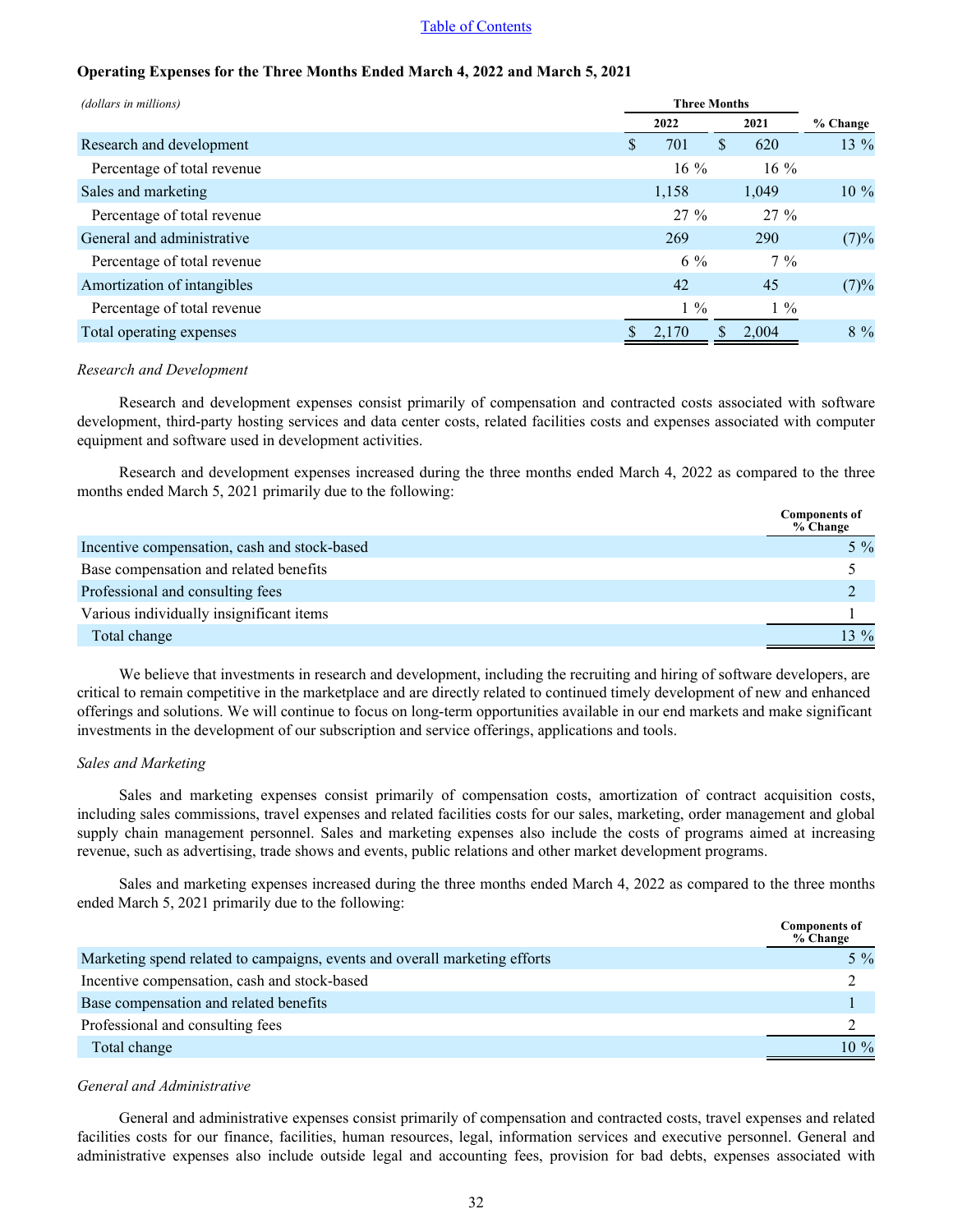computer equipment and software used in the administration of the business, charitable contributions and various forms of insurance.

General and administrative expenses decreased during the three months ended March 4, 2022 as compared to the three months ended March 5, 2021 primarily due to the following:

|                                                                        | <b>Components of</b><br>% Change |
|------------------------------------------------------------------------|----------------------------------|
| Charitable contributions                                               | $(3)\%$                          |
| Charges related to cancellation of corporate events, net of recoveries | (3)                              |
| Professional and consulting fees                                       |                                  |
| Incentive compensation, cash and stock-based                           | (3)                              |
| Base compensation and related benefits                                 |                                  |
| Facilities                                                             | (2)                              |
| Total change                                                           | $(7) \%$                         |

We recorded higher net charges related to the cancellation of corporate events during the three months ended March 5, 2021 as compared to the current period, as we shifted our in-person customer events to virtual-only experiences.

#### *Amortization of Intangibles*

Amortization expenses decreased during the three months ended March 4, 2022 as compared to the three months ended March 5, 2021 primarily due to certain intangible assets from previous acquisitions becoming fully amortized in fiscal 2021. The decrease in amortization expense is partially offset by increases to amortization expense associated with intangible assets purchased through our acquisition of Frame.io during the fourth quarter of fiscal 2021.

#### **Non-Operating Income (Expense), Net for the Three Months Ended March 4, 2022 and March 5, 2021**

| (dollars in millions)                     | <b>Three Months</b> |        |               |        |          |
|-------------------------------------------|---------------------|--------|---------------|--------|----------|
|                                           |                     | 2022   |               | 2021   | % Change |
| Interest expense                          | D                   | (28)   | <sup>\$</sup> | (30)   | (7)%     |
| Percentage of total revenue               |                     | (1)%   |               | (1)%   |          |
| Investment gains (losses), net            |                     | (9)    |               |        | $***$    |
| Percentage of total revenue               |                     | $\ast$ |               | $\ast$ |          |
| Other income (expense), net               |                     |        |               | 4      | $***$    |
| Percentage of total revenue               |                     | $\ast$ |               | $\ast$ |          |
| Total non-operating income (expense), net |                     |        |               |        | $***$    |
|                                           |                     |        |               |        |          |

(\*) Percentage is less than 1%.<br>(\*\*) Percentage is not meaning

Percentage is not meaningful.

#### *Interest Expense*

Interest expense represents interest associated with our debt instruments. Interest on our senior notes is payable semiannually, in arrears, on February 1 and August 1.

#### *Investment Gains (Losses), Net*

Investment gains (losses), net consists principally of unrealized holding gains and losses associated with our deferred compensation plan assets, and gains and losses associated with our direct and indirect investments in privately held companies.

#### *Other Income (Expense), Net*

Other income (expense), net consists primarily of interest earned on cash, cash equivalents and short-term fixed income investments. Other income (expense), net also includes realized gains and losses on fixed income investments and foreign exchange gains and losses.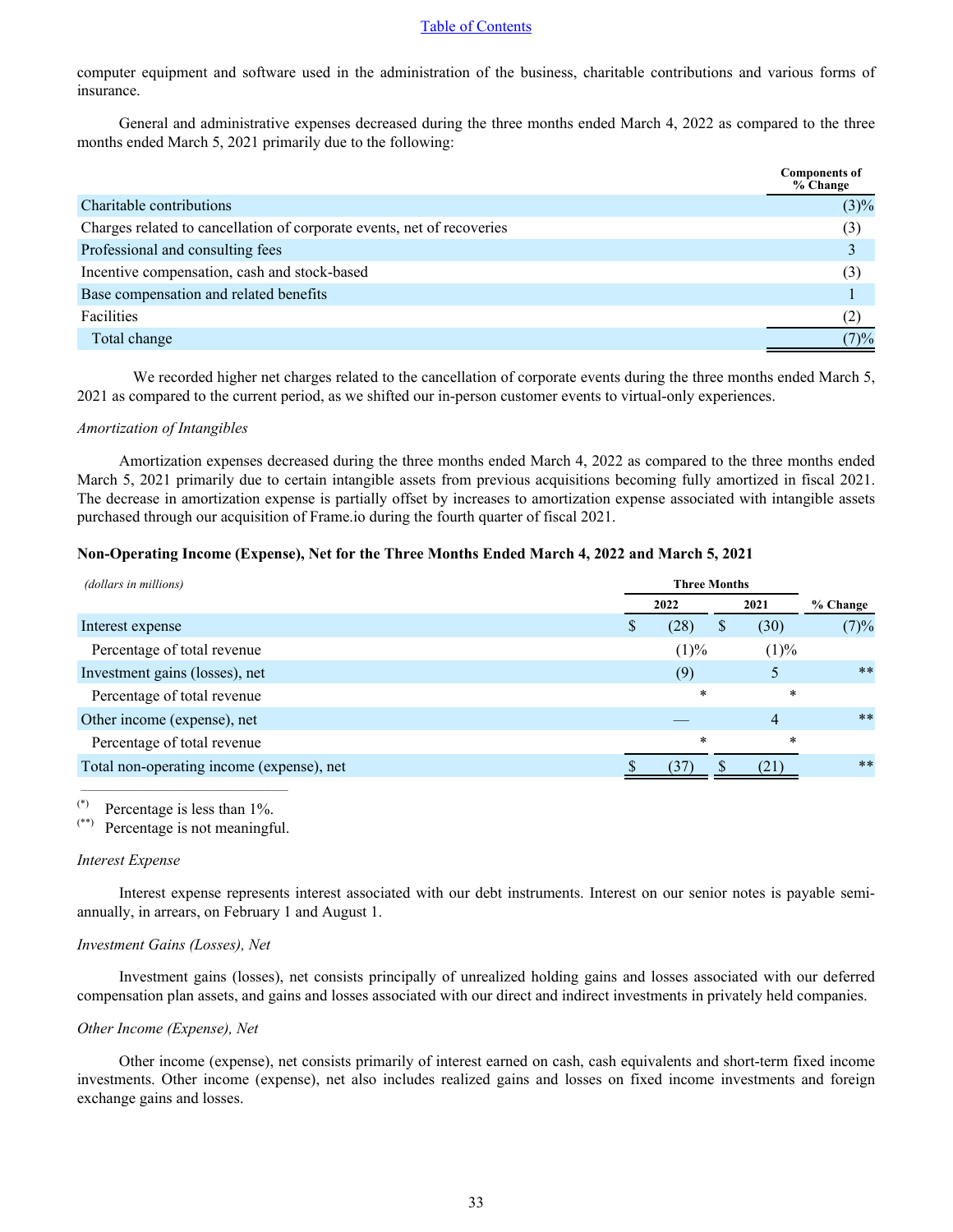#### **Provision for Income Taxes for the Three Months Ended March 4, 2022 and March 5, 2021**

| (dollars in millions)       |        | <b>Three Months</b> |          |  |
|-----------------------------|--------|---------------------|----------|--|
|                             | 2022   | 2021                | % Change |  |
| Provision for income taxes  | 277    | 172                 | $61\%$   |  |
| Percentage of total revenue | 6 %    | $4\%$               |          |  |
| Effective tax rate          | $18\%$ | $12\%$              |          |  |

Our effective tax rates increased by approximately 6 percentage points for the three months ended March 4, 2022, as compared to the three months ended March 5, 2021, primarily due to lower tax benefits related to stock-based compensation during the three months ended March 4, 2022.

Our effective tax rate for the three months ended March 4, 2022 was lower than the U.S. federal statutory tax rate of 21% primarily due to tax benefits related to stock-based compensation.

We recognize deferred tax assets to the extent that we believe these assets are more likely than not to be realized. In making such a determination, we considered all available positive and negative evidence, including our past operating results, forecasted earnings, future taxable income and prudent and feasible tax planning strategies. On the basis of this evaluation, we continue to maintain a valuation allowance to reduce our deferred tax assets to the amount realizable. The total valuation allowance was \$361 million as of March 4, 2022, primarily attributable to certain state credits.

We are a United States-based multinational company subject to tax in multiple U.S. and foreign tax jurisdictions. The current U.S. tax law subjects the earnings of certain foreign subsidiaries to U.S. tax and generally allows an exemption from taxation for distributions from foreign subsidiaries.

In the current global tax policy environment, the U.S. Treasury and other domestic and foreign governing bodies continue to consider, and in some cases introduce, changes in regulations applicable to corporate multinationals such as Adobe. As regulations are issued, we account for finalized regulations in the period of enactment.

#### *Accounting for Uncertainty in Income Taxes*

The gross liabilities for unrecognized tax benefits excluding interest and penalties were \$298 million and \$244 million as of March 4, 2022 and March 5, 2021, respectively. If the total unrecognized tax benefits at March 4, 2022 and March 5, 2021 were recognized, \$203 million and \$179 million would decrease the respective effective tax rates.

As of March 4, 2022 and March 5, 2021, the combined amounts of accrued interest and penalties related to tax positions taken on our tax returns were approximately \$22 million and \$23 million, respectively. These amounts were included in longterm income taxes payable in their respective years.

The timing of the resolution of income tax examinations is highly uncertain as are the amounts and timing of tax payments that are part of any audit settlement process. These events could cause large fluctuations in the balance sheet classification of our tax assets and liabilities. We believe that within the next 12 months, it is reasonably possible that either certain audits will conclude or statutes of limitations on certain income tax examination periods will expire, or both. Given the uncertainties described above, we can only determine a range of estimated potential decreases in underlying unrecognized tax benefits ranging from \$0 to approximately \$10 million over the next 12 months.

In addition, in the United States and other countries where we conduct business and in jurisdictions in which we are subject to tax, including those covered by governing bodies that enact tax laws applicable to us, such as the European Commission of the European Union, we are subject to potential changes in relevant tax, accounting and other laws, regulations and interpretations, including changes to tax laws applicable to corporate multinationals such as Adobe. These countries, other governmental bodies and intergovernmental economic organizations such as the Organization for Economic Cooperation and Development, have or could make unprecedented assertions about how taxation is determined in their jurisdictions that are contrary to the way in which we have interpreted and historically applied the rules and regulations described above in such jurisdictions. In the current global tax policy environment, any changes in laws, regulations and interpretations related to these assertions could adversely affect our effective tax rates, cause us to respond by making changes to our business structure, or result in other costs to us which could adversely affect our operations and financial results.

Moreover, we are subject to the examination of our income tax returns by the U.S. Internal Revenue Service and other domestic and foreign tax authorities. These tax examinations are expected to focus on our research and development tax credits, intercompany transfer pricing practices and other matters. We regularly assess the likelihood of outcomes resulting from these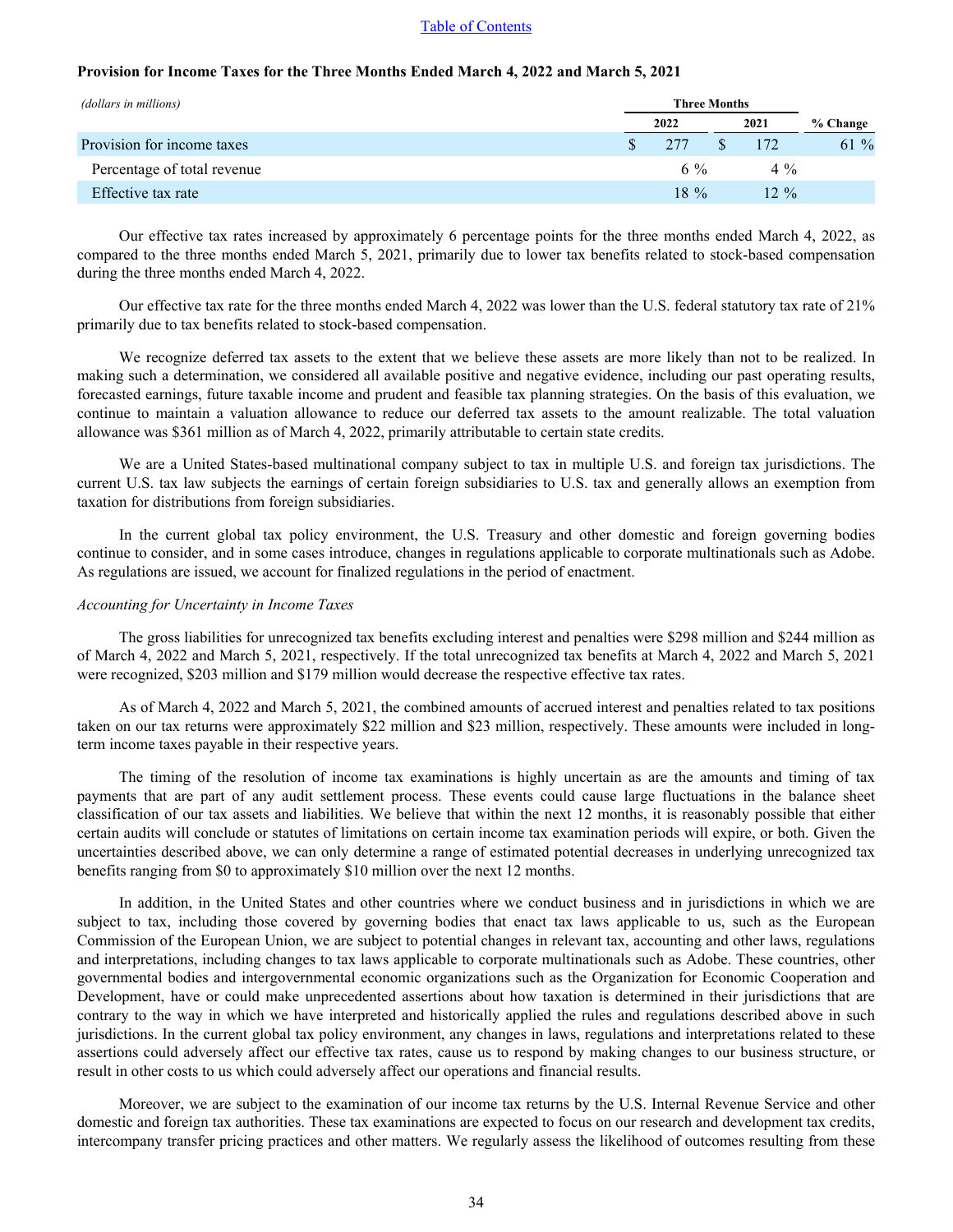examinations to determine the adequacy of our provision for income taxes and have reserved for potential adjustments that may result from these examinations. We cannot provide assurance that the final determination of any of these examinations will not have an adverse effect on our operating results and financial position.

# **LIQUIDITY AND CAPITAL RESOURCES**

# **Cash Flows**

This data should be read in conjunction with our condensed consolidated statements of cash flows.

|                           |   | As of                |  |                         |  |
|---------------------------|---|----------------------|--|-------------------------|--|
| (in millions)             |   | <b>March 4, 2022</b> |  | <b>December 3, 2021</b> |  |
| Cash and cash equivalents | S | 2.739                |  | 3,844                   |  |
| Short-term investments    |   | 1,962                |  | 1,954                   |  |
| Working capital           |   | 279                  |  | 1,737                   |  |
| Stockholders' equity      |   | 13,775               |  | 14,797                  |  |

A summary of our cash flows is as follows:

|                                                                        | <b>Three Months Ended</b> |                      |  |                      |
|------------------------------------------------------------------------|---------------------------|----------------------|--|----------------------|
| (in millions)                                                          |                           | <b>March 4, 2022</b> |  | <b>March 5, 2021</b> |
| Net cash provided by operating activities                              |                           | 1.769                |  | 1,772                |
| Net cash used for investing activities                                 |                           | (260)                |  | (1,558)              |
| Net cash used for financing activities                                 |                           | (2,604)              |  | (1,244)              |
| Effect of foreign currency exchange rates on cash and cash equivalents |                           | (10)                 |  |                      |
| Net change in cash and cash equivalents                                |                           | (1,105)              |  | 1,026)               |

Our primary source of cash is receipts from revenue. Our primary uses of cash are our stock repurchase program as described below, payroll-related expenses, general operating expenses including marketing, travel and office rent, and cost of revenue. Other sources of cash include proceeds from participation in the employee stock purchase plan. Other uses of cash include business acquisitions, purchases of property and equipment and payments for taxes related to net share settlement of equity awards.

#### *Cash Flows from Operating Activities*

Net cash provided by operating activities of \$1.77 billion for the three months ended March 4, 2022 was primarily comprised of net income adjusted for the net effect of non-cash items. The primary working capital sources of cash were net income together with decreases in trade receivables and an increase in deferred revenue primarily from our Digital Experience offerings. Decreases in trade receivables were largely attributable to strong collections and the timing of billings during the quarter. The primary working capital uses of cash were decreases in accrued expenses and other liabilities together with increases in prepaid expenses and other assets. The decreases in accrued expenses and other liabilities were largely driven by the payment of accrued bonuses. The increases in prepaid expenses and other assets were primarily due to sales commissions paid and capitalized and the timing of billings and payments associated with certain vendors.

#### *Cash Flows from Investing Activities*

Net cash used for investing activities of \$260 million for the three months ended March 4, 2022 was due to a business acquisition closed during the quarter, ongoing capital expenditures, and purchases of short-term investments, net of proceeds from sales and maturities.

#### *Cash Flows from Financing Activities*

Net cash used for financing activities of \$2.60 billion for the three months ended March 4, 2022 was primarily due to payments for our common stock repurchases and taxes paid related to the net share settlement of equity awards, offset in part by proceeds from re-issuance of treasury stock mainly for our employee stock purchase plan. *See the section titled "Stock Repurchase Program" below.*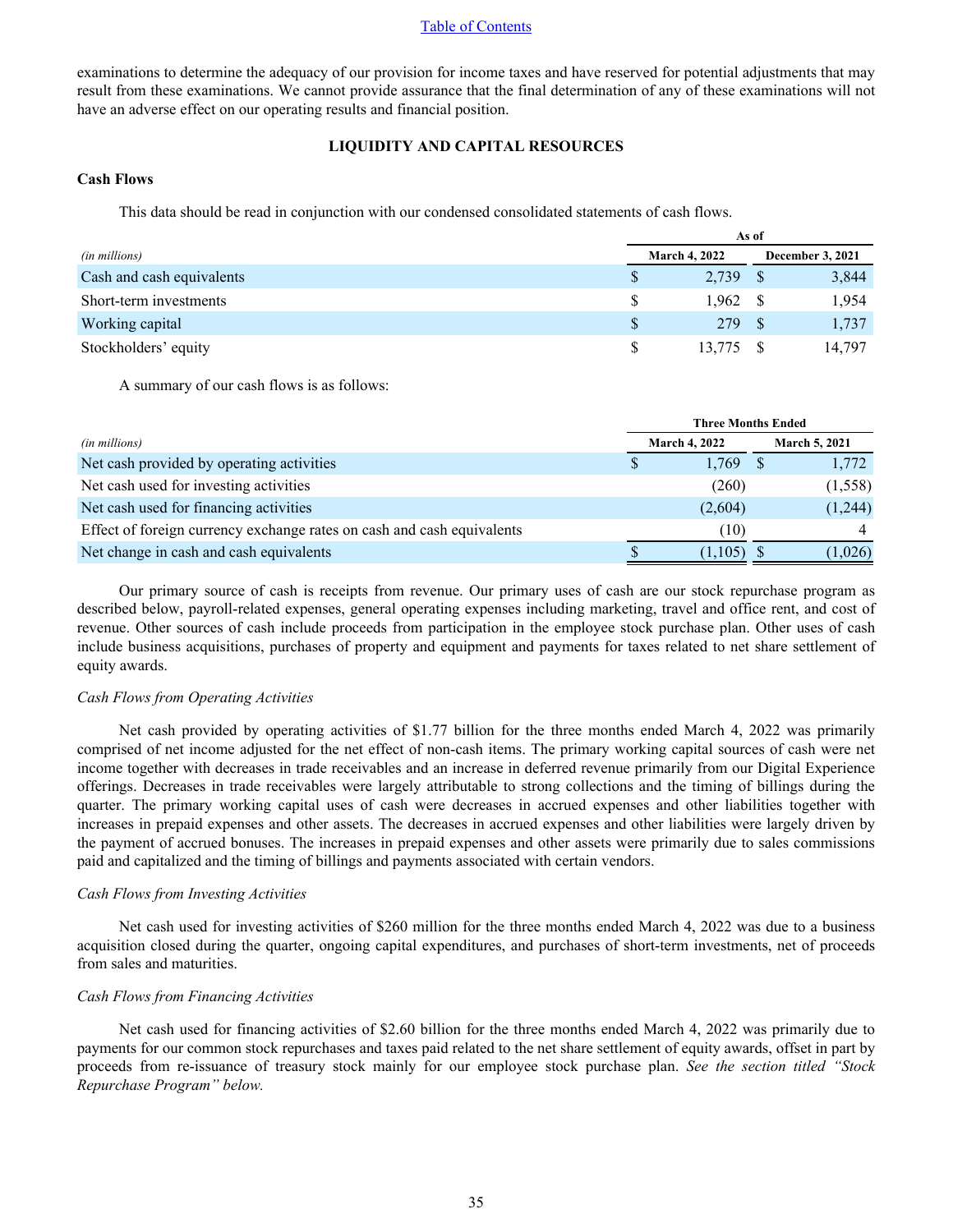### **Liquidity and Capital Resources Considerations**

Our existing cash, cash equivalents and investment balances may fluctuate during fiscal 2022 due to changes in our planned cash outlay.

Cash from operations could also be affected by various risks and uncertainties, including, but not limited to, risks detailed in Part II, Item 1A titled "Risk Factors." Based on our current business plan and revenue prospects, we believe that our existing cash, cash equivalents and investment balances, our anticipated cash flows from operations and our available credit facility will be sufficient to meet our working capital, operating resource expenditure and capital expenditure requirements for the next twelve months.

Our cash equivalent and short-term investment portfolio as of March 4, 2022 consisted of asset-backed securities, corporate debt securities, foreign government securities, money market funds, municipal securities, time deposits and U.S. Treasury securities. We use professional investment management firms to manage a large portion of our invested cash.

We expect to continue our investing activities, including short-term and long-term investments, purchases of computer systems for research and development, sales and marketing, product support and administrative staff, and facilities expansion. Furthermore, cash reserves may be used to repurchase stock under our stock repurchase program and to strategically acquire companies, products or technologies that are complementary to our business.

#### *Revolving Credit Agreement*

We have a \$1 billion senior unsecured revolving credit agreement ("Revolving Credit Agreement") with a syndicate of lenders, providing for loans to us and certain of our subsidiaries through October 17, 2023. As of March 4, 2022, there were no outstanding borrowings under this Credit Agreement and the entire \$1 billion credit line remains available for borrowing. Our Revolving Credit Agreement contains a financial covenant requiring us not to exceed a maximum leverage ratio. As of March 4, 2022, we were in compliance with this covenant. We believe this covenant will not impact our credit or cash in the coming fiscal year or restrict our ability to execute our business plan. Under the terms of our Revolving Credit Agreement, we are not prohibited from paying cash dividends unless payment would trigger an event of default or if one currently exists. We do not anticipate paying any cash dividends in the foreseeable future.

#### *Senior Notes*

We have \$4.15 billion senior notes outstanding, which rank equally with our other unsecured and unsubordinated indebtedness. As of March 4, 2022, the carrying value of our senior notes was \$4.13 billion and our maximum commitment for interest payments was \$465 million for the remaining duration of our outstanding senior notes. Interest is payable semiannually, in arrears, on February 1 and August 1. Our senior notes do not contain any financial covenants. *[See Note 14 of our](#page-22-0)  [notes to condensed consolidated financial statements for further details regarding our debt.](#page-22-0)*

During the first quarter of fiscal 2022, we reclassified the senior notes due February 1, 2023 as current debt in our condensed consolidated balance sheets. As of March 4, 2022, the carrying value of our current debt was \$499 million, net of the related discount and issuance costs. We intend to refinance the current portion of our debt on or before the due date.

#### *Contractual Obligations*

Our principal commitments as of December 3, 2021 consisted of purchase obligations resulting from agreements to purchase goods and services in the ordinary course of business and obligations under operating lease arrangements. There have been no material changes in those obligations during the three months ended March 4, 2022.

#### *Other*

Our transition tax liability related to historical undistributed foreign earnings, which was accrued as a result of the U.S. Tax Act was approximately \$349 million as of March 4, 2022 and is payable in installments through fiscal 2026. As we repatriate foreign earnings for use in the United States, the distributions will generally be exempt from federal income taxes under current U.S. tax law. In addition, the U.S. Tax Act requires companies to capitalize and amortize research and development expenditures starting fiscal 2023. If not modified, we anticipate an adverse impact to our effective rates for income taxes paid, which will be partially offset by the increase in the foreign-derived intangible income deduction, for fiscal 2023 and beyond.

### **Stock Repurchase Program**

To facilitate our stock repurchase program, designed to return value to our stockholders and minimize dilution from stock issuances, we may repurchase shares in the open market or enter into structured repurchase agreements with third parties.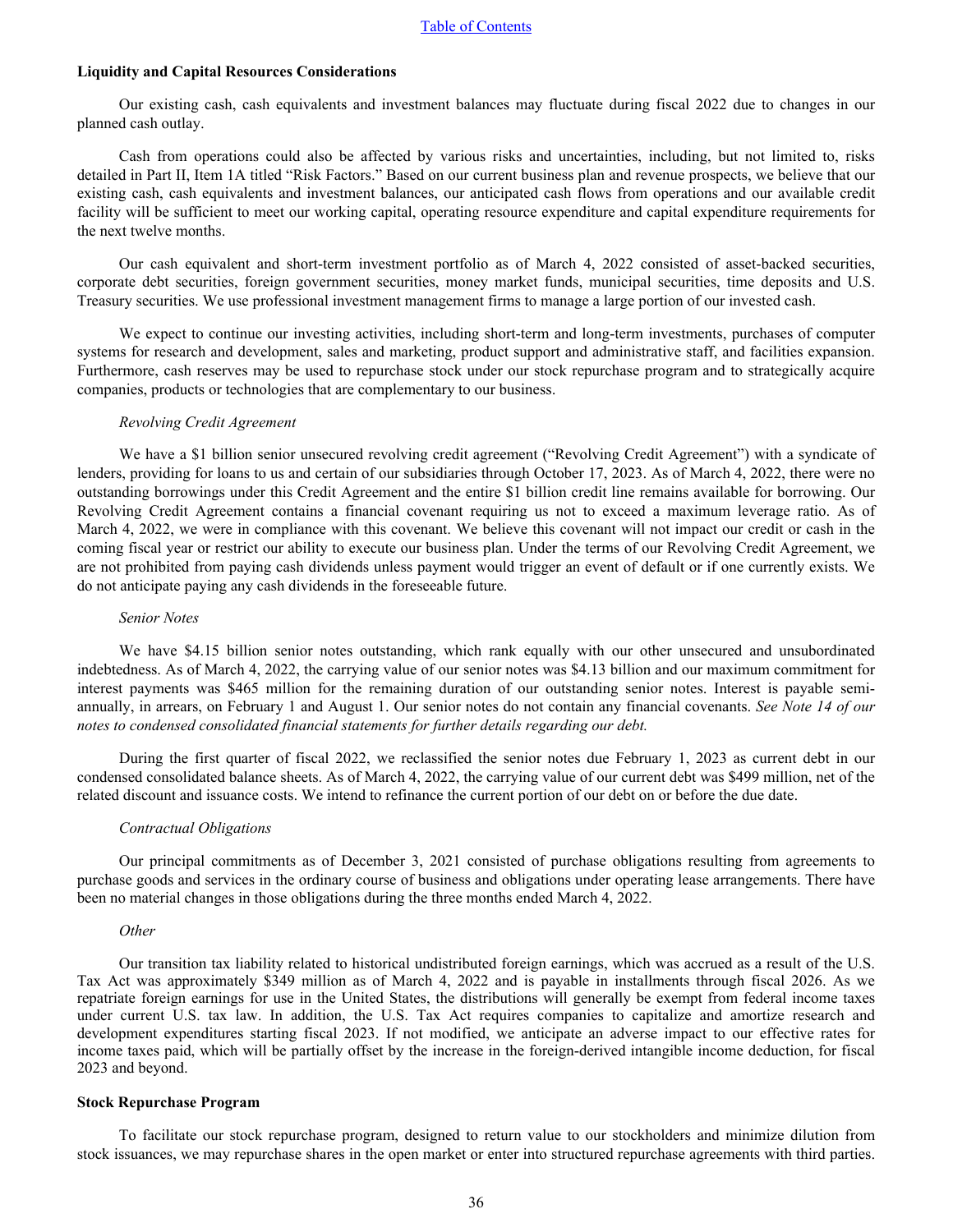<span id="page-36-0"></span>In December 2020, our Board of Directors granted authority to repurchase up to \$15 billion in common stock through the end of fiscal 2024.

During the three months ended March 4, 2022, we entered into an accelerated share repurchase agreement ("ASR") with a large financial institution whereupon we provided them with a prepayment of \$2.4 billion and received an initial delivery of 3.2 million shares of our common stock. Under the terms of the ASR, the total number of shares delivered and average purchase price paid per share will be determined upon settlement, which is expected to occur during our third quarter of fiscal 2022.

During the three months ended March 4, 2022, we repurchased a total of 3.8 million shares, including approximately 0.6 million shares at an average price of \$635.15 through a structured repurchase agreement entered into during fiscal 2021, as well as 3.2 million shares through the ASR.

Subsequent to March 4, 2022, as part of the December 2020 stock repurchase authority, we entered into a structured stock repurchase agreement with a large financial institution whereupon we provided them with a prepayment of \$1.2 billion. Upon completion of the \$1.2 billion stock repurchase agreement, \$9.5 billion remains under our December 2020 authority.

*[See Note 11 of our notes to condensed consolidated financial statements for further details regarding o](#page-19-0)ur stock [repurchase program.](#page-19-0)*

# **Indemnifications**

In the ordinary course of business, we provide indemnifications of varying scope to customers and channel partners against claims of intellectual property infringement made by third parties arising from the use of our products and from time to time, we are subject to claims by our customers under these indemnification provisions. Historically, costs related to these indemnification provisions have not been significant and we are unable to estimate the maximum potential impact of these indemnification provisions on our future results of operations.

To the extent permitted under Delaware law, we have agreements whereby we indemnify our officers and directors for certain events or occurrences while the officer or director is or was serving at our request in such capacity. The indemnification period covers all pertinent events and occurrences during the officer's or director's lifetime. The maximum potential amount of future payments we could be required to make under these indemnification agreements is unlimited; however, we have director and officer insurance coverage that reduces our exposure and enables us to recover a portion of any future amounts paid.

#### **ITEM 3. QUANTITATIVE AND QUALITATIVE DISCLOSURES ABOUT MARKET RISK**

There have been no material changes in our market risk exposures for the three months ended March 4, 2022, as compared to those discussed in our Annual Report on Form 10-K for the fiscal year ended December 3, 2021.

## **ITEM 4. CONTROLS AND PROCEDURES**

Based on their evaluation as of March 4, 2022, our Chief Executive Officer and Chief Financial Officer have concluded that our disclosure controls and procedures (as defined in Rules 13a-15(e) and 15d-15(e) under the Securities Exchange Act of 1934, as amended) were effective at the reasonable assurance level to ensure that the information required to be disclosed by us in this Quarterly Report on Form 10-Q was (i) recorded, processed, summarized and reported within the time periods specified in the SEC's rules and regulations and (ii) accumulated and communicated to our management, including our Chief Executive Officer and Chief Financial Officer, to allow timely decisions regarding required disclosure.

There were no changes in our internal control over financial reporting during the quarter ended March 4, 2022 that have materially affected, or are reasonably likely to materially affect our internal control over financial reporting.

Our management, including our Chief Executive Officer and Chief Financial Officer, does not expect that our disclosure controls and procedures or our internal controls over financial reporting will prevent all error and all fraud. A control system, no matter how well conceived and operated, can provide only reasonable, not absolute, assurance that the objectives of the control system are met. Further, the design of a control system must reflect the fact that there are resource constraints, and the benefits of controls must be considered relative to their costs. Because of the inherent limitations in all control systems, no evaluation of controls can provide absolute assurance that all control issues and instances of fraud, if any, within Adobe have been detected.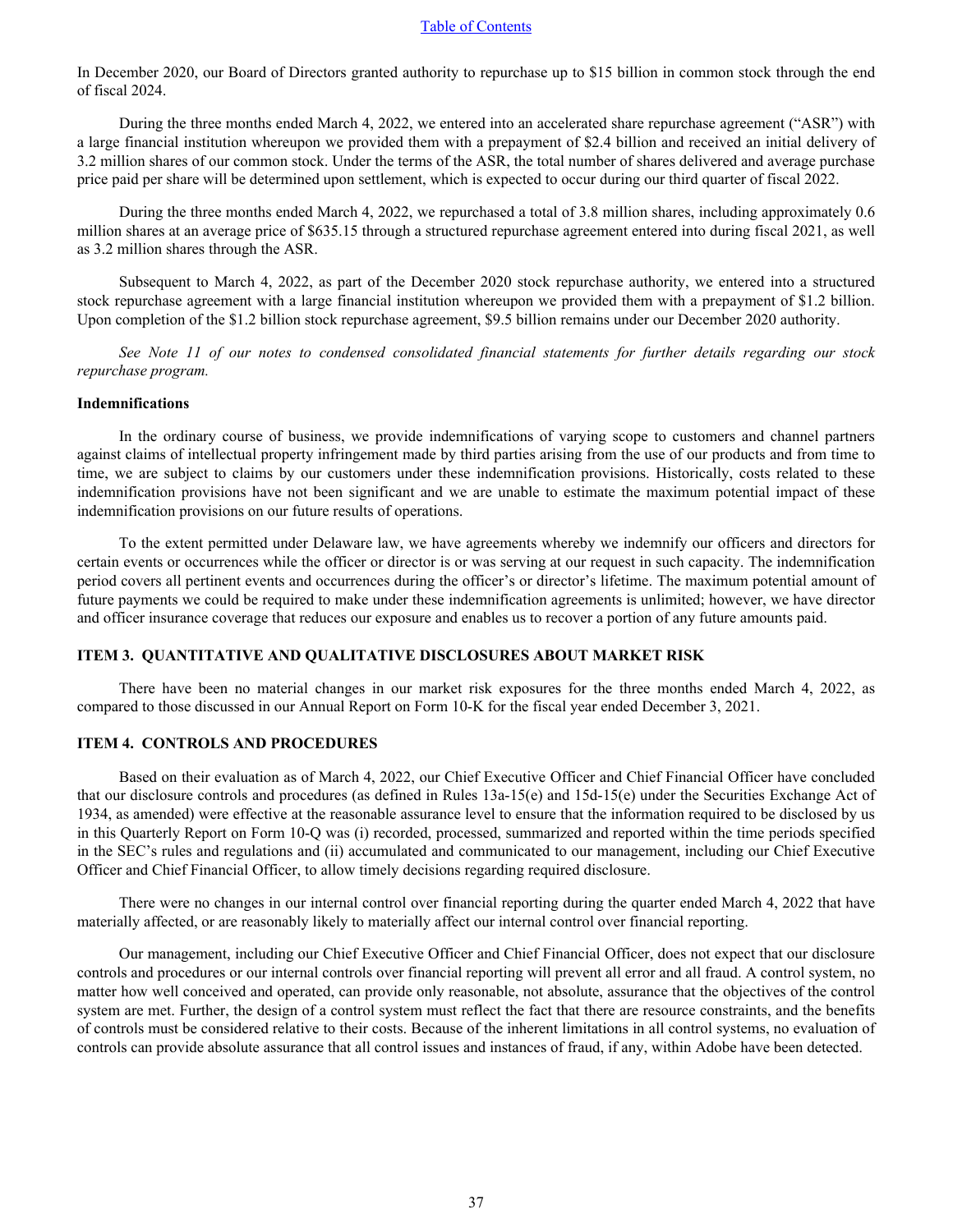## <span id="page-37-0"></span>**PART II—OTHER INFORMATION**

#### **ITEM 1. LEGAL PROCEEDINGS**

*[See Note 13 of our notes to condensed consolidated financial statements for information regarding](#page-20-0) our legal [proceedings.](#page-20-0)*

# **ITEM 1A. RISK FACTORS**

As previously discussed, our actual results could differ materially from our forward-looking statements. Below we discuss some of the factors that could cause these differences. These and many other factors described in this report could adversely affect our operations, performance and financial condition.

#### **Risks Related to Our Ability to Grow Our Business**

# *The effects of the COVID-19 pandemic have materially affected how we and our customers are operating our businesses, and the duration and extent to which this will impact our future results of operations and overall financial performance remains uncertain.*

 The COVID-19 pandemic and related public health measures have materially affected how we and our customers are operating our businesses, and have in the past materially affected our operating results; the duration and extent to which this will impact our future results remain uncertain. Due to our subscription-based business model, the effect of the pandemic may not be fully reflected in our results of operations until future periods. If the pandemic has a substantial impact on our employees', partners' or customers' businesses and productivity, our results of operations and overall financial performance may be harmed. The global macroeconomic effects of the pandemic may persist for an indefinite period, including in specific regions of the world or sectors of the economy, even after the pandemic has subsided.

The spread of COVID-19 has caused us to modify our business practices, including implementing prolonged closures and limited reopenings of certain Adobe offices and restricting employee travel. Starting in June 2021, we began a phased reopening of all of our U.S. offices and certain of our international offices, and invited employees located near those reopened offices to return to the office on a voluntary basis. The reopening of our U.S. offices has created and may continue to create additional risks and operational challenges and may require us to make additional investments in the design, implementation and enforcement of new workplace health and safety protocols. Even if we follow what we believe to be best practices, our efforts to reopen our offices safely may not be successful and could expose our employees, partners and customers to health risks, and us to associated liability. Furthermore, additional and/or extended governmental restrictions, new regulations or other changing conditions could cause us to temporarily re-close certain offices. We have offered, and plan to continue to offer, a significant percentage of our employees flexibility in the amount of time they work in an office, which may adversely impact the productivity of certain employees and harm our business, including our future operating results. This may also present risks for our real estate portfolio and strategy and may present operational, cybersecurity and workplace culture challenges that may adversely affect our business.

We have continued to host virtual-only customer experiences, and we may deem it advisable to similarly alter, postpone or cancel entirely additional customer, employee or industry events in the future. Our virtual customer, employee and industry events may not be as successful as in-person events. Moreover, the conditions caused by the pandemic has affected the rate of IT spending and may in the future adversely affect our customers' ability or willingness to purchase our offerings. We have seen and may continue to see these conditions delay prospective customers' purchasing decisions, adversely impact our ability to provide on-site consulting services to our customers, result in extended payment terms, reduce the value or duration of their subscription contracts, or affect attrition rates, all of which could adversely affect our future sales, operating results and overall financial performance. Global and regional macroeconomic effects of the COVID-19 pandemic and related impacts on our customers' business operations and their demand for our products and services may persist for an indefinite period, even after the COVID-19 pandemic has subsided.

Our operations have also been negatively affected by a range of external factors related to the pandemic that are not within our control, and COVID-19 cases (including the emergence and spread of more transmissible variants) continue to surge in certain parts of the world, including the United States. Vaccines for COVID-19 continue to be administered in the United States and other countries around the world, but the extent and rate of vaccine adoption, the long-term efficacy of these vaccines and other factors remain uncertain. Authorities throughout the world have implemented measures to contain or mitigate the spread of the virus, including physical distancing, travel bans and restrictions, closure of non-essential businesses, quarantines, work-from-home directives, mask requirements, shelter-in-place orders and vaccination programs. These measures have caused, and are continuing to cause, business slowdowns or shutdowns in affected areas, both regionally and worldwide, which have impacted our business and results of operations, may delay the provisioning of our offerings and may impact our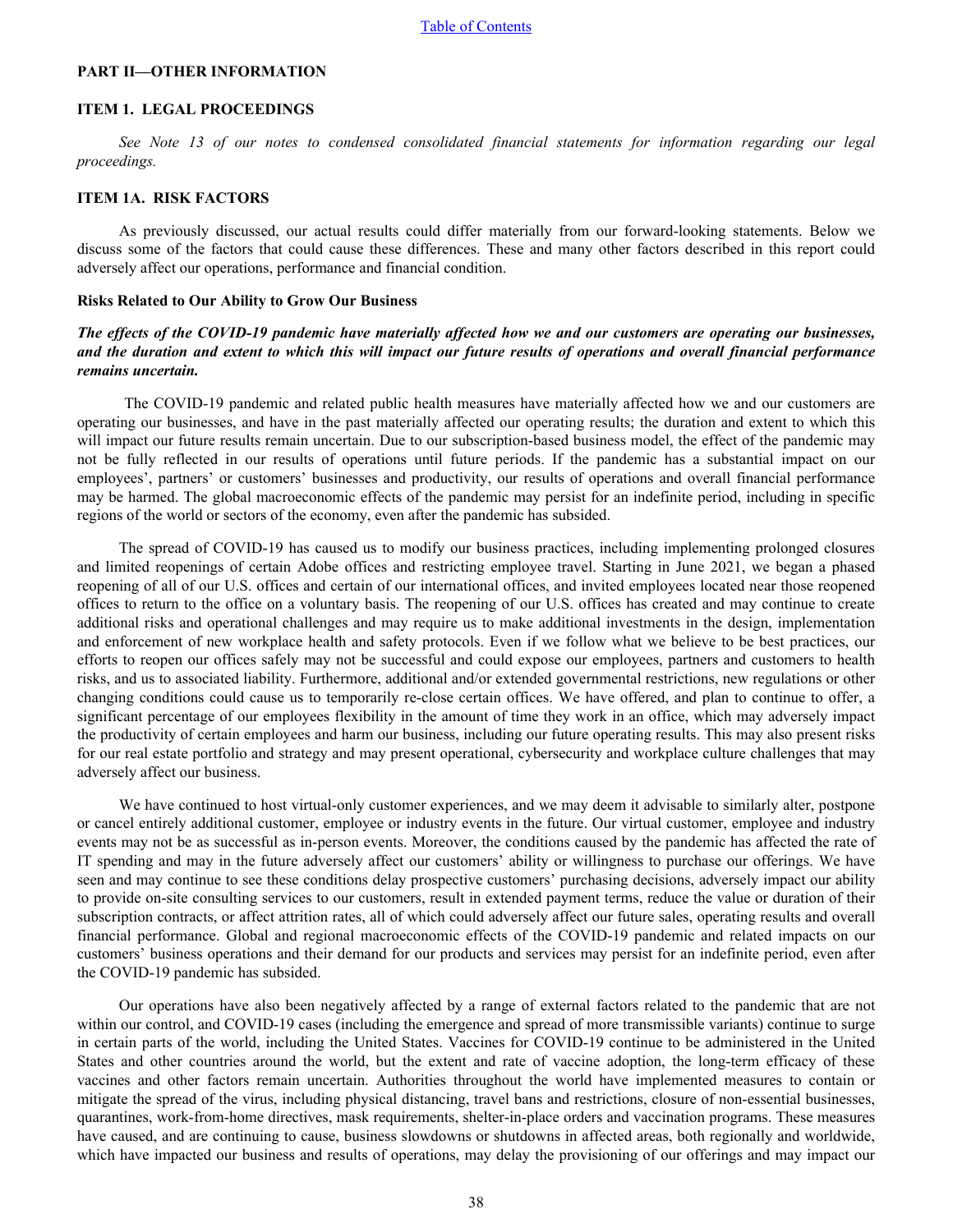employees. As long as the pandemic continues, our employees will continue to be exposed to health risks, and we could be negatively impacted in the future if a significant number of our employees, or employees who perform critical functions, become ill, quarantine as a result of exposure to COVID-19 or do not comply with vaccination programs. As we continue to monitor the situation and public health guidance throughout the world, we may adjust our current policies and practices, and existing and new precautionary measures could negatively affect our operations.

The extent of the impact from the pandemic depends on future developments that cannot be accurately predicted at this time, such as the duration and spread of the pandemic, future waves of COVID-19 infections (including the spread of variants or mutant strains) resulting in additional preventive measures to contain or mitigate the spread of the virus, the extent and effectiveness of containment actions, the administration, adoption and efficacy of vaccination programs and the impact of these and other factors on our employees, customers, partners and vendors. If we are not able to respond to and manage the impact of such events effectively, our business will be harmed.

Finally, to the extent that the pandemic harms our business and results of operations, many of the other risks described in this "Risk Factors" section may be heightened.

#### *Our competitive position and results of operations could be harmed if we do not compete effectively.*

The markets for our products and services are characterized by intense competition, new industry standards, evolving distribution models, limited barriers to entry, disruptive technology developments, short product life cycles, customer price sensitivity, global market conditions and frequent product introductions (including alternatives with limited functionality available at lower costs or free of charge). Any of these factors could create downward pressure on pricing and gross margins and could adversely affect our renewal and upsell and cross-sell rates, as well as our ability to attract new customers. Our future success will depend on our continued ability to enhance and integrate our existing products and services, introduce new products and services in a timely and cost-effective manner, meet changing customer expectations and needs, extend our core technology into new applications, and anticipate emerging standards, business models, software delivery methods and other technological developments. Furthermore, some of our competitors and potential competitors enjoy competitive advantages such as greater financial, technical, sales, marketing and other resources, broader brand awareness and access to larger customer bases. As a result of these advantages, potential and current customers might select the products and services of our competitors, causing a loss of our market share. In addition, consolidation has occurred among some of our competitors. Further consolidations in these markets may subject us to increased competitive pressures and may harm our results of operations.

*For additional information regarding our competition and the risks arising out of the competitive environment in which we operate, see the section entitled "Competition" contained in Part I, Item 1 of our Annual Report on Form 10-K.*

# *If we cannot continue to develop, acquire, market and offer new products and services or enhancements to existing products and services that meet customer requirements, our operating results could suffer.*

The process of developing and acquiring new technology products and services and enhancing existing offerings is complex, costly and uncertain. If we fail to anticipate customers' rapidly changing needs and expectations or adapt to emerging technological trends, our market share and results of operations could suffer. We must make long-term investments, develop, acquire or obtain appropriate intellectual property and commit significant resources before knowing whether our predictions will accurately reflect customer demand for our products and services. If we misjudge customer needs in the future, our new products and services may not succeed and our revenues and earnings may be harmed. Additionally, any delay in the development, acquisition, marketing or launch of a new offering or enhancement to an existing offering could result in customer attrition or impede our ability to attract new customers, causing a decline in our revenue, earnings or stock price and weakening our competitive position.

Consumers continue to migrate from personal computers to tablet and mobile devices. While we offer our products on a variety of hardware platforms, if we cannot continue adapting our products to tablet and mobile devices, or if our competitors can adapt their products more quickly than us, our business could be harmed. Releases of new devices or operating systems may make it more difficult for our products to perform or may require significant cost to adapt our solutions to such devices or operating systems. These potential costs and delays could harm our business.

#### *Introduction of new technology could harm our business and results of operations.*

The expectations and needs of technology consumers are constantly evolving. Our future success depends on a variety of factors, including our continued ability to innovate, introduce new products and services efficiently, enhance and integrate our products and services in a timely and cost-effective manner, extend our core technology into new applications, and anticipate emerging standards, business models, software delivery methods and other technological developments. Integration of our products and services with one another and other companies' offerings creates an increasingly complex ecosystem that is partly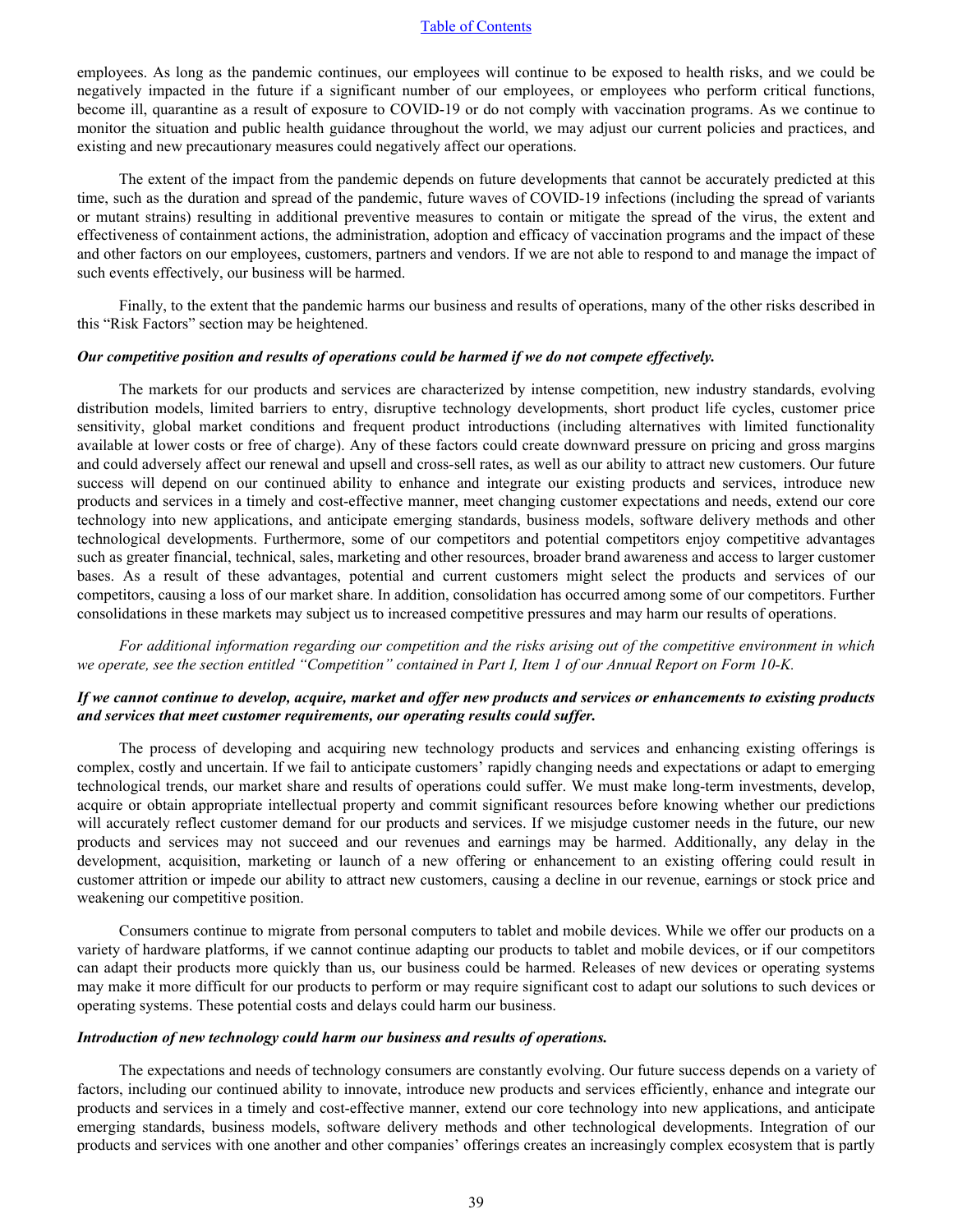reliant on third parties. If any disruptive technology, or competing products, services or operating systems that are not compatible with our solutions, achieve widespread acceptance, our operating results could suffer and our business could be harmed.

The introduction of, or limitations on, certain technologies may reduce the effectiveness of our products. For example, some of our products rely on tracking, third-party cookies or other identifiers to help our customers more effectively advertise and detect and prevent fraudulent activity. Consumers can control the use of these technologies through their browsers, operating systems, device settings or "ad-blocking" software or applications. Increased use of such methods, software or applications could harm our business.

# *We may not realize the anticipated benefits of past or future investments or acquisitions, and integration of acquisitions may disrupt our business and management.*

We may not realize the anticipated benefits of an investment or acquisition of a company, division, product or technology, each of which involves numerous risks. These risks include:

- inability to achieve the financial and strategic goals for the acquired and combined businesses;
- difficulty in, and the cost of, effectively integrating the operations, technologies, products or services, and personnel of the acquired business;
- entry into markets in which we have minimal prior experience and where competitors in such markets have stronger market positions;
- disruption of our ongoing business and distraction of our management and other employees from other opportunities and challenges;
- inability to retain personnel of the acquired business;
- inability to retain key customers, distributors, vendors and other business partners of the acquired business;
- inability to take advantage of anticipated tax benefits;
- incurring acquisition-related costs or amortization costs for acquired intangible assets that could impact our operating results;
- elevated delinquency or bad debt write-offs related to receivables of the acquired business we assume;
- additional costs of bringing acquired companies into compliance with laws and regulations applicable to a multinational corporation;
- difficulty in maintaining controls, procedures and policies during the transition and integration;
- impairment of our relationships with employees, customers, partners, distributors or third-party providers of our technologies, products or services;
- failure of our due diligence processes to identify significant problems, liabilities or other challenges of an acquired company or technology;
- exposure to litigation or other claims in connection with, or inheritance of claims or litigation risk as a result of, an acquisition, such as claims from terminated employees, customers, former stockholders or other third parties;
- incurring significant exit charges if products or services acquired in business combinations are unsuccessful;
- inability to conclude that our internal controls over financial reporting are effective;
- inability to obtain, or obtain in a timely manner, approvals from governmental authorities, which could delay or prevent such acquisitions;
- the failure of strategic investments to perform as expected or to meet financial projections;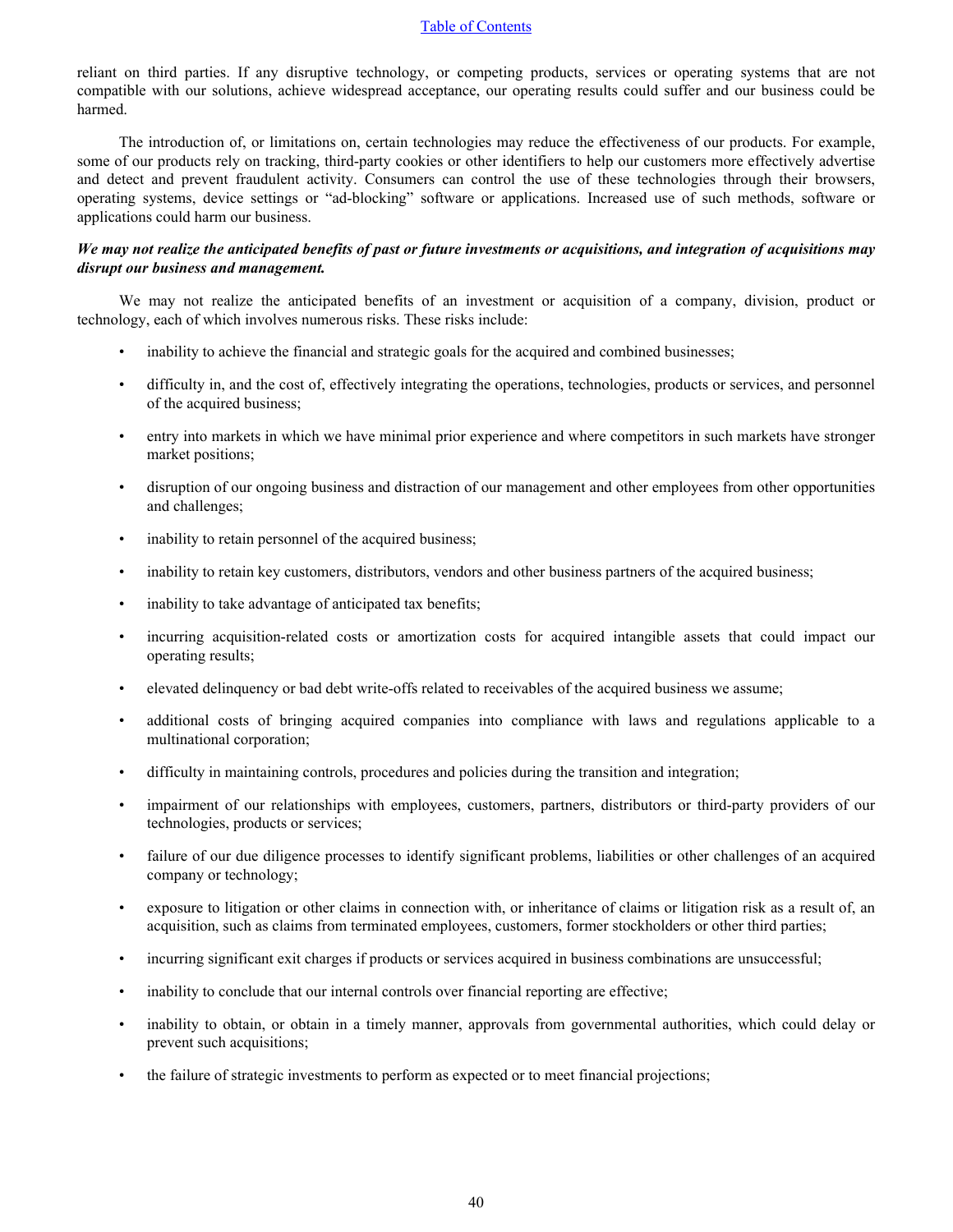- delay in customer and distributor purchasing decisions due to uncertainty about the direction of our product and service offerings;
- increased accounts receivables collection times and working capital requirements associated with acquired business models; and
- incompatibility of business cultures.

Mergers and acquisitions of technology companies are inherently risky. If we do not complete an announced acquisition transaction or integrate an acquired business successfully and in a timely manner, we may not realize the benefits of the acquisition to the extent anticipated, and in certain circumstances an acquisition could harm our financial position.

Our ability to acquire other businesses or technologies, make strategic investments or integrate acquired businesses effectively may also be impaired by the effects of the COVID-19 pandemic, government actions in light of the pandemic, trade tensions and increased global scrutiny of foreign investments. For example, a number of countries, including the United States and countries in Europe and the Asia-Pacific region, are considering or have adopted restrictions on foreign investments. Governments may continue to adopt or tighten restrictions of this nature, and such restrictions could negatively impact our business and financial results.

# *The success of some of our product and service offerings depends on our ability to continue to attract and retain customers of and contributors to our online marketplaces for creative content.*

The success of some of our product and service offerings, such as Adobe Stock, depends on our ability to continue to attract new customers and contributors to these online marketplaces for creative content, as well as our ability to continue to retain existing customers and contributors. An increase in paying customers has generally resulted in more content from contributors, which increases the size of our collection and in turn attracts new paying customers. We rely on the functionality and features of our online marketplaces, the size and content of our collection and the effectiveness of our marketing efforts to attract new customers and contributors and retain existing ones. New technologies may render the features of our online marketplaces obsolete, our collection may fail to grow as anticipated or our marketing efforts may be unsuccessful, any of which may adversely affect our results of operations.

# *If our products or platforms are used to create or disseminate objectionable content, particularly misleading content intended to manipulate public opinion, our brand reputation may be damaged, and our business and financial results may be harmed.*

We believe that our brands have significantly contributed to the success of our business. Maintaining and enhancing the brands within Adobe increases our ability to enter new categories, launch new and innovative products to better serve our customers and expand our customer base. Our brands may be negatively affected by the use of our products or services to create or disseminate newsworthy content that is deemed to be misleading, deceptive, or intended to manipulate public opinion (e.g. "DeepFakes"), by the use of our products or services for illicit, objectionable or illegal ends, or by our failure to respond appropriately and expeditiously to such uses of our products and services. Such uses of our products and services may also cause us to face claims related to defamation, rights of publicity and privacy, illegal content, misinformation and personal injury torts. Maintaining and enhancing our brands may require us to make substantial investments and these investments may not be successful. If we fail to appropriately respond to objectionable content created using our products or services or shared on our platforms, our users may lose confidence in our brands and our business and financial results may be adversely affected.

## *Social and ethical issues relating to the use of new and evolving technologies, such as AI, in our offerings may result in reputational harm and liability.*

Social and ethical issues relating to the use of new and evolving technologies such as artificial intelligence ("AI") in our offerings, may result in reputational harm and liability, and may cause us to incur additional research and development costs to resolve such issues. We are increasingly building AI into many of our offerings. As with many innovations, AI presents risks and challenges that could affect its adoption, and therefore our business. If we enable or offer solutions that draw controversy due to their perceived or actual impact on society, we may experience brand or reputational harm, competitive harm or legal liability. Potential government regulation related to AI ethics may also increase the burden and cost of research and development in this area, subjecting us to brand or reputational harm, competitive harm or legal liability. Failure to address AI ethics issues by us or others in our industry could undermine public confidence in AI, which could slow adoption of AI in our products and services.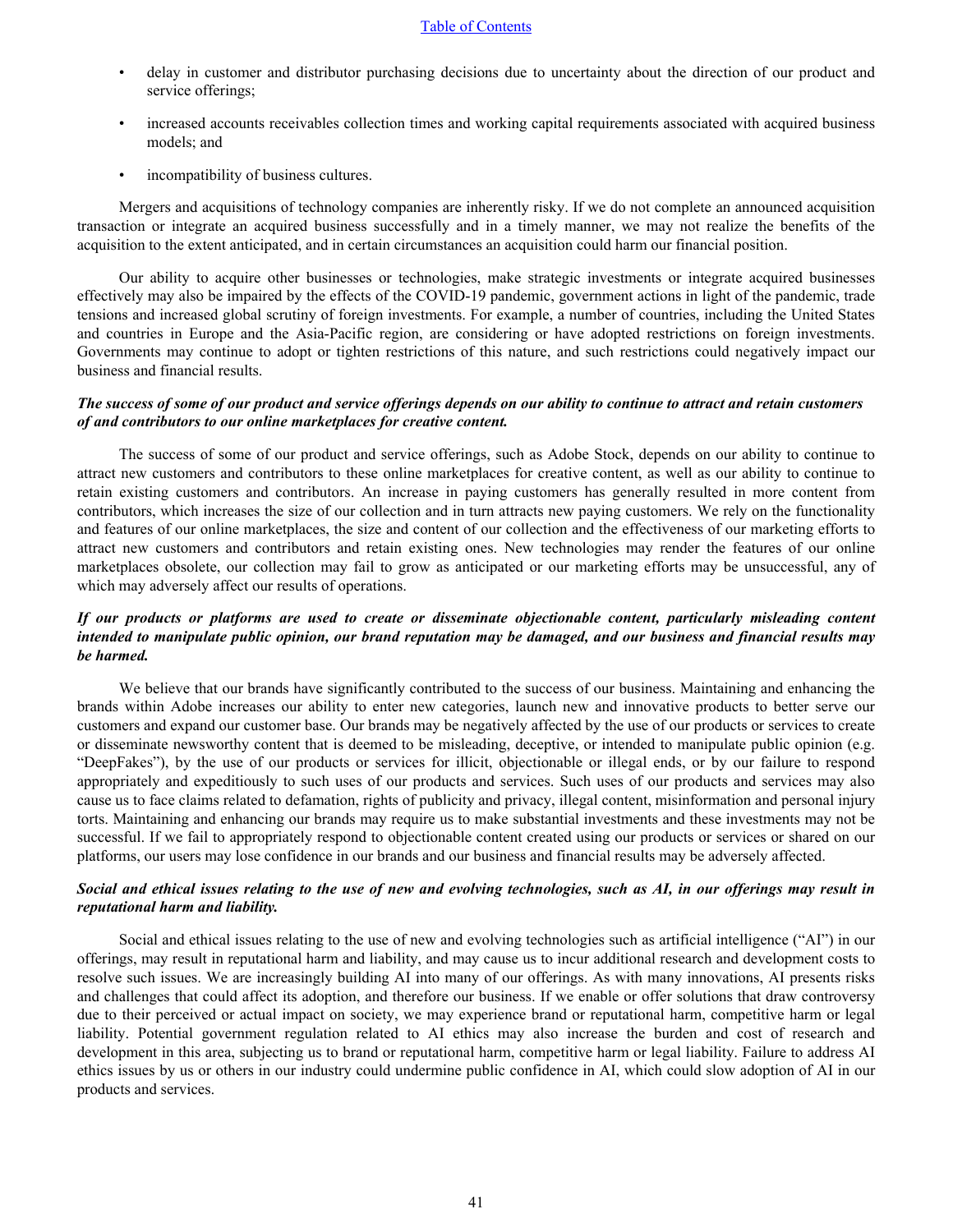### **Risks Related to the Operation of Our Business**

# *Security breaches in data centers we manage, or third parties manage on our behalf, may compromise the confidentiality, integrity, or availability of employee and customer data, which could expose us to liability and adversely affect our reputation and business.*

We process and store significant amounts of employee and customer data, a large volume of which is hosted by thirdparty service providers. A security incident impacting our own data centers or those controlled by our service providers may compromise the confidentiality, integrity or availability of this data. Unauthorized access to or loss or disclosure of data stored by Adobe or our service providers may occur through physical break-ins, breaches of a secure network by an unauthorized party, software vulnerabilities or coding errors, employee theft or misuse or other misconduct. It is also possible that unauthorized access to or disclosure of employee or customer data may be obtained through inadequate use of security controls by customers or employees. Accounts created with weak or recycled passwords could allow cyber-attackers to gain access to employee or customer data. Additionally, failure by Adobe or our customers to remove the accounts of their own employees, or the granting of accounts in an uncontrolled manner, may allow for access by former employees or other unauthorized individuals. If there were an inadvertent disclosure of customer data, or unauthorized access to the data we possess on behalf of our customers, our operations could be disrupted, our reputation could be damaged and we could be subject to claims or other liabilities, regulatory investigations or fines. In addition, such perceived or actual unauthorized loss or disclosure of the information we collect, process or store, or breach of our security could damage our reputation, result in the loss of customers and harm our business.

# *We rely on data centers managed both by Adobe and third parties to host and deliver our services, as well as access, collect, process, use, transmit and store data, and any interruptions or delays in these hosted services, or failures in data collection or transmission could expose us to liability and harm our business and reputation.*

Much of our business relies on hardware and services that are hosted, managed and controlled directly by Adobe or third-party service providers, including our online store at adobe.com, Creative Cloud, Document Cloud and Experience Cloud solutions. We do not have redundancy for all of our systems, many of our critical applications reside in only one of our data centers, and our disaster recovery planning may not account for all eventualities. If our business relationship with a third-party provider of hosting or content delivery services is negatively affected, or if one of our content delivery suppliers were to terminate its agreement with us without adequate notice, we might not be able to deliver the corresponding hosted offerings to our customers, which could subject us to reputational harm, costly and time-intensive notification requirements, and cause us to lose customers and future business. In addition, the COVID-19 pandemic has disrupted and may continue to disrupt the supply chain of hardware needed to maintain these third-party systems and services or to run our business. Occasionally, we migrate data among data centers and to third-party hosted environments. If a transition among data centers or to third-party service providers encounters unexpected interruptions, unforeseen complexity or unplanned disruptions despite precautions undertaken during the process, this may impair our delivery of products and services to customers and result in increased costs and liabilities, which may harm our operating results, reputation and our business.

It is also possible that hardware or software failures or errors in our systems (or those of our third-party service providers) could result in data loss or corruption, cause the information that we collect or maintain to be incomplete or contain inaccuracies that our customers regard as significant, or cause us to fail to meet committed service levels or comply with regulatory notification requirements. Furthermore, our ability to collect and report data may be delayed or interrupted by a number of factors, including access to the Internet, the failure of our network or software systems, security breaches or significant variability in visitor traffic on customer websites. In addition, computer viruses, worms, ransomware or other malware may harm our systems, causing us to lose data, and the transmission of computer viruses or other malware could expose us to litigation or regulatory investigation, and costly and time-intensive notification requirements.

We may also find, on occasion, that we cannot deliver data and reports to our customers in near real time because of a number of factors, including significant spikes in customer activity on their websites or failures of our network or software (or that of a third-party service provider). If we fail to plan infrastructure capacity appropriately and expand it proportionally with the needs of our customer base, and we experience a rapid and significant demand on the capacity of our data centers or those of third parties, service outages or performance issues could occur, which would impact our customers. Such a strain on our infrastructure capacity could subject us to regulatory and customer notification requirements, violations of service level agreement commitments, financial liabilities, result in customer dissatisfaction, or harm our business. If we supply inaccurate information or experience interruptions in our systems, our reputation could be harmed, we could lose customers and we could be found liable for damages or incur other losses.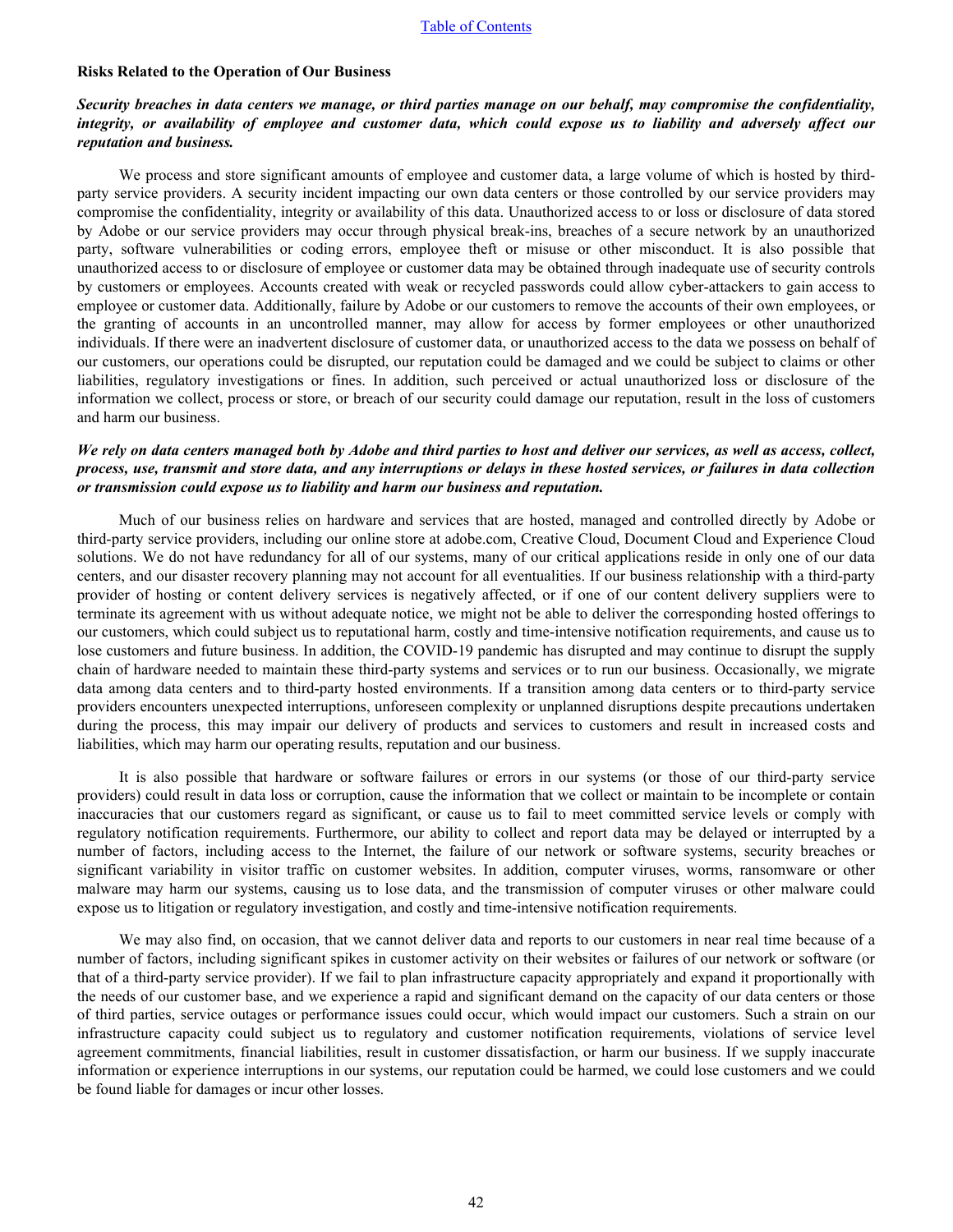### *Security vulnerabilities in our products and systems, or in our supply chain, could lead to reduced revenue or to liability claims.*

Maintaining the security of our products and services is a critical issue for us and our customers. Security researchers, criminal hackers and other third parties regularly develop new techniques to penetrate our end points, information systems and network security measures. Cyberthreats are constantly evolving and becoming increasingly sophisticated and complex, making it increasingly difficult to detect and successfully defend against them. Certain unauthorized parties have in the past managed, and may again in the future manage, to gain access to and misuse some of our systems and software, or that of our third-party service providers, in order to access the authentication, payment and personal information of our end users' and employees. In addition, cyber-attackers (which may include individuals or groups, as well as sophisticated groups such as nation-state and state-sponsored attackers, which can deploy significant resources to plan and carry out exploits) also develop and deploy viruses, worms, credential stuffing attack tools and other malicious software programs, some of which may be specifically designed to attack our products, services, information systems or networks. Hardware, software and operating system applications that we develop or procure from third parties have contained and may contain defects in design or manufacture, including bugs, vulnerabilities and other problems that could unexpectedly compromise the security of the system or impair a customer's ability to operate or use our products. The costs to prevent, eliminate, mitigate, or alleviate cyber- or other security problems, bugs, viruses, worms, malicious software programs and security vulnerabilities are significant, and our efforts to address these problems, including notifying affected parties, may not be successful or may be delayed and could result in interruptions, delays, cessation of service and loss of existing or potential customers. It is impossible to predict the extent, frequency or impact these problems may have on us.

Outside parties have in the past and may in the future attempt to fraudulently induce our employees or users of our products or services to disclose sensitive, personal or confidential information via illegal electronic spamming, phishing or other tactics. This existing risk is compounded given the COVID-19 pandemic, as we shifted nearly all of our workforce to more frequent work-from-home arrangements. We also expect to resume operations in our offices under a hybrid model where a large portion of our workforce will spend a portion of their time working in our offices and a portion of their time working from home. Unauthorized parties may also attempt to gain physical access to our facilities in order to infiltrate our information systems or attempt to gain logical access to our products, services, or information systems for the purpose of exfiltrating content and data. These actual and potential breaches of our security measures and the accidental loss, inadvertent disclosure or unauthorized dissemination of proprietary information or sensitive, personal or confidential data about us, our employees, our customers or their end users, including the potential loss or disclosure of such information or data as a result of hacking, fraud, trickery or other forms of deception, could expose us, our employees, our customers or the individuals affected to a risk of loss or misuse of this information. This may result in litigation and liability or fines, our compliance with costly and time-intensive notice requirements, governmental inquiry or oversight or a loss of customer confidence, any of which could harm our business or damage our brand and reputation, thereby requiring time and resources to mitigate these impacts. These risks will likely increase as we expand our hosted offerings, integrate our products and services and store and process more data, including personal information.

These issues affect our products and services in particular because cyber-attackers tend to focus their efforts on popular offerings with a large user base, and we expect them to continue to do so. From time to time we have identified, and in the future we may identify other, vulnerabilities in some of our applications and services and those of our third-party service providers. We devote significant resources to address security vulnerabilities through engineering more secure products, enhancing security and reliability features in our products and systems, code hardening, conducting rigorous penetration tests, deploying updates to address security vulnerabilities, regularly reviewing our service providers' security controls, reviewing and auditing our hosted services against independent security control frameworks (such as ISO 27001, SOC 2 and PCI), providing resources such as mandatory security training for our workforce and improving our incident response time, but security vulnerabilities cannot be totally eliminated. The cost of these steps could reduce our operating margins, and we may be unable to implement these measures quickly enough to prevent cyber-attackers from gaining unauthorized access into our systems and products. Despite our preventative efforts, actual or perceived security vulnerabilities in our products and systems may harm our reputation or lead to claims against us (and have in the past led to such claims), and could lead some customers to stop using certain products or services, to reduce or delay future purchases of products or services, or to use competing products or services. If we do not make the appropriate level of investment in our technology systems or if our systems become out-of-date or obsolete and we are not able to deliver the quality of data security our customers require or that meet our independent security control certification requirements, our business could be adversely affected. Customers may also adopt security measures designed to protect their existing computer systems from attack, which could delay adoption of new technologies. Moreover, delayed sales, lower margins or lost customers resulting from disruptions caused by cyber-attacks, preventative measures or failure to fully meet independent security control certification requirements could adversely affect our financial results, stock price and reputation.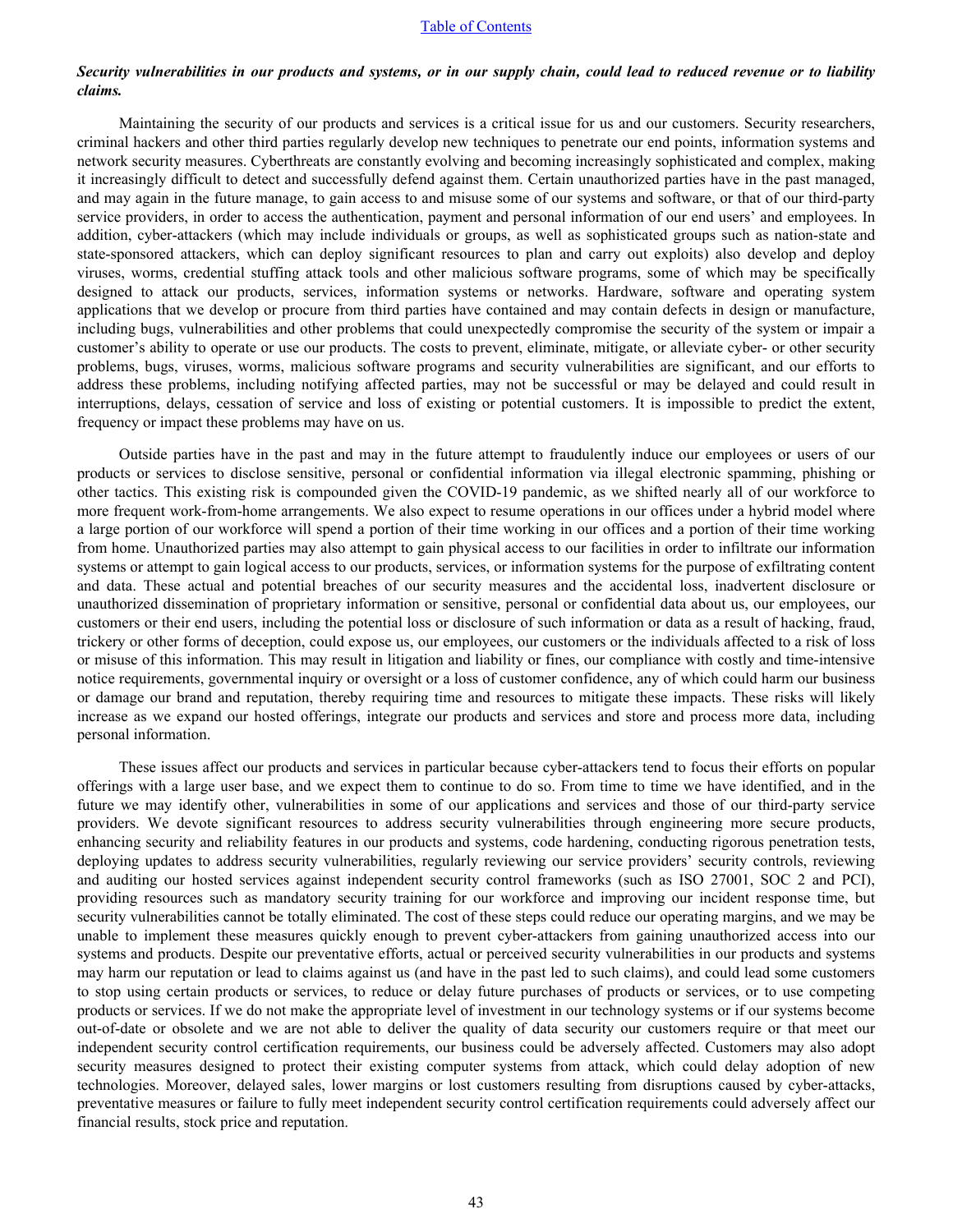# *Some of our enterprise offerings have extended and complex sales cycles, which can make our sales cycles unpredictable.*

Sales cycles for some of our enterprise offerings, including our Adobe Experience Cloud and Adobe Experience Platform solutions and Enterprise Term License Agreements ("ETLAs") in our Digital Media business, are multi-phased and complex. The complexity in these sales cycles is due to several factors, including:

- the need for our sales representatives to educate customers about the use and benefit of large-scale deployments of our products and services, including technical capabilities, security features, potential cost savings and return on investment;
- the desire of organizations to undertake significant evaluation processes to determine their technology requirements prior to making information technology expenditures;
- the need for our representatives to spend a significant amount of time assisting potential customers in their testing and evaluation of our products and services;
- intensifying competition within the industry;
- the negotiation of large, complex, enterprise-wide contracts;
- the need for our customers to obtain requisition approvals from various decision makers within their organizations due to the complexity of our solutions touching multiple departments within customers' organizations; and
- customer budget constraints, economic conditions and unplanned administrative delays.

We spend substantial time and expense on our sales efforts without assurance that potential customers will ultimately purchase our solutions. Further, restrictions in place for the COVID-19 pandemic have resulted and could continue to result in our inability to negotiate in person, even as we return many employees to their offices. As we target our sales efforts at larger enterprise customers, these trends are expected to continue and could have a greater impact on our results of operations. Additionally, our enterprise sales pattern has historically been uneven, where a higher percentage of a quarter's total sales occur during the final weeks of each quarter, which is common in our industry. Our extended sales cycle for these products and services makes it difficult to predict when a given sales cycle will close.

# *If our customers fail to renew subscriptions in accordance with our expectations, our future revenue and operating results could suffer.*

Our Adobe Experience Cloud, Creative Cloud and Document Cloud offerings typically involve subscription-based offerings pursuant to product and service agreements. Revenue from our subscription customers is generally recognized ratably over the term of their agreements, which typically range from 1 to 36 months. Our customers have no obligation to renew their subscriptions for our services after the expiration of their initial subscription period, and customers may not renew their subscriptions at the same or higher level of service, for the same number of seats or for the same duration of time, if at all. Our varied customer base combined with the flexibility we offer in the length of our subscription-based agreements complicates our ability to precisely forecast renewal rates. Therefore, we cannot provide assurance that we will be able to accurately predict future customer renewal rates.

Our customers' renewal rates may decline or fluctuate as a result of a number of factors, including their level of satisfaction with our services, our ability to continue enhancing features and functionality, the reliability (including uptime) of our subscription offerings, the prices of offerings and those offered by our competitors, the actual or perceived information security of our systems and services, decreases in the size of our customer base, reductions in our customers' spending levels or declines in customer activity as a result of general economic conditions or uncertainty in financial markets, including as a result of the COVID-19 pandemic, which has affected and may continue to affect certain sectors of the economy disproportionately. If our customers do not renew their subscriptions or if they renew on terms less favorable to us, our revenue may decline.

## *We face various risks associated with our operating as a multinational corporation.*

As a global business that generates approximately 43% of our total revenue from sales to customers outside of the Americas, we are subject to a number of risks, including:

- foreign currency fluctuations and controls;
- international and regional economic, political and labor conditions, including any instability or security concerns abroad, including uncertainty caused by economic sanctions, trade disputes, armed conflicts and wars;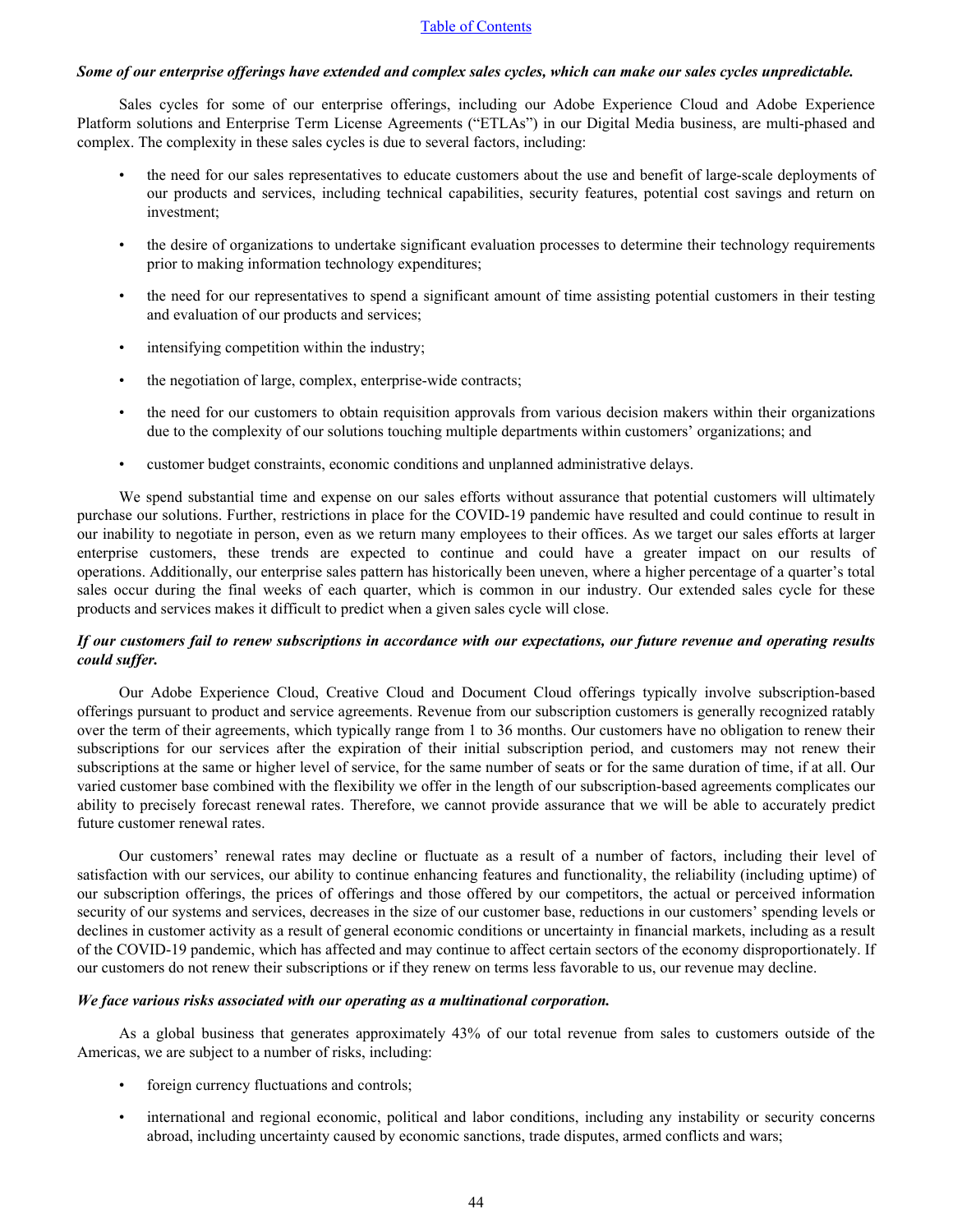- tax laws (including U.S. taxes on foreign subsidiaries);
- increased financial accounting and reporting burdens and complexities;
- changes in, or impositions of, legislative or regulatory requirements;
- changes in laws governing the free flow of data across international borders;
- failure of laws to protect our intellectual property rights adequately;
- inadequate local infrastructure and difficulties in managing and staffing international operations;
- delays resulting from difficulty in obtaining export licenses for certain technology, tariffs, quotas and other trade barriers;
- the imposition of governmental economic sanctions on countries in which we do business or where we plan to expand our business;
- costs and delays associated with developing products in multiple languages;
- operating in locations with a higher incidence of corruption and fraudulent business practices; and
- other factors beyond our control, such as terrorism, war, natural disasters, climate change and pandemics, including fluctuations in the severity and duration of the COVID-19 pandemic and resulting restrictions on business activity which may vary significantly by region.

Some of our third-party business partners have international operations and are also subject to these risks and if our thirdparty business partners are unable to appropriately manage these risks, our business may be harmed. If sales to any of our customers outside of the Americas are reduced, delayed or canceled because of any of the above factors, our revenue may decline.

#### *Our business could be harmed if we fail to effectively manage critical strategic third-party business relationships.*

As our offerings expand and our customer base grows, our relationships with strategic partners become increasingly valuable. If our contractual relationships with these third parties were to terminate, or if we were unable to renew on favorable terms, our business could be harmed. This is especially the case when the third party's offerings are integrated with our products and services, or where the third party's offerings are difficult to substitute or replace. Alternative arrangements for such products and services may not be available to us on commercially reasonable terms, and we may experience business interruptions upon a transition to an alternative partner. The failure of third parties to provide acceptable products and services or to update their technology, including during the COVID-19 pandemic, may result in a disruption to our business operations and those of our customers, which may reduce our revenues and profits, cause us to lose customers and damage our reputation.

We increasingly utilize the distribution platforms of third parties like Apple's App Store and Google's Play Store for the distribution of certain of our product offerings. Although we benefit from the strong brand recognition and large user base of these distribution platforms to attract new customers, the platform owners have wide discretion to change the pricing structure, terms of service and other policies with respect to us and other developers, and may offer or promote products that compete with our product offerings. Adverse changes by these third parties could adversely affect our financial results.

# *Failure of our third-party customer service and technical support providers to adequately address customers' requests could harm our business and adversely affect our financial results.*

Our customers rely on our customer service support organization to resolve issues with our products and services. We depend heavily on third-party customer service and technical support representatives working on our behalf to provide such services, and we expect to continue to rely heavily on third parties in the future. This strategy presents risks to our business since we may not be able to influence the quality of support as directly as we would be able to do if our own employees performed these activities. Our customers may react negatively to providing information to, and receiving support from, thirdparty organizations, especially if these third-party organizations are based overseas. If we encounter problems with our thirdparty customer service and technical support providers, our reputation may be harmed, our ability to sell our offerings could be adversely affected, and we could lose customers and associated revenue.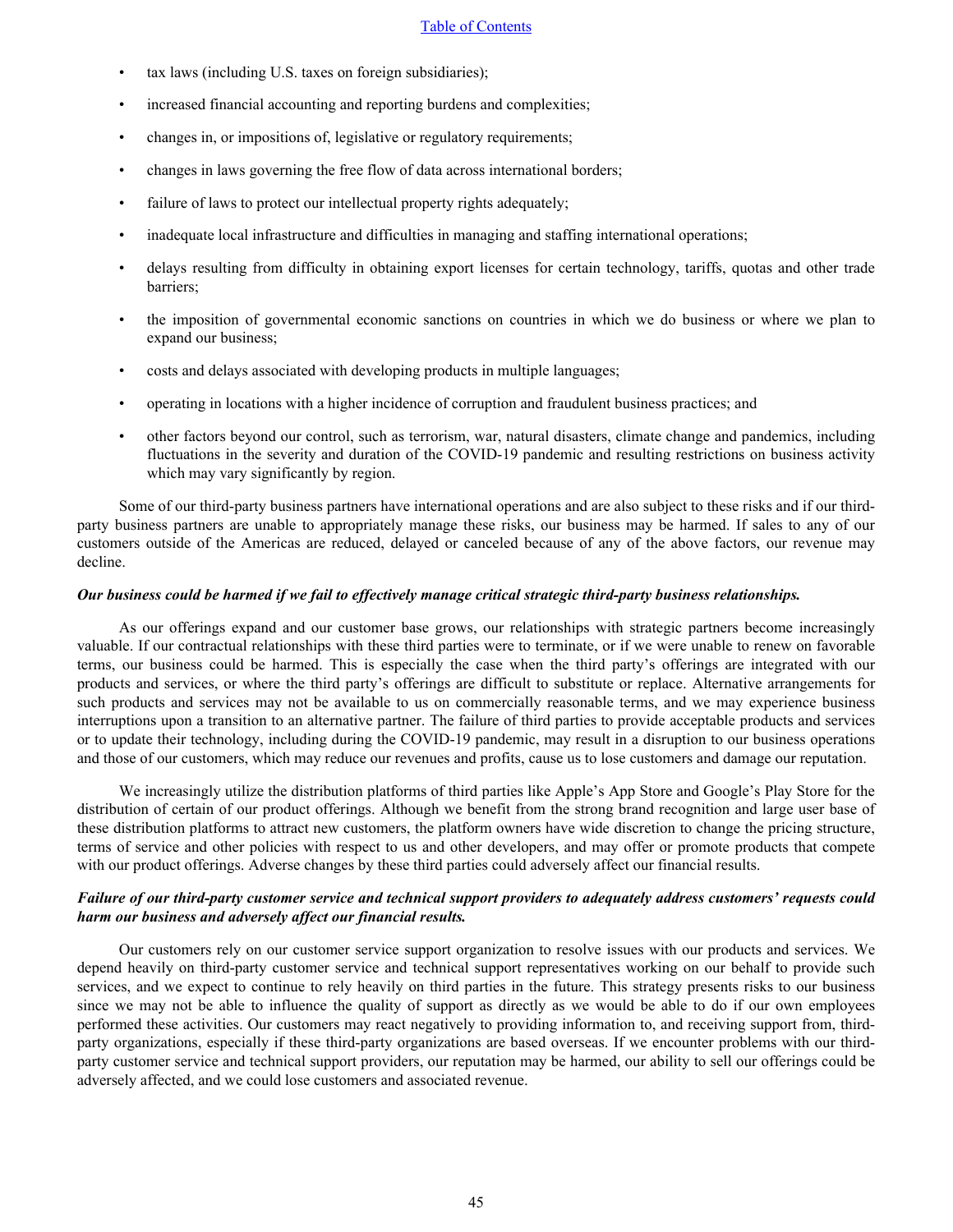#### *If we are unable to recruit and retain key personnel, our business may be harmed.*

Much of our future success depends on the continued service, availability and performance of our senior management and highly-skilled personnel across all levels of our organization. Our senior management has acquired specialized knowledge and skills with respect to our business, and the loss of any of these individuals could harm our business, especially if we are not successful in developing adequate succession plans. Our efforts to attract, develop, integrate and retain highly skilled employees with appropriate qualifications may be compounded by intensified restrictions on travel (including during the COVID-19 pandemic), immigration or the availability of work visas. Experienced personnel in the information technology industry are in high demand and competition for their talents is intense and has recently intensified further due to industry trends in many areas where our employees are located. We may experience higher compensation costs to retain senior management and experienced personnel that may not be offset by improved productivity or increased sales. If we are unable to continue to successfully attract and retain key personnel, our business may be harmed.

We continue to hire personnel in countries where exceptional technical knowledge and other expertise are offered at lower costs, which increases the efficiency of our global workforce structure and reduces our personnel related expenditures. Nonetheless, as globalization continues, competition for these employees in these countries has increased, which may impact our ability to retain these employees and increase our expenses resulting from competitive compensation. We may continue to expand our international operations and international sales and marketing activities, which would require significant management attention and resources. We may be unable to scale our infrastructure effectively or as quickly as our competitors in these markets, and our revenue may not increase to offset these expected increases in costs and operating expenses, causing our results to suffer.

We believe that a critical contributor to our success to date has been our corporate culture, which we have built to foster innovation, teamwork and employee satisfaction. As we grow, including from the integration of employees and businesses acquired in connection with previous or future acquisitions, we may find it difficult to maintain important aspects of our corporate culture, which could negatively affect our ability to retain and recruit personnel who are essential to our future success.

# *Failure to manage our sales, partner and distribution channels effectively could result in a loss of revenue and harm to our business.*

We contract with a number of software distributors and other strategic partners, none of which are individually responsible for a material amount of our total net revenue for any recent period. Nonetheless, if any single agreement with one of our distributors were terminated, any prolonged delay in securing a replacement distributor could have a negative impact on our results of operations.

Successfully managing our indirect distribution channel efforts to reach various customer segments for our products and services is a complex process across the broad range of geographies where we do business or plan to do business. Our distributors and other channel partners are independent businesses that we do not control. Notwithstanding the independence of our channel partners, we face legal risk and potential reputational harm from the activities of these third parties including, but not limited to, export control violations, workplace conditions, corruption and anti-competitive behavior.

We cannot be certain that our distribution channel will continue to market or sell our products and services effectively. If our partner and distribution channels are not successful, we may lose sales opportunities, customers and revenue. Our distributors also sell our competitors' products and services, and if they favor our competitors' products or services for any reason, they may fail to market our products or services effectively or to devote resources necessary to provide effective sales, which would cause our results to suffer. We also distribute some products and services through our OEM channel, and if our OEMs decide not to bundle our applications on their devices, our results could suffer. In addition, the financial health of our distributors and partners and our continuing relationships with them are important to our success. Some of these distributors and partners may be unable to withstand adverse changes in economic conditions, which could result in insolvency, the inability of such distributors and partners to obtain credit to finance access to or purchases of our products and services, or a delay in paying their obligations to us.

We also sell some of our products and services through our direct sales force. Risks associated with this sales channel include more extended sales and collection cycles associated with direct sales efforts, challenges related to hiring, retaining and motivating our direct sales force, and substantial amounts of ongoing training for sales representatives. Moreover, recent hires may not become as productive as we would like, as in most cases it takes a significant period of time before they achieve full productivity. Our business could be seriously harmed if our expansion efforts do not generate a corresponding significant increase in revenue and we are unable to achieve the efficiencies we anticipate. In addition, the loss of key sales employees could impact our customer relationships and future ability to sell to certain accounts covered by such employees.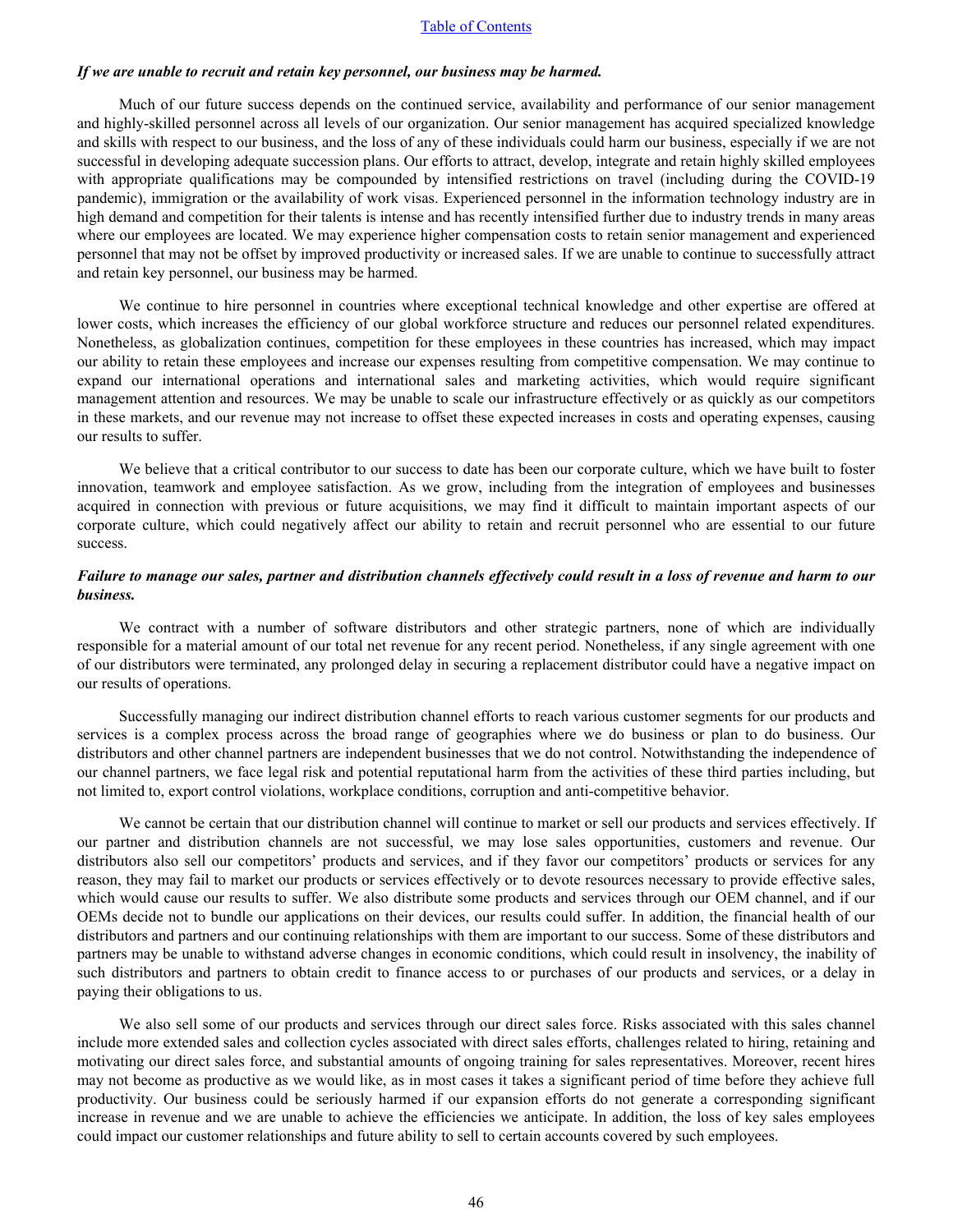#### **Risks Related to Laws and Regulations**

#### *We are subject to risks associated with compliance with laws and regulations globally, which may harm our business.*

We are a global company subject to varied and complex laws, regulations and customs, both domestically and internationally. These laws and regulations relate to a number of aspects of our business, including trade protection, import and export control, anti-boycott, sanctions and embargoes, data and transaction processing security, payment card industry data security standards, records management, user-generated content hosted on websites we operate, privacy practices, data residency, corporate governance, anti-trust and competition, employee and third-party complaints, anti-corruption, gift policies, conflicts of interest, securities regulations and other regulatory requirements affecting trade and investment. The application of these laws and regulations to our business is often unclear and may at times conflict. For example, in many foreign countries, particularly in those with developing economies, it is common to engage in business practices that are prohibited by U.S. regulations applicable to us, including the Foreign Corrupt Practices Act. We cannot provide assurance that our employees, contractors, agents and business partners will not take actions in violation of our internal policies or U.S. laws. Compliance with these laws and regulations may involve significant costs or require changes in our business practices that result in reduced revenue and profitability. Non-compliance could also result in fines, damages, criminal sanctions against us, our officers or our employees, prohibitions on the conduct of our business, and damage to our reputation. In response to the COVID-19 pandemic, federal, state, local and foreign governmental authorities have imposed, and may continue to impose or re-instate protocols and restrictions intended to contain the spread of the virus, including limitations on the size of gatherings, closures of work facilities, schools, public buildings and businesses, quarantines, lockdowns and travel restrictions. Such restrictions have disrupted and may continue to disrupt our business operations and limit our ability to perform critical functions.

In addition, approximately 49% of our employees are located outside the United States. Accordingly, we are exposed to changes in laws governing our employee relationships in various U.S. and foreign jurisdictions, including laws and regulations regarding wage and hour requirements, fair labor standards, employee data privacy, unemployment tax rates, workers' compensation rates, citizenship requirements and payroll and other taxes, which likely would have a direct impact on our operating costs.

# *Increasing regulatory focus on privacy and security issues and expanding laws could impact our business models and expose us to increased liability.*

As a global company, Adobe is subject to global data protection, privacy and security laws, regulations and codes of conduct that apply to our various business units and data processing activities. These laws, regulations and codes may be inconsistent across jurisdictions and are subject to evolving and differing (sometimes conflicting) interpretations. Government officials and regulators, privacy advocates and class action attorneys are increasingly scrutinizing how companies collect, process, use, store, share and transmit personal data. This increased scrutiny may result in new interpretations of existing laws, thereby further impacting Adobe's business. Globally, laws such as the General Data Protection Regulation ("GDPR") in Europe and the Personal Information Protection Law ("PIPL") in China, and new and emerging state laws in the United States on privacy, data and related technologies, such as the California Consumer Privacy Act, the California Privacy Rights Act and the Virginia Consumer Data Protection Act, as well as industry self-regulatory codes, create new compliance obligations and expand the scope of potential liability, either jointly or severally with our customers and suppliers. While we have invested in readiness to comply with applicable requirements, the dynamic nature of these laws, regulations and codes, as well as their interpretation by regulators and courts, may affect our ability (and our enterprise customers' ability) to reach current and prospective customers, to respond to both enterprise and individual customer requests under the laws (such as individual rights of access, correction and deletion of their personal information) and to implement our business models effectively. These laws, regulations and codes may also impact our innovation and business drivers in developing new and emerging technologies (e.g., artificial intelligence and machine learning). These requirements, among others, may impact demand for our offerings and force us to bear the burden of more onerous obligations in our contracts. Any perception of our practices, products or services as a violation of individual privacy or data protection rights may subject us to public criticism, class action lawsuits, reputational harm, or investigations or claims by regulators, industry groups or other third parties, all of which could disrupt or adversely impact our business and expose us to increased liability. Additionally, we collect and store information on behalf of our business customers and if our customers fail to comply with contractual obligations or applicable laws, it could result in litigation or reputational harm to us.

Transferring personal information across international borders is complex and subject to legal and regulatory requirements as well as active litigation and enforcement in a number of jurisdictions around the world, each of which could have an adverse impact to our ability to process and transfer personal data as part of our business operations. For example, European data transfers outside the European Economic Area are highly regulated and litigated. The mechanisms that we and many other companies rely upon for European data transfers (e.g., Privacy Shield and Model Clauses) are the subject of judicial decisions by the Court of Justice of the European Union resulting in the invalidation of Privacy Shield. We are closely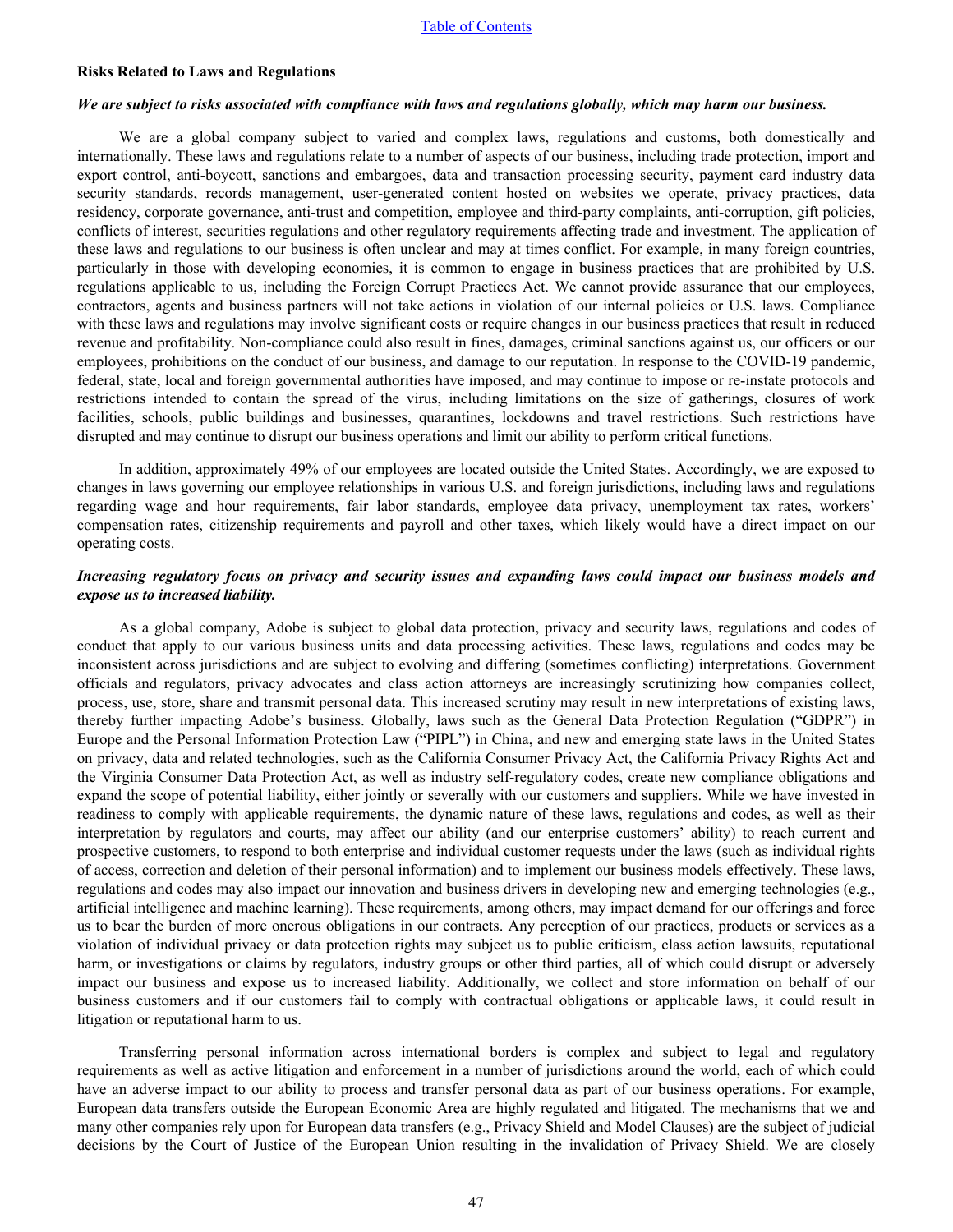monitoring other developments related to the remaining valid transfer mechanisms available for transferring personal data outside the European Union (including the recent issuance of updated Model Clauses) and other countries that have similar trans-border data flow requirements and adjusting our practices accordingly. The open questions and regulatory interpretations related to the validity of transfers using Model Clauses have resulted in some changes in the obligations required to provide our services in the European Union and could expose us to potential sanctions and fines for non-compliance. Several other countries, including China, Australia, New Zealand, Brazil, and Japan, have also established specific legal requirements for cross-border transfers of personal information. Other countries, such as India, are considering requirements for data localization (i.e., where personal data must remain in the country). If other countries implement more restrictive regulations for cross-border data transfers or do not permit data to leave the country of origin, such developments could adversely impact our business and our enterprise customers' business, our financial condition and our results of operations in those jurisdictions.

# *Our intellectual property portfolio is a valuable asset and we may not be able to protect our intellectual property rights, including our source code, from infringement or unauthorized copying, use or disclosure.*

Our intellectual property portfolio is a valuable asset. Infringement or misappropriation of our patents, trademarks, trade secrets, copyrights and other intellectual property rights could result in lost revenues and ultimately reduce their value. Preventing unauthorized use or infringement of our intellectual property rights is inherently difficult. We actively combat software piracy as we enforce our intellectual property rights, but we nonetheless lose significant revenue due to illegal use of our software. If piracy activities continue at historical levels or increase, they may further harm our business. We apply for patents in the United States and internationally to protect our newly created technology and if we are unable to obtain patent protection for the technology described in our pending patent, or if the patent is not obtained timely, this could result in revenue loss, adverse effects on operations and harm to our business. We offer our products and services in foreign countries and we may seek intellectual property protection from those foreign legal systems. Some of those foreign countries may not have as robust or comprehensive of intellectual property protection laws and schemes as those offered in the United States In some foreign countries, the mechanisms to enforce intellectual property rights may be inadequate to protect our technology, which could harm our business. We also seek to protect our confidential information and trade secrets through the use of nondisclosure agreements with our customers, contractors, vendors and partners. However, there is a risk that our confidential information and trade secrets may be disclosed or published without our authorization, and in these situations, enforcing our rights may be difficult or costly.

If unauthorized disclosure of our source code occurs through security breach, cyber-attack or otherwise, we could lose future trade secret protection for that source code. The loss of future trade secret protection could make it easier for third parties to compete with our products by copying functionality, which could cause us to lose customers and could adversely affect our revenue and operating margins.

#### *We may incur substantial costs defending against third parties alleging that we infringe their proprietary rights.*

We have been, are currently and may in the future be subject to claims, negotiations and complex, protracted litigation relating to disputes regarding the validity or alleged infringement of third-party intellectual property rights, including patent rights. Intellectual property disputes and litigation are typically costly and can be disruptive to our business operations by diverting the attention of management and key personnel. We may not prevail in every lawsuit or dispute. Third-party intellectual property disputes, including those initiated by patent assertion entities, could subject us to significant liabilities, require us to enter into royalty and licensing arrangements on unfavorable terms, prevent us from licensing certain of our products or offering certain of our services, subject us to injunctions restricting our sale of products or services, cause severe disruptions to our operations or the markets in which we compete, or require us to satisfy indemnification commitments with our customers, including contractual provisions under various license arrangements and service agreements. In addition, we may incur significant costs in acquiring the necessary third-party intellectual property rights for use in our products, in some cases to fulfill contractual obligations with our customers. Any of these occurrences could significantly harm our business.

# *Changes in accounting principles, or interpretations thereof, could have a significant impact on our financial position and results of operations.*

We prepare our consolidated financial statements in accordance with accounting principles generally accepted in the United States of America ("GAAP"). These principles are subject to interpretation by the SEC and various bodies formed to interpret and create appropriate accounting principles. A change in these principles, how the principles are interpreted, or the adoption of new accounting standards can have a significant effect on our reported results, and could even retroactively affect previously reported transactions, and may require that we make significant changes to our systems, processes and controls.

Changes resulting from these new standards may result in materially different financial results and may require that we change how we process, analyze and report financial information and that we change financial reporting controls. *[For](#page-7-0)  [additional information regarding new standards that may have significant impact to our condensed consolidated fina](#page-7-0)ncial*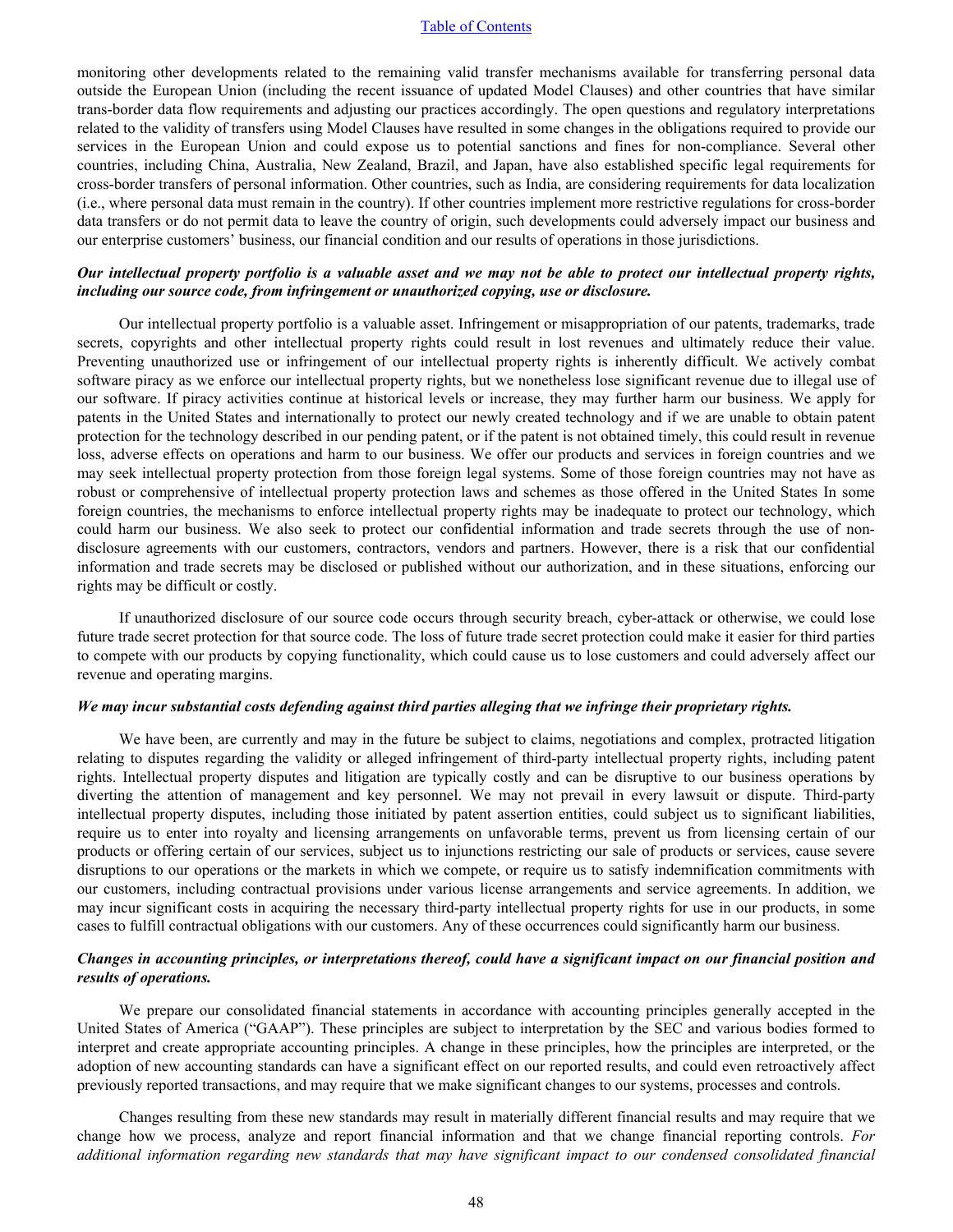*[statements, see the section titled "Recent Accounting Pronouncements Not Yet Effective" in Note 1 of our Notes to Condense](#page-7-0)d [Consolidated Financial Statements.](#page-7-0)*

Such changes in accounting principles may have an adverse effect on our business, financial position and results of operations, or cause an adverse deviation from our revenue and profitability targets, which may negatively impact our financial results.

### *Changes in tax rules and regulations, or interpretations thereof, may adversely affect our effective tax rates.*

We are a United States-based multinational company subject to tax in multiple U.S. and foreign tax jurisdictions. The U.S. Tax Cuts and Jobs Act ("U.S. Tax Act"), enacted into law in December 2017, changed existing U.S. tax law and introduced certain international provisions applicable to us. Among other considerations, the applicability and impact of these tax provisions, and of other U.S. or international tax law changes, could adversely affect our effective income tax rate and cash flows in future years.

Our income tax expense has differed from the tax computed at the U.S. federal statutory income tax rate due primarily to discrete items including, but not limited to, the effects of tax credits, net tax benefits from trading structure changes, tax benefits from stock-based compensation and settlements of tax examinations, and to net tax on earnings from foreign operations. Unanticipated changes in our tax rates could affect our future results of operations. Our future effective tax rates are likely to be unfavorably affected by changes in the tax rates in jurisdictions where our income is earned, the geographic mix of earnings, our repatriation policy or the valuation of our deferred tax assets and liabilities, by changes in or our interpretation of tax rules and regulations in the jurisdictions in which we do business, or by unexpected negative changes in business and market conditions that could reduce certain tax benefits.

In addition, in the United States and other countries where we conduct business and in jurisdictions in which we are subject to tax, including those covered by governing bodies that enact tax laws applicable to us, such as the European Commission of the European Union, we are subject to potential changes in relevant tax, accounting and other laws, regulations and interpretations, including changes to tax laws applicable to corporate multinationals such as Adobe. These countries, other governmental bodies and intergovernmental economic organizations such as the Organization for Economic Cooperation and Development, have or could make unprecedented assertions about how taxation is determined in their jurisdictions that are contrary to the way in which we have interpreted and historically applied the rules and regulations described above in such jurisdictions. In the current global tax policy environment, any changes in laws, regulations and interpretations related to these assertions could adversely affect our effective tax rates, cause us to respond by making changes to our business structure, or result in other costs to us which could adversely affect our operations and financial results.

Moreover, we are subject to the examination of our income tax returns by the U.S. Internal Revenue Service and other domestic and foreign tax authorities. These tax examinations are expected to focus on our research and development tax credits, intercompany transfer pricing practices and other matters. We regularly assess the likelihood of outcomes resulting from these examinations to determine the adequacy of our provision for income taxes and have reserved for potential adjustments that may result from these examinations. We cannot provide assurance that the final determination of any of these examinations will not have an adverse effect on our operating results and financial position.

#### *Contracting with government entities exposes us to additional risks inherent in the government procurement process.*

We provide products and services, directly and indirectly, to a variety of government entities, both domestically and internationally. Risks associated with licensing and selling products and services to government entities include more extended sales and collection cycles, varying governmental budgeting processes and adherence to complex procurement regulations and other government-specific contractual requirements. We have been, are currently and may in the future be subject to audits and investigations relating to our government contracts and any violations could result in various civil and criminal penalties and administrative sanctions, including termination of contracts, payment of fines, and suspension or debarment from future government business, as well as harm to our reputation and financial results.

#### **Risks Related to Financial Performance**

#### *Subscription offerings could create risks related to the timing of revenue recognition.*

We generally recognize revenue from subscription offerings ratably over the terms of their subscription agreements, which typically range from 1 to 36 months. As a result, most of the subscription revenue we report in each quarter is the result of subscription agreements entered into during previous quarters. Any reduction in new or renewed subscriptions in a quarter may not be reflected in our revenue results until a later quarter. Declines in new or renewed subscriptions may decrease our revenue in future quarters. Lower sales, reduced demand for our products and services, and increases in our attrition rate may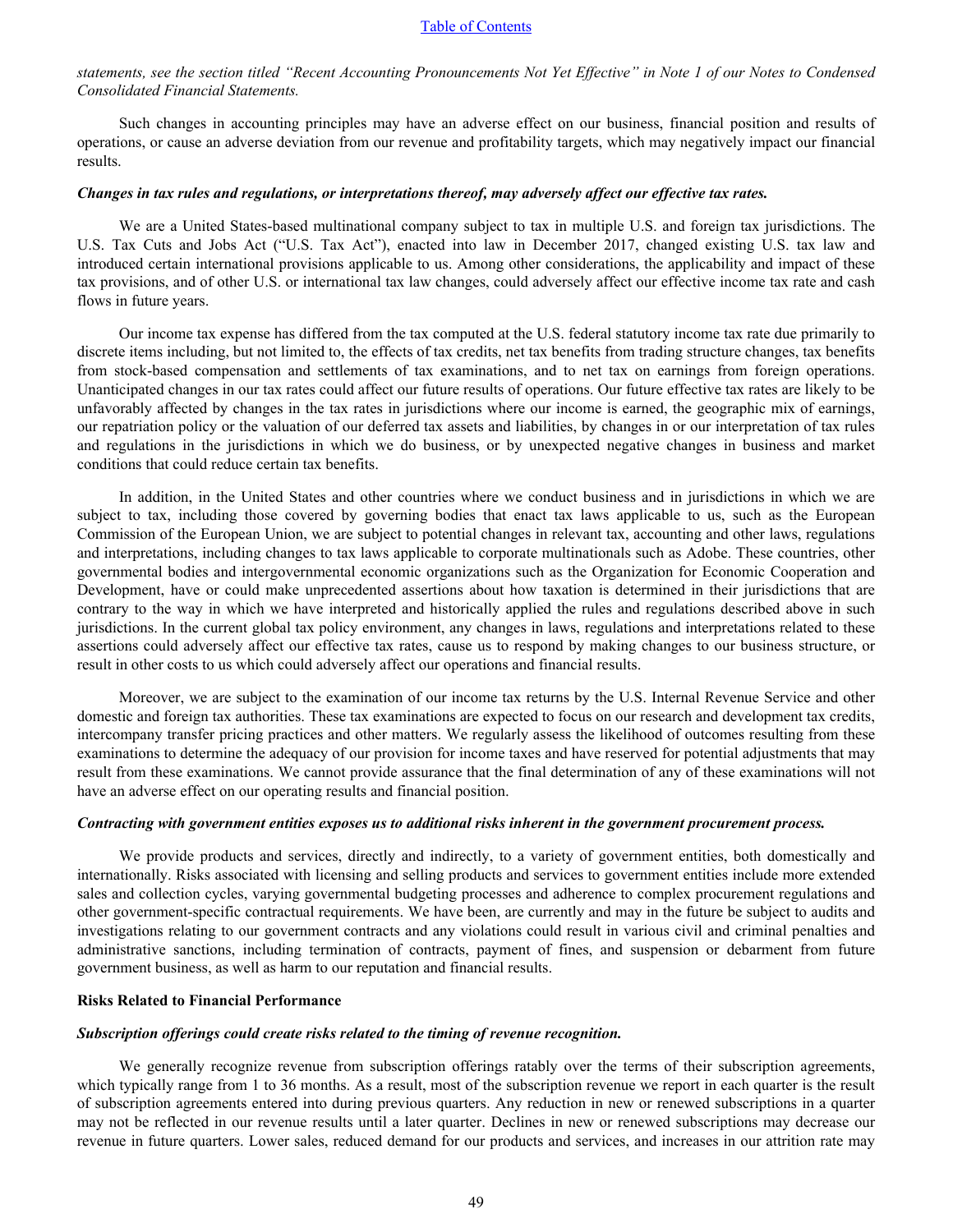not be fully reflected in our results of operations until future periods. Our subscription model could also make it difficult for us to rapidly increase our revenue from subscription-based or hosted services through additional sales in any period, as revenue from new customers will be recognized over the applicable subscription term.

Additionally, in connection with our sales efforts to enterprise customers, a number of factors could affect our revenue, including longer-than-expected sales and implementation cycles, potential deferral of revenue and alternative licensing arrangements. If any of our assumptions about revenue from our subscription-based offerings prove incorrect, our actual results may vary materially from those anticipated.

#### *We may incur losses associated with currency fluctuations and may not be able to effectively hedge our exposure.*

Our operating results are subject to fluctuations in foreign currency exchange rates due to the global scope of our business. Geopolitical and economic events, including trade disputes, economic sanctions and emerging market volatility, and associated uncertainty may cause currencies to fluctuate. We attempt to mitigate a portion of these risks through foreign currency hedging based on our judgment of the appropriate trade-offs among risk, opportunity and expense. We regularly review our program to partially hedge our exposure to foreign currency fluctuations and make adjustments as necessary. Our hedging activities may not offset more than a portion of the adverse financial impact resulting from unfavorable movement in foreign currency exchange rates, which could adversely affect our financial condition or results of operations.

# *If our goodwill or amortizable intangible assets become impaired, then we could be required to record a significant charge to earnings.*

GAAP requires us to test for goodwill impairment at least annually. In addition, we review our goodwill and amortizable intangible assets for impairment when events or changes in circumstances indicate the carrying value may not be recoverable. Factors that may be considered a change in circumstances indicating that the carrying value of our goodwill or amortizable intangible assets may not be recoverable include declines in stock price, market capitalization or cash flows, and slower growth rates in our industry. Depending on the results of our review, we could be required to record a significant charge to earnings in our consolidated financial statements during the period in which any impairment of our goodwill or amortizable intangible assets were determined, negatively impacting our results of operations.

# *We have issued \$4.15 billion of notes in debt offerings and may incur other debt in the future, which may adversely affect our financial condition and future financial results.*

We have \$4.15 billion in senior unsecured notes and a \$1 billion senior unsecured revolving credit agreement, which is currently undrawn. This debt may adversely affect our financial condition and future financial results by, among other things:

- increasing our vulnerability to adverse changes in general economic and industry conditions;
- requiring the dedication of a portion of our expected cash flows from operations to service our debt, thereby reducing the amount of expected cash flows available for other purposes, including capital expenditures and acquisitions; and
- limiting our flexibility in planning for, or reacting to, changes in our business and our industry.

Our senior unsecured notes and senior unsecured credit agreement impose restrictions on us and require us to maintain compliance with specified covenants. Our ability to comply with these covenants may be affected by events beyond our control. If we breach any of the covenants and do not obtain a waiver from the noteholders or lenders, then, subject to applicable cure periods, any outstanding debt may be declared immediately due and payable.

In addition, changes by any rating agency to our credit rating may negatively impact the value and liquidity of both our debt and equity securities, as well as the potential costs associated with a refinancing of our debt. Under certain circumstances, if our credit ratings are downgraded or other negative action is taken, the interest rate payable by us under our revolving credit facility could increase. Downgrades in our credit ratings could also restrict our ability to obtain additional financing in the future and affect the terms of any such financing.

#### *Our investment portfolio may become impaired by deterioration of the financial markets.*

Our cash equivalent and short-term investment portfolio as of March 4, 2022 consisted of asset-backed securities, corporate debt securities, foreign government securities, money market funds, municipal securities, time deposits and U.S. Treasury securities. We follow an established investment policy and set of guidelines to monitor and help mitigate our exposure to interest rate and credit risk. The policy sets forth credit quality standards and limits our exposure to any one issuer, as well as our maximum exposure to various asset classes.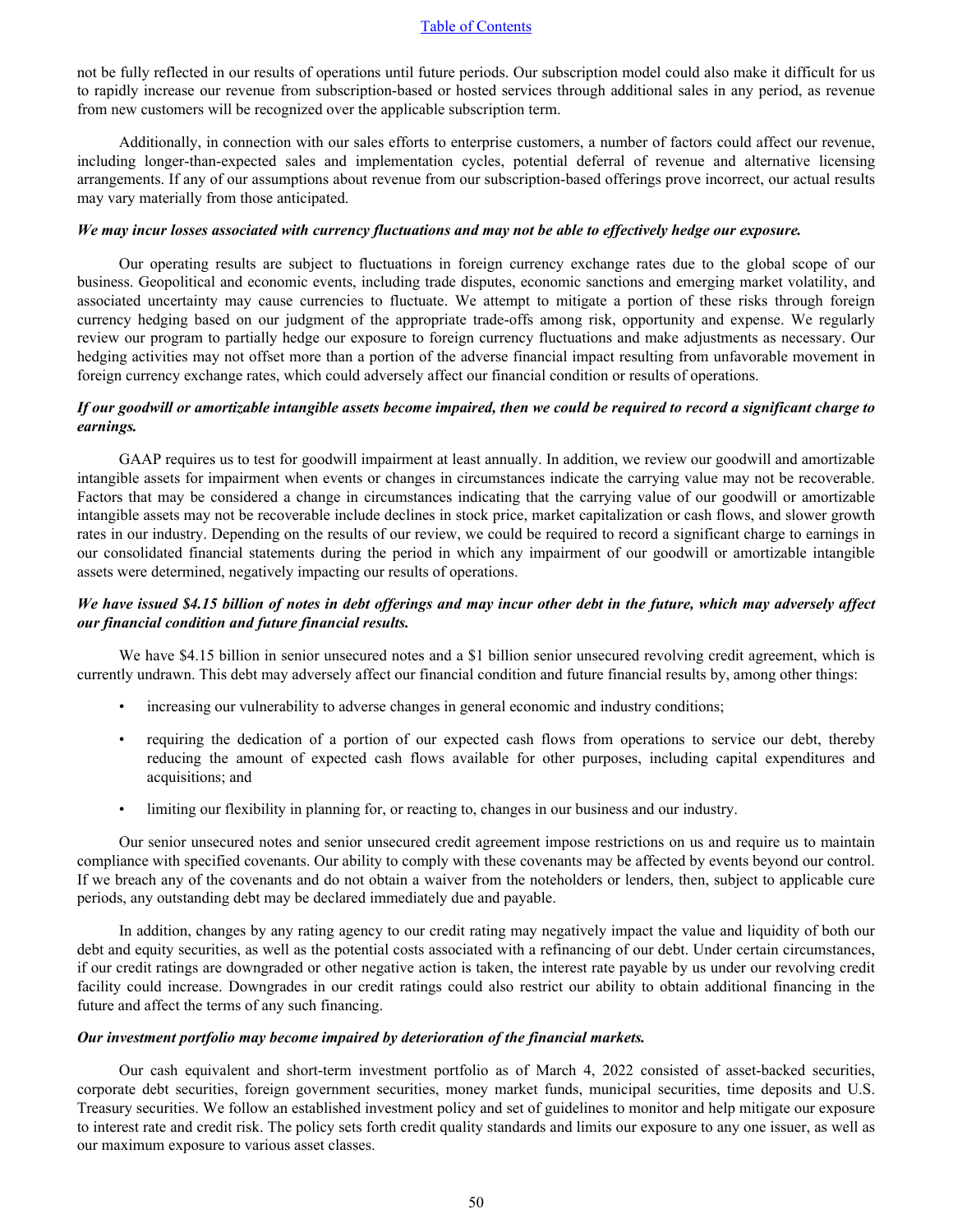Should financial market conditions worsen in the future, including from impacts of the COVID-19 pandemic, investments in some financial instruments may pose risks arising from market liquidity and credit concerns. In addition, any deterioration of the capital markets could cause our other income and expense to vary from expectations. As of March 4, 2022, we had no material impairment charges associated with our short-term investment portfolio, and although we believe our current investment portfolio has little risk of material impairment, we cannot predict future market conditions, market liquidity or credit availability, and can provide no assurance that our investment portfolio will remain materially unimpaired.

#### **General Risk Factors**

#### *Catastrophic events may disrupt our business.*

We are a highly automated business and rely on our network infrastructure and enterprise applications, internal technology systems and website for our development, marketing, operations, support, hosted services and sales activities. In addition, some of our businesses rely on third-party hosted services, and we do not control the operation of third-party data center facilities serving our customers from around the world, which increases our vulnerability. A disruption, infiltration or failure of these systems or third-party hosted services in the event of a major earthquake, fire, flood, tsunami or other weather event, power loss, telecommunications failure, software or hardware malfunctions, pandemics (including the COVID-19 pandemic), cyber-attack, war, terrorist attack or other catastrophic event that our disaster recovery plans do not adequately address, could cause system interruptions, reputational harm, loss of intellectual property, delays in our product development, lengthy interruptions in our services, breaches of data security and loss of critical data. Any of these events could prevent us from fulfilling our customers' orders or could negatively impact a country or region in which we sell our products, which could in turn decrease that country's or region's demand for our products. Our corporate headquarters, a significant portion of our research and development activities, certain of our data centers and certain other critical business operations are located in the San Francisco Bay Area, and additional facilities where we conduct significant operations are located in the Salt Lake Valley Area, both of which are near major earthquake faults. A catastrophic event that results in the destruction or disruption of any of our data centers or our critical business or information technology systems could severely affect our ability to conduct normal business operations and, as a result, our future operating results could be adversely affected, and the adverse effects of any such catastrophic event would be exacerbated if experienced at the same time as another unexpected and adverse event, such as the COVID-19 pandemic. For example, wildfires have resulted in power shut-offs in California and are likely to occur in the future, and this could adversely affect the work-from-home operations of our employees on the west coast.

#### *Climate change may have a long-term impact on our business.*

While we seek to partner with organizations that mitigate their business risks associated with climate change, we recognize that there are inherent risks wherever business is conducted. Access to clean water and reliable energy in the communities where we conduct our business, whether for our offices or for our vendors, is a priority. Our major sites in California, Utah and India are vulnerable to climate change effects. For example, in California, increasing intensity of drought throughout the state and annual periods of wildfire danger increase the probability of planned power outages in the communities where we work and live. While this danger has a low-assessed risk of disrupting normal business operations, it has the potential impact on employees' abilities to commute to work or to work from home and stay connected effectively. Climate-related events, including the increasing frequency of extreme weather events and their impact on U.S., India and other major regions' critical infrastructure, have the potential to disrupt our business, our third-party suppliers, and/or the business of our customers, and may cause us to experience higher attrition, losses, and additional costs to maintain or resume operations. To accurately assess and take potential proactive action as appropriate, Adobe is aligned with the guidelines of the Financial Stability Board's Task Force on Climate-related Financial Disclosures recommendations and the Sustainability Accounting Standards Board environmental metrics.

# *Uncertainty about current and future economic conditions and other adverse changes in general political conditions in any of the major countries in which we do business could adversely affect our operating results.*

As our business has grown, we have become increasingly subject to the risks arising from adverse changes in economic and political conditions, both domestically and globally, including trends toward protectionism and nationalism, and other events beyond our control, such as economic sanctions, natural disasters, pandemics, including the COVID-19 pandemic, epidemics, armed conflicts and wars. Additionally, the business downturn caused by the pandemic may adversely impact the businesses and financial health of many of our customers and hurt their creditworthiness (e.g., international travel bans impacting customers in the travel and hospitality industries). As a result, current or potential customers may be unable to fund software purchases, which could cause them to delay, decrease or cancel purchases of our products and services. Uncertainty about the effects of current and future economic and political conditions on us, our customers, suppliers and partners makes it difficult for us to forecast operating results and to make decisions about future investments. If economic growth in countries where we do business slows, customers may delay or reduce technology purchases, advertising spending or marketing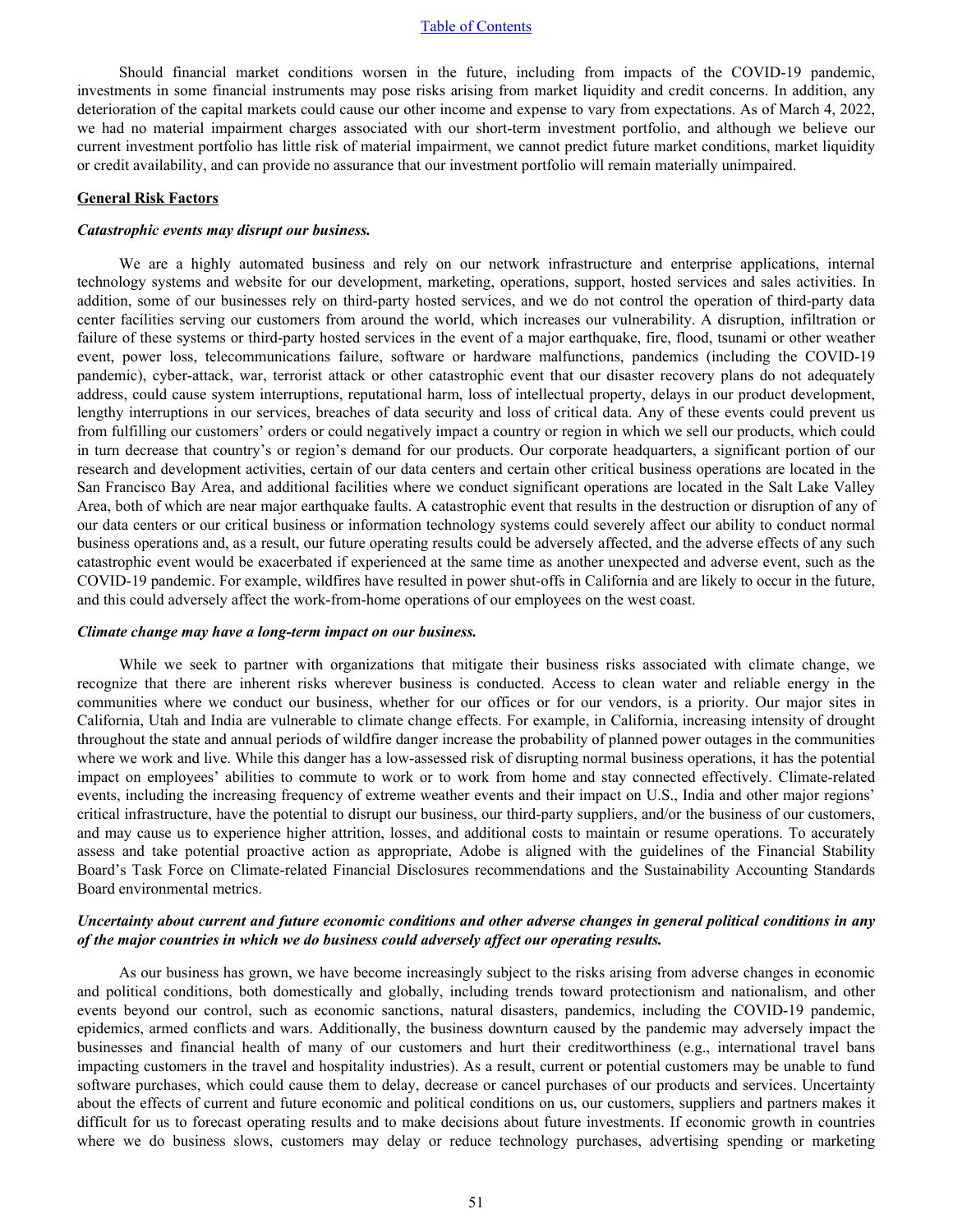spending, and we have already experienced and may continue to experience the impact of a global decline in advertising spend as the pandemic continues to unfold. This could result in reductions in sales of our products and services, more extended sales cycles, slower adoption of new technologies and increased price competition. Among our customers are government entities, including the U.S. federal government, and our revenue could decline if spending cuts impact the government's ability to purchase our products and services. Deterioration in economic conditions in any of the countries in which we do business could also cause slower or impaired collections on accounts receivable, which may adversely impact our liquidity and financial condition.

A disruption in financial markets could impair our banking partners, on which we rely for operating cash management and derivative programs. Any of these events would likely harm our business, financial condition and results of operations.

Political instability or adverse political developments in or around any of the major countries in which we do business would also likely harm our business, financial condition and results of operations.

# *Revenue, margin or earnings shortfalls or the volatility of the market generally may cause the market price of our stock to decline.*

In the past, the market price for our common stock experienced significant fluctuations and it may do so in the future. A number of factors may affect the market price for our common stock, such as:

- shortfalls in, or changes in expectations about, our revenue, margins, earnings, Annualized Recurring Revenue ("ARR"), sales of our Digital Experience offerings, or other key performance metrics;
- changes in estimates or recommendations by securities analysts;
- whether our results meet analysts' expectations;
- compression or expansion of multiples used by investors and analysts to value high technology SaaS companies;
- the announcement of new products or services, product enhancements, service introductions, strategic alliances or significant agreements by us or our competitors;
- the loss of large customers or our inability to increase sales to existing customers, retain customers or attract new customers;
- recruitment or departure of key personnel;
- variations in our or our competitors' results of operations, changes in the competitive landscape generally and developments in our industry;
- general socio-economic, political or market conditions;
- macroeconomic conditions and the economic impact of the COVID-19 pandemic; and
- unusual events such as significant acquisitions by us or our competitors, divestitures, litigation, regulatory actions and other factors, including factors unrelated to our operating performance.

In addition, the market for technology stocks or the stock market in general may experience uneven investor confidence, which may cause the market price for our common stock to decline for reasons unrelated to our operating performance. Volatility in the market price of a company's securities for a period of time may increase the company's susceptibility to securities class action litigation. Oftentimes, this type of litigation is expensive and diverts management's attention and resources which may adversely affect our business.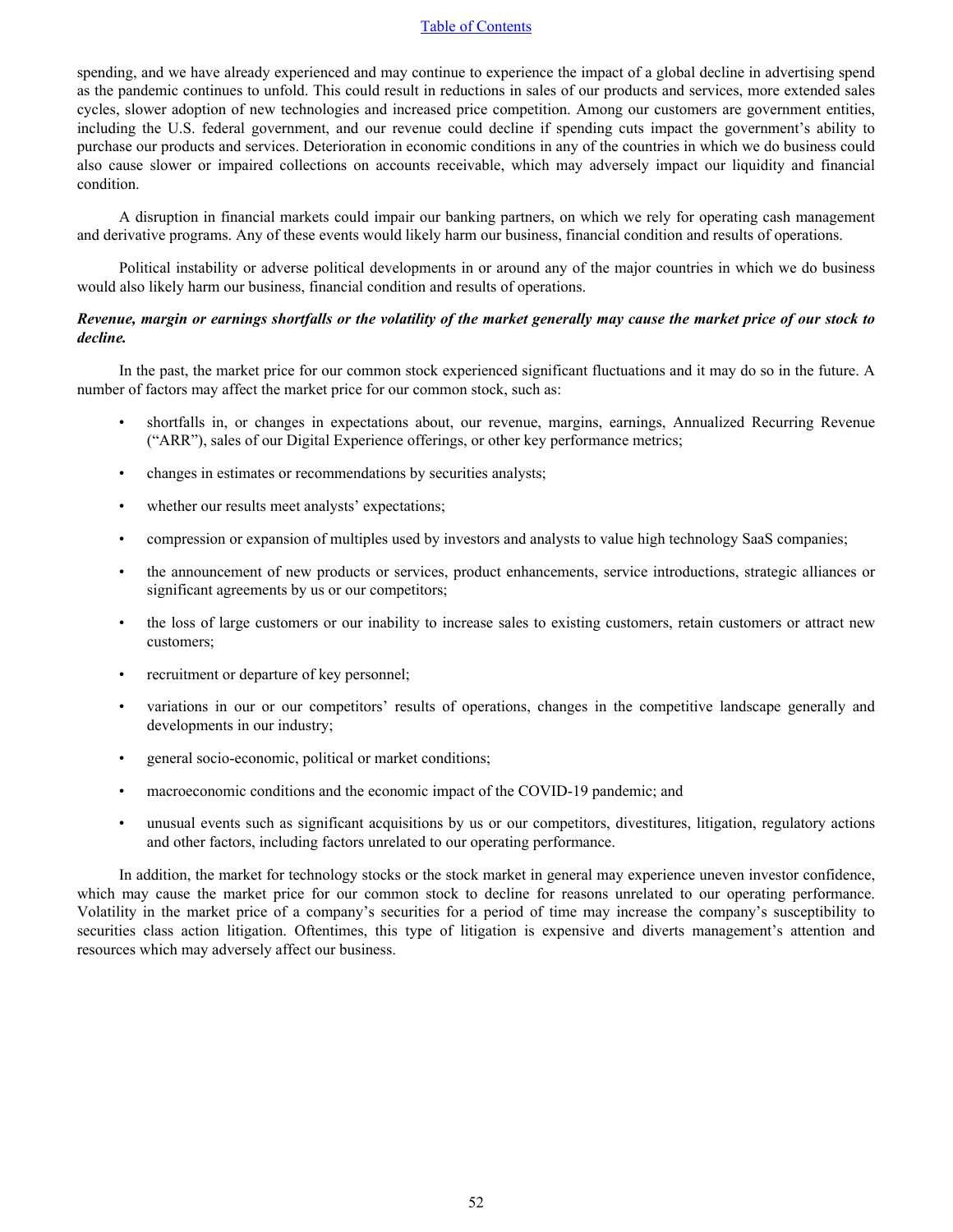# <span id="page-52-0"></span>**ITEM 2. UNREGISTERED SALES OF EQUITY SECURITIES AND USE OF PROCEEDS**

Below is a summary of stock repurchases for the three months ended March 4, 2022. *[See Note 11 of our notes t](#page-19-0)o [condensed consolidated financial statements for information regarding our stock repurchase program.](#page-19-0)*

| Period                         | <b>Total Number</b><br>of Shares<br>Repurchased |               | Average<br><b>Price Paid</b><br>Per<br><b>Share</b> | <b>Total</b><br>Number of<br><b>Shares</b><br>Purchased<br>as Part of<br><b>Publicly</b><br>Announced<br><b>Plans</b><br>(in millions, except average price per share) |      | Approximate<br><b>Dollar Value</b><br>that May<br>Yet be<br><b>Purchased</b><br><b>Under the</b><br>Plans <sup>(1)</sup> |
|--------------------------------|-------------------------------------------------|---------------|-----------------------------------------------------|------------------------------------------------------------------------------------------------------------------------------------------------------------------------|------|--------------------------------------------------------------------------------------------------------------------------|
| Beginning repurchase authority |                                                 |               |                                                     |                                                                                                                                                                        | \$   | 13,434                                                                                                                   |
| December 3—December 31, 2021   |                                                 |               |                                                     |                                                                                                                                                                        |      |                                                                                                                          |
| Accelerated share repurchase   | 3.2                                             | $\mathcal{S}$ |                                                     | 3.2 S                                                                                                                                                                  |      | $(2,400)^{(2)}$                                                                                                          |
| Other shares repurchased       | 0.6                                             | -S            | 635.15                                              | 0.6                                                                                                                                                                    | - \$ | (334)                                                                                                                    |
| January 1-January 28, 2022     |                                                 |               |                                                     |                                                                                                                                                                        |      |                                                                                                                          |
| Shares repurchased             |                                                 | <sup>\$</sup> |                                                     |                                                                                                                                                                        | S    |                                                                                                                          |
| January 29-March 4, 2022       |                                                 |               |                                                     |                                                                                                                                                                        |      |                                                                                                                          |
| Shares repurchased             |                                                 | S             |                                                     |                                                                                                                                                                        | \$   |                                                                                                                          |
|                                |                                                 |               |                                                     |                                                                                                                                                                        |      |                                                                                                                          |
| Total                          | 3.8                                             |               |                                                     | 3.8                                                                                                                                                                    |      | 10,700                                                                                                                   |

(1) In December 2020, the Board of Directors granted authority to repurchase up to \$15 billion in our common stock through the end of fiscal 2024.

(2) In December 2021, we entered into an accelerated share repurchase agreement with a large financial institution whereupon we provided them with a prepayment of \$2.4 billion and received an initial delivery of 3.2 million shares of our common stock. Under the terms of the accelerated share repurchase agreement, the total number of shares delivered and average purchase price paid per share will be determined upon settlement, which is expected to occur during our third quarter of fiscal 2022.

## **ITEM 4. MINE SAFETY DISCLOSURES**

Not applicable.

 $\mathcal{L}_\text{max} = \mathcal{L}_\text{max} = \mathcal{L}_\text{max} = \mathcal{L}_\text{max} = \mathcal{L}_\text{max}$ 

# **ITEM 5. OTHER INFORMATION**

None.

L,

# **ITEM 6. EXHIBITS**

# **INDEX TO EXHIBITS**

|                          |                                                                               | <b>Incorporated by Reference</b> |                    |                          |                     |                   |
|--------------------------|-------------------------------------------------------------------------------|----------------------------------|--------------------|--------------------------|---------------------|-------------------|
| Exhibit<br><b>Number</b> | <b>Exhibit Description</b>                                                    | Form                             | <b>Filing Date</b> | Exhibit<br><b>Number</b> | <b>SEC File No.</b> | Filed<br>Herewith |
| 3.1                      | Restated Certificate of Incorporation of Adobe                                | $8-K$                            | 4/26/11            | 3.3                      | 000-15175           |                   |
| 32                       | Certificate of Amendment to Restated Certificate of Adobe                     | $8-K$                            | 10/9/18            | 31                       | 000-15175           |                   |
| 3.3                      | Amended and Restated Bylaws                                                   | $8-K$                            | 1/18/22            | 3.1                      | 000-15175           |                   |
| 10.1                     | 2022 Performance Share Program pursuant to the 2019<br>Equity Incentive Plan* | 8-K                              | 1/27/22            | 10.2                     | 000-15175           |                   |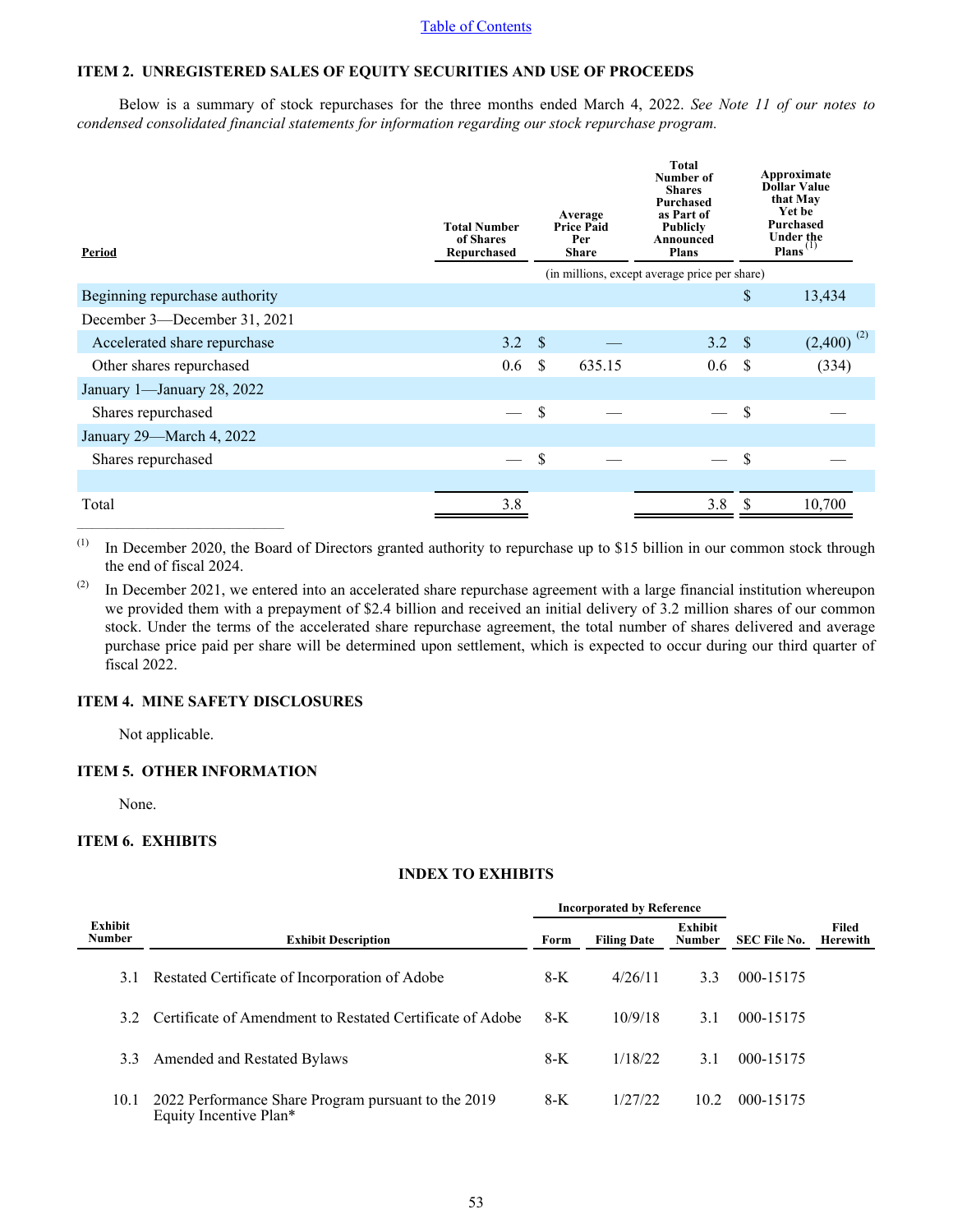|                          |                                                                                                                                                                     | <b>Incorporated by Reference</b> |                    |                          |                     |                          |
|--------------------------|---------------------------------------------------------------------------------------------------------------------------------------------------------------------|----------------------------------|--------------------|--------------------------|---------------------|--------------------------|
| Exhibit<br><b>Number</b> | <b>Exhibit Description</b>                                                                                                                                          | Form                             | <b>Filing Date</b> | <b>Exhibit</b><br>Number | <b>SEC File No.</b> | Filed<br><b>Herewith</b> |
|                          | 10.2 Form of 2022 Performance Share Award Grant Notice and<br>Award Agreement pursuant to 2022 Performance Share<br>Program and 2019 Equity Incentive Plan*         | $8-K$                            | 1/27/22            | 10.3                     | 000-15175           |                          |
| 10.3                     | 2022 Executive Annual Incentive Plan*                                                                                                                               | $8-K$                            | 1/27/22            | 10.4                     | 000-15175           |                          |
|                          | 31.1 Certification of Chief Executive Officer, as required by<br>Rule $13a-14(a)$ of the Securities Exchange Act of $1934$                                          |                                  |                    |                          |                     | X                        |
|                          | 31.2 Certification of Chief Financial Officer, as required by<br>Rule 13a-14(a) of the Securities Exchange Act of 1934                                              |                                  |                    |                          |                     | X                        |
| 32.1                     | Certification of Chief Executive Officer, as required by<br>Rule 13a-14(b) of the Securities Exchange Act of 1934†                                                  |                                  |                    |                          |                     | X                        |
|                          | 32.2 Certification of Chief Financial Officer, as required by<br>Rule 13a-14(b) of the Securities Exchange Act of 1934†                                             |                                  |                    |                          |                     | X                        |
| 101.INS                  | Inline XBRL Instance - the instance document does not<br>appear in the Interactive Data File because its XBRL tags<br>are embedded within the Inline XBRL document. |                                  |                    |                          |                     | $\mathbf X$              |
|                          | 101.SCH Inline XBRL Taxonomy Extension Schema                                                                                                                       |                                  |                    |                          |                     | X                        |
|                          | 101.CAL Inline XBRL Taxonomy Extension Calculation                                                                                                                  |                                  |                    |                          |                     | X                        |
|                          | 101.LAB Inline XBRL Taxonomy Extension Labels                                                                                                                       |                                  |                    |                          |                     | X                        |
| 101.PRE                  | Inline XBRL Taxonomy Extension Presentation                                                                                                                         |                                  |                    |                          |                     | $\mathbf X$              |
| 101.DEF                  | Inline XBRL Taxonomy Extension Definition                                                                                                                           |                                  |                    |                          |                     | $\mathbf X$              |
| 104                      | Cover Page Interactive Data File (formatted as Inline                                                                                                               |                                  |                    |                          |                     |                          |

<sup>\*</sup> Compensatory plan or arrangement.

 $\mathcal{L}_\text{max}$ 

XBRL and contained in Exhibit 101)

<sup>†</sup> The certifications attached as Exhibits 32.1 and 32.2 that accompany this Quarterly Report on Form 10-Q, are not deemed filed with the Securities and Exchange Commission and are not to be incorporated by reference into any filing of Adobe Inc. under the Securities Act of 1933, as amended, or the Securities Exchange Act of 1934, as amended, whether made before or after the date of this Form 10-Q, irrespective of any general incorporation language contained in such filing.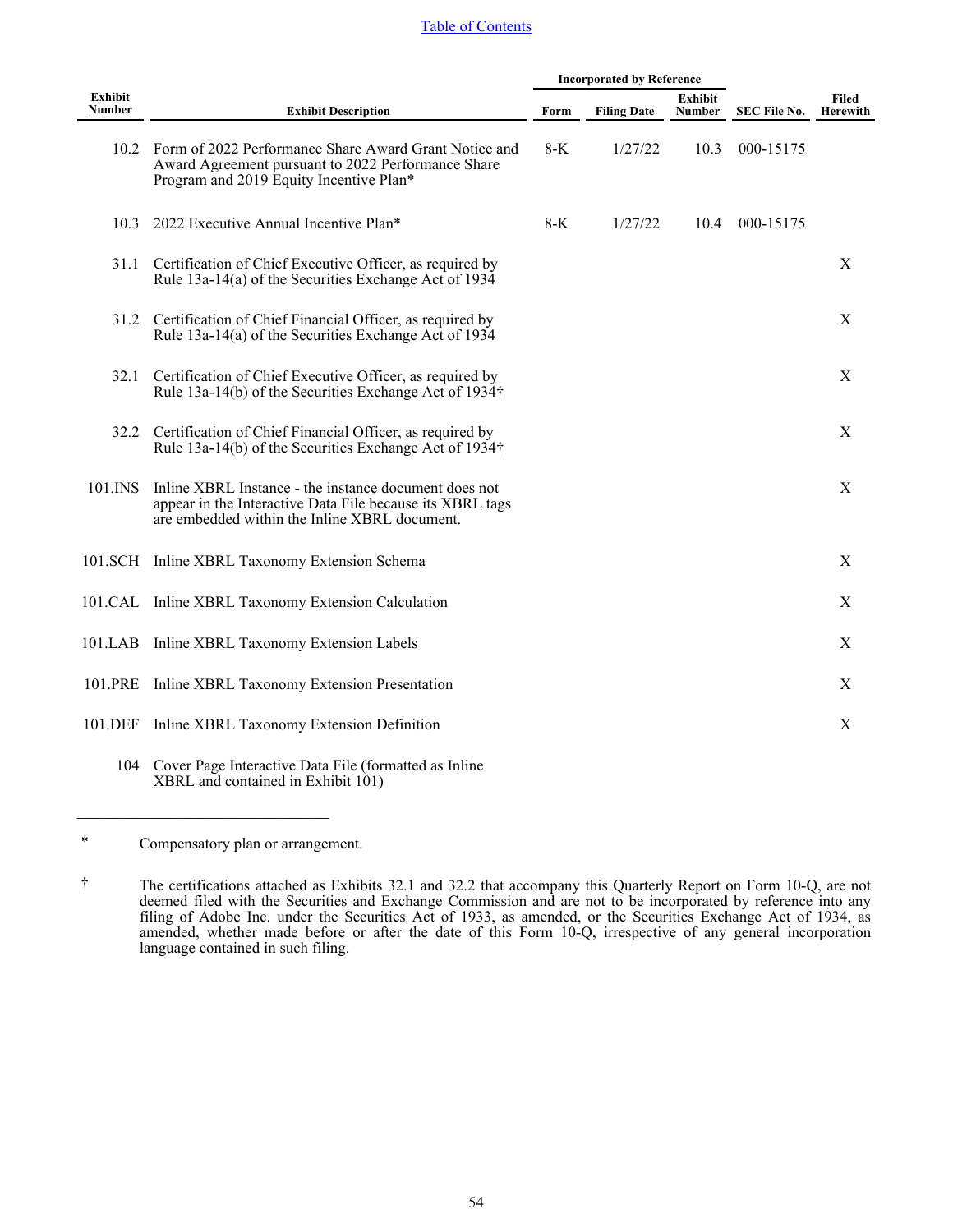# **SIGNATURE**

<span id="page-54-0"></span>Pursuant to the requirements of the Securities Exchange Act of 1934, the registrant has duly caused this report to be signed on its behalf by the undersigned, thereunto duly authorized.

ADOBE INC.

By: /s/ DANIEL DURN

Daniel Durn Executive Vice President and Chief Financial Officer (Principal Financial Officer)

Date: March 30, 2022